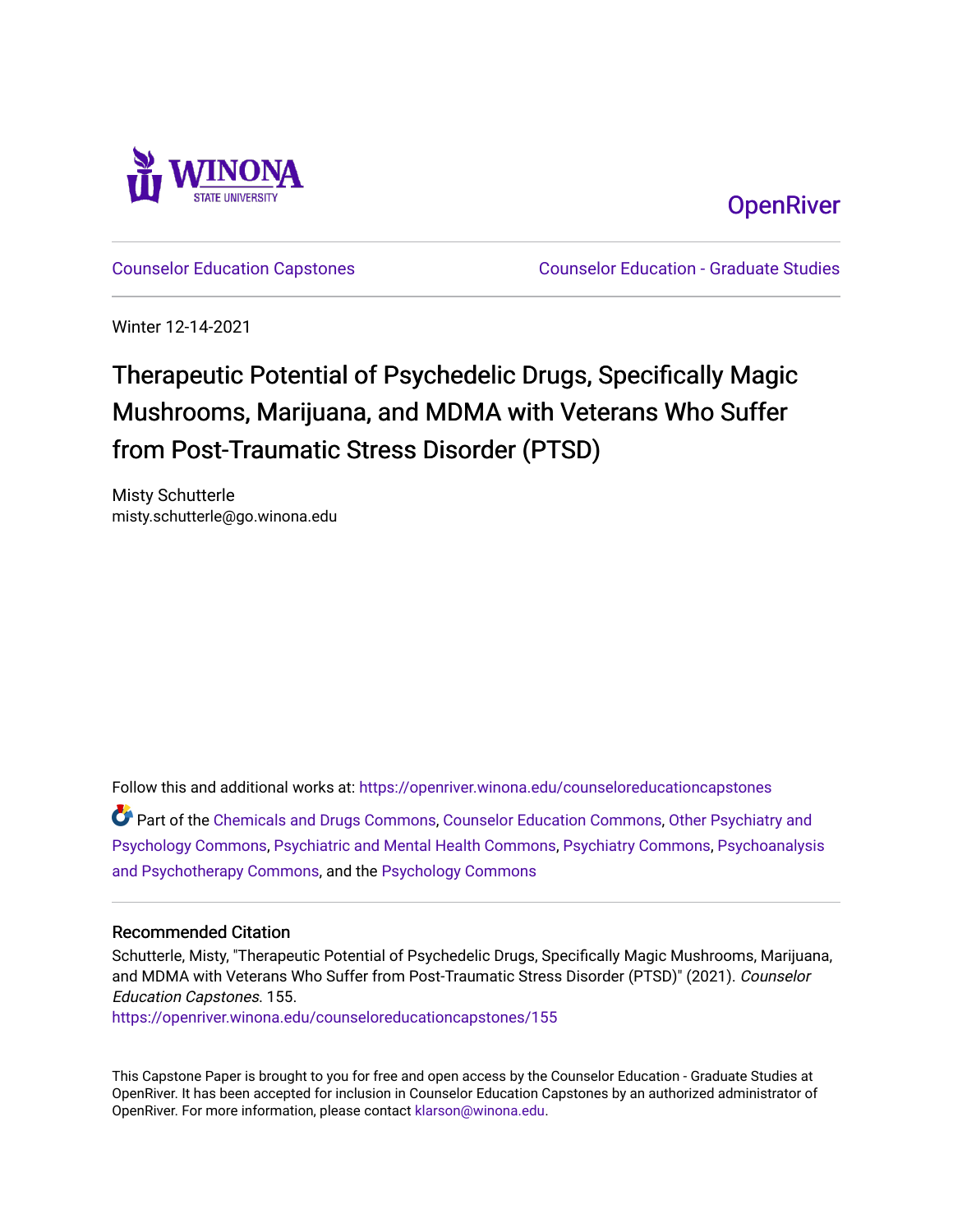Misty Lynette Schutterle

A Capstone Project submitted in partial fulfillment of the

requirements for the Master of Science Degree in

Counselor Education at

Winona State University

Fall 2021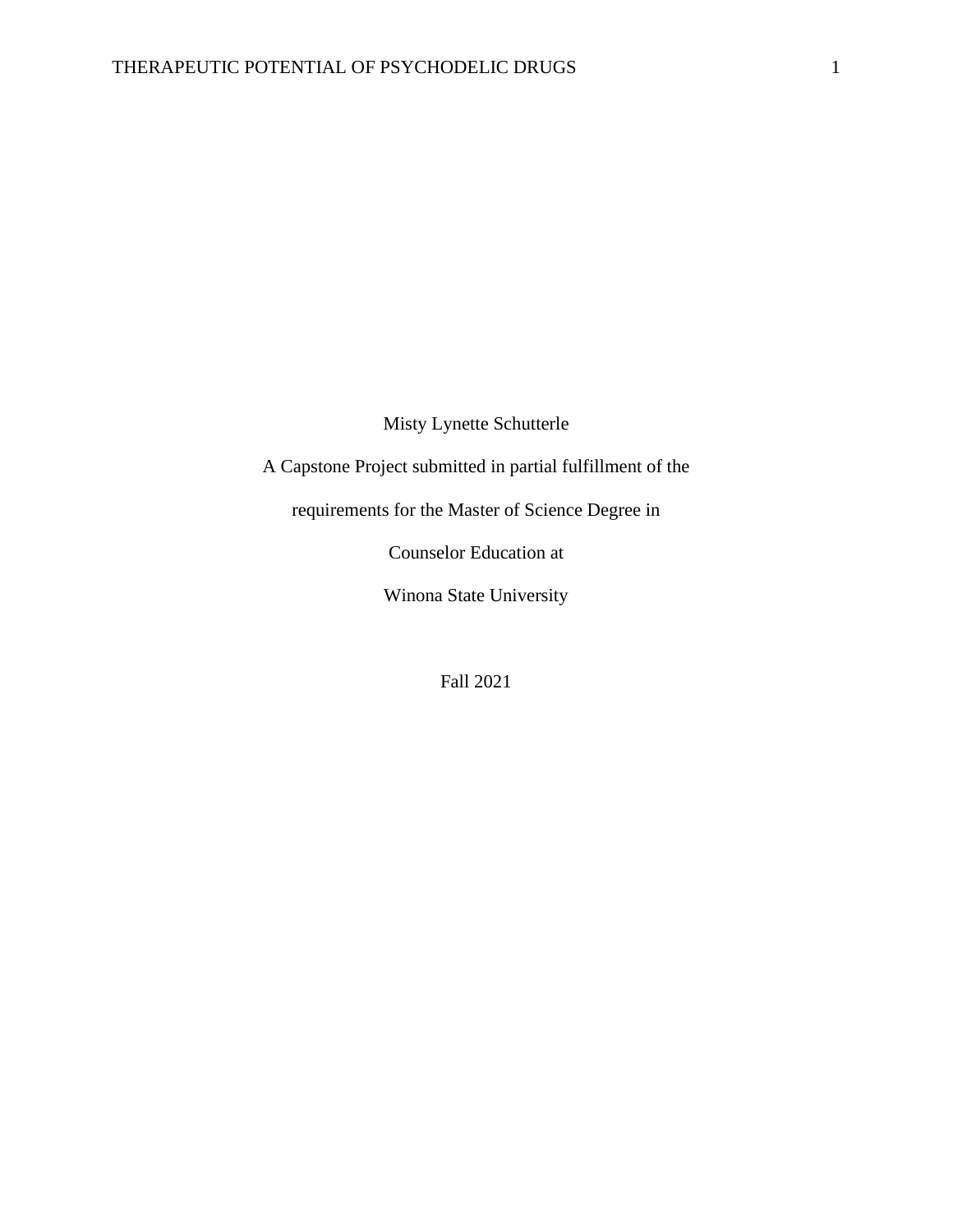Winona State University

College of Education

Counselor Education Department

#### CERTIFICATE OF APPROVAL

#### CAPSTONE PROJECT

\_\_\_\_\_\_\_\_\_\_\_\_\_\_\_\_\_\_\_

\_\_\_\_\_\_\_\_\_\_\_\_\_\_\_\_\_\_\_\_\_\_\_\_\_\_

Therapeutic Potential of Psychedelic Drugs, Specifically Magic Mushrooms, Marijuana, and MDMA with Veterans Who Suffer from Post-Traumatic Stress Disorder (PTSD)

This is to certify that the Capstone Project of

Misty Lynette Schutterle

Has been approved by the faculty advisor and the CE 695 – Capstone Project

Course Instructor in partial fulfillment of the requirements for the

Master of Science Degree in

Counselor Education

Capstone Project Supervisor: \_\_\_\_\_\_\_\_ \_\_\_\_\_\_\_\_\_\_

Dr. Mary Fawcett

Approval Date: \_\_\_\_\_\_\_\_ December 14, 2021\_\_\_\_\_\_\_\_\_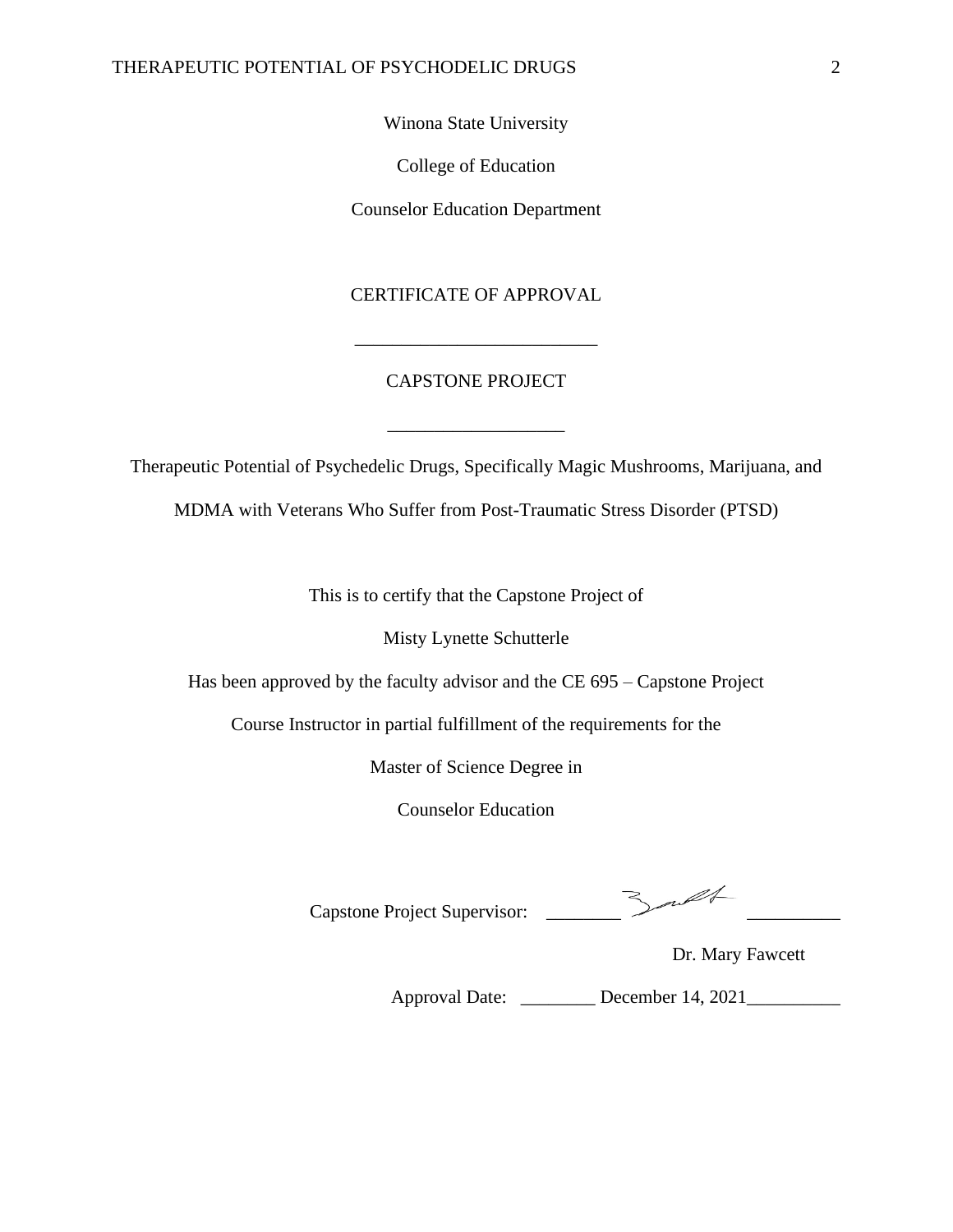#### **Abstract**

Post-Traumatic Stress Disorder (PTSD) is a stress-based condition that a person develops after being exposed to an overwhelmingly traumatic event. Military troops frequently experience stress and trauma, making them highly susceptible to psychopathology. This paper evaluates nine clinical trials that used either magic mushrooms, marijuana, or MDMA as an adjunct to traditional psychotherapy to treat veterans who suffer from anxiety, depression, PTSD, suicidality, and other psychopathologies. Multiple scholarly journals and articles were read and analyzed, which show support for the therapeutic potential of psychedelic drugs in treating veterans with PTSD. After receiving psychedelic-assisted psychotherapy, the research showed participants experienced a multitude of positive effects, including an improved ability to access and process traumatic memories, a renewed sense of motivation and enthusiasm to engage in life, as well as an increased sense of empathy for self and others. Additionally, psychedelic drugs have been shown to reduce physical pain as well as symptoms of anxiety, depression, PTSD, and suicidality. The studies support the use of psychedelic drugs as an adjunct to psychotherapy and show promise in treating other mental health and wellness issues.

Keywords: Post-Traumatic Stress Disorder (PTSD), Magic Mushrooms, Psilocybin, Psilocin, Psychedelic Drugs, Psychedelic-Assisted Psychotherapy, Marijuana, 3, 4- Methylenedioxymethamphetamine, MDMA, Ecstasy, Veterans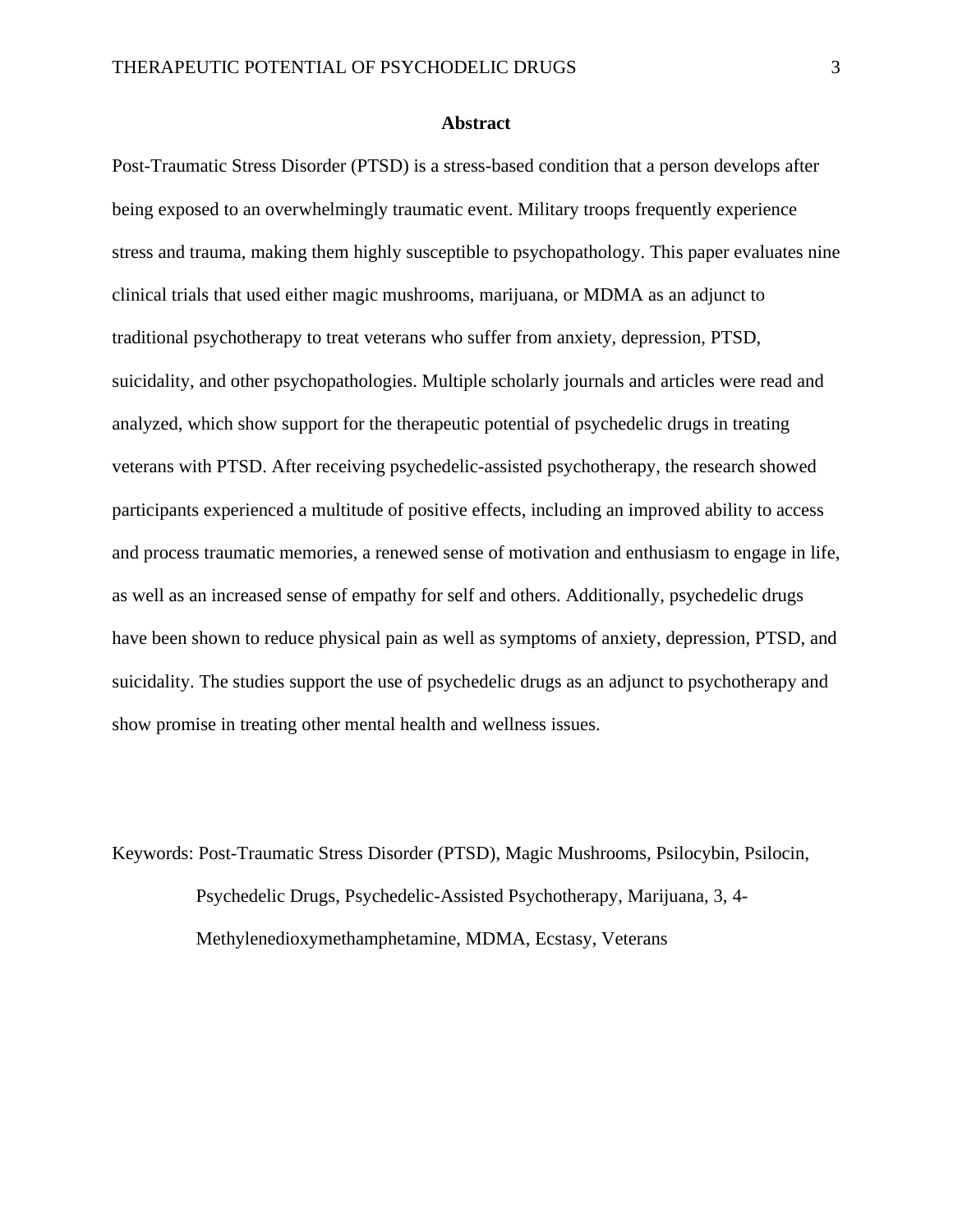### Contents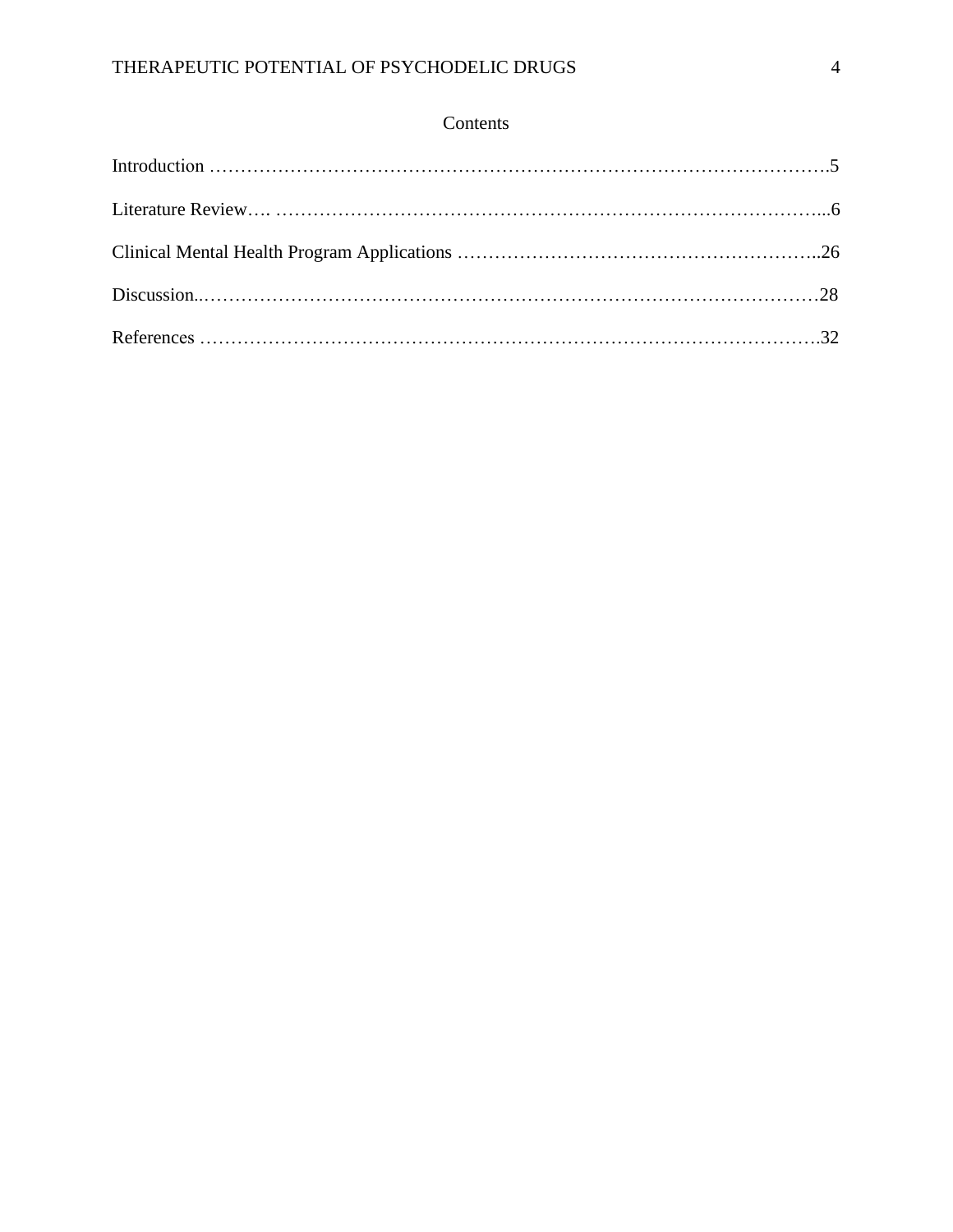## **Therapeutic Potential of Psychedelic Drugs, Specifically Magic Mushrooms, Marijuana, and MDMA with Veterans Who Suffer from Post-Traumatic Stress Disorder (PTSD)**

Therapeutic potentials of psychedelic drugs, specifically magic mushrooms, marijuana, and 3, 4-methylenedioxymethamphetamine (MDMA) in the treatment of veterans who suffer from anxiety, depression, Post-Traumatic Stress Disorder (PTSD), and suicidality are no hallucination. Military training and service are very dangerous. Soldiers are called upon to manage natural disasters, control rioters, and fight wars. As a result, service members are repeatedly exposed to highly stressful situations where traumatic events are likely to occur. Veterans' negative experiences accumulate and their trauma compounds, manifesting as anxiety, depression, PTSD, and suicidality. Without proper treatment, veterans will continue to suffer in multiple life domains across their lifespan.

To better understand and treat mental illnesses, the Food and Drug Administration (FDA) and Drug Enforcement Agency (DEA) have allowed researchers to focus their attention on the therapeutic potentials of psychedelic drugs, including magic mushrooms, marijuana, and MDMA. Research on these medications have shown them to be highly effective in treating a wide range of psychopathologies (Doblin, 2002; Amoroso, 2015; Sessa et al., 2019; Krediet et al., 2020). As a result, the FDA designated magic mushrooms as a "breakthrough treatment" for treatment resistant depression (TRD), and MDMA as a "breakthrough treatment" for PTSD (Krediet et al., 2020). The goal of psychedelic-assisted psychotherapy is to help veterans process, integrate, and recover from their trauma using medications known to facilitate transformative experiences. Receiving psychedelic drugs during a therapy session typically causes a person to experience hallucinations as well as changes in sensation and perception, commonly referred to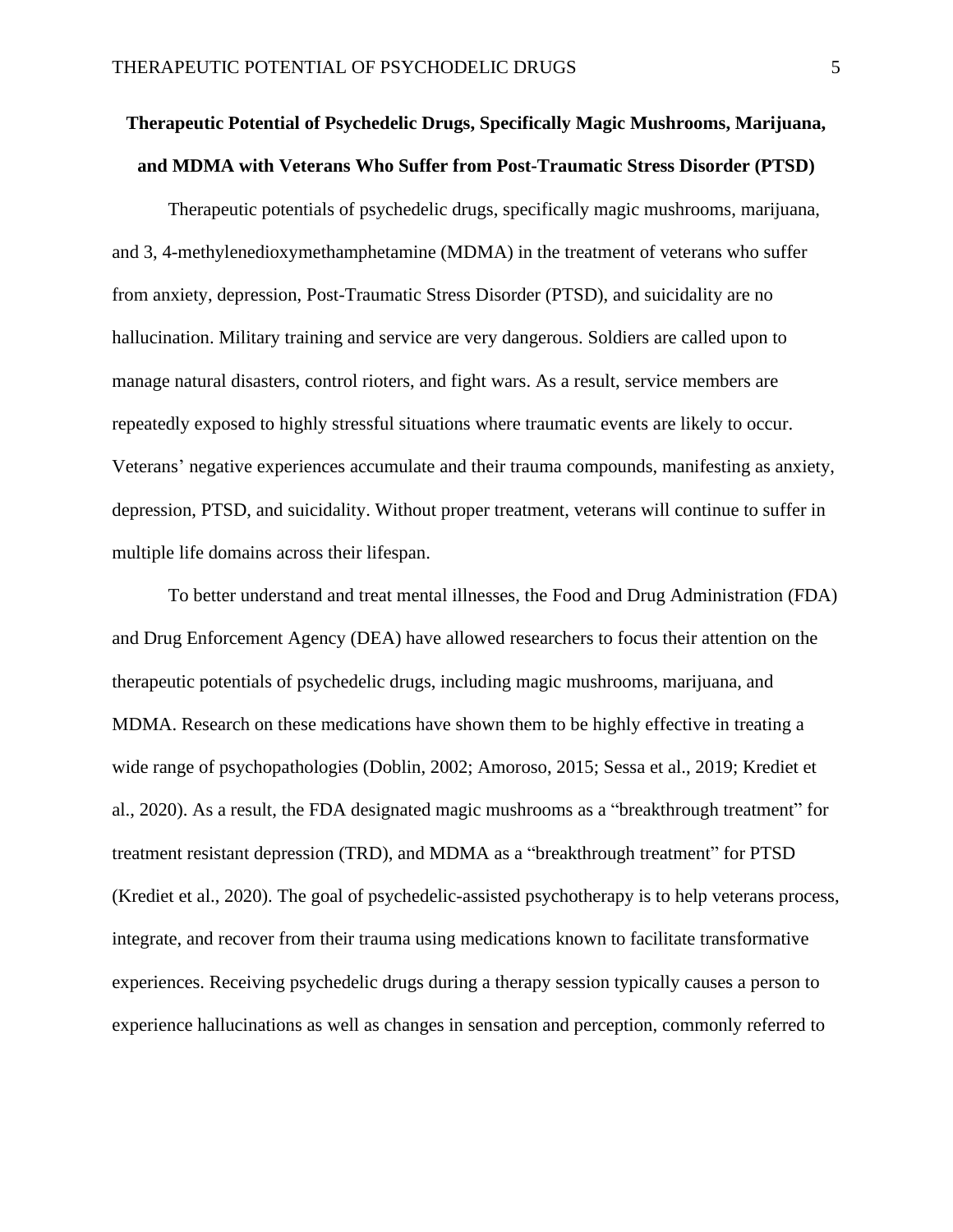as "tripping". Although psychedelic trips change the treatment experience; "tripping" is not required to achieve profound and long-lasting psychological benefits.

By summarizing multiple studies, this paper serves to inform psychotherapists, physicians, and other mental health providers about the therapeutic potentials of psychedelic drugs and the positive effects experienced by those who consumed the medications. Scientific research indicates psychedelic drugs are effective in treating psychopathology and possess tremendous therapeutic potential for veterans who suffer from anxiety, depression, PTSD, and suicidality.

#### **Literature Review**

Post-traumatic stress is a normal human response to traumatic events, whereas Post-Traumatic Stress Disorder (PTSD) is a more serious condition that impacts the anatomy and physiology of the brain (Brenner et al., 2009; *How PTSD Affects The Brain*, 2017). The American Psychiatric Association's Diagnostic and Statistical Manual of Mental Disorders (DSM-5) describes PTSD as a condition that develops after a person becomes exposed to a stressful or traumatic event such as the threat of death, serious injury, or sexual violence (DSM-5, 2013). "The onset of PTSD is influenced by a complex interaction of biological, cognitive, and psychosocial factors across multiple time points" (Forbes et al., 2019, p. 97). The severity of a person's psychological distress following a traumatic event is often impacted by several factors, including their age, and gender, the type of trauma they experienced, previous traumatic experiences, their culture, and other protective factors (Jackson-Cherry et al., 2014).

The DSM-5 categorizes PTSD symptoms into four domains: intrusion, negative alterations, reactivity, and avoidance (DSM-5, 2013). Intrusive images, thoughts, and memories are common experiences among PTSD sufferers (DSM-5, 2013). Overwhelming sensory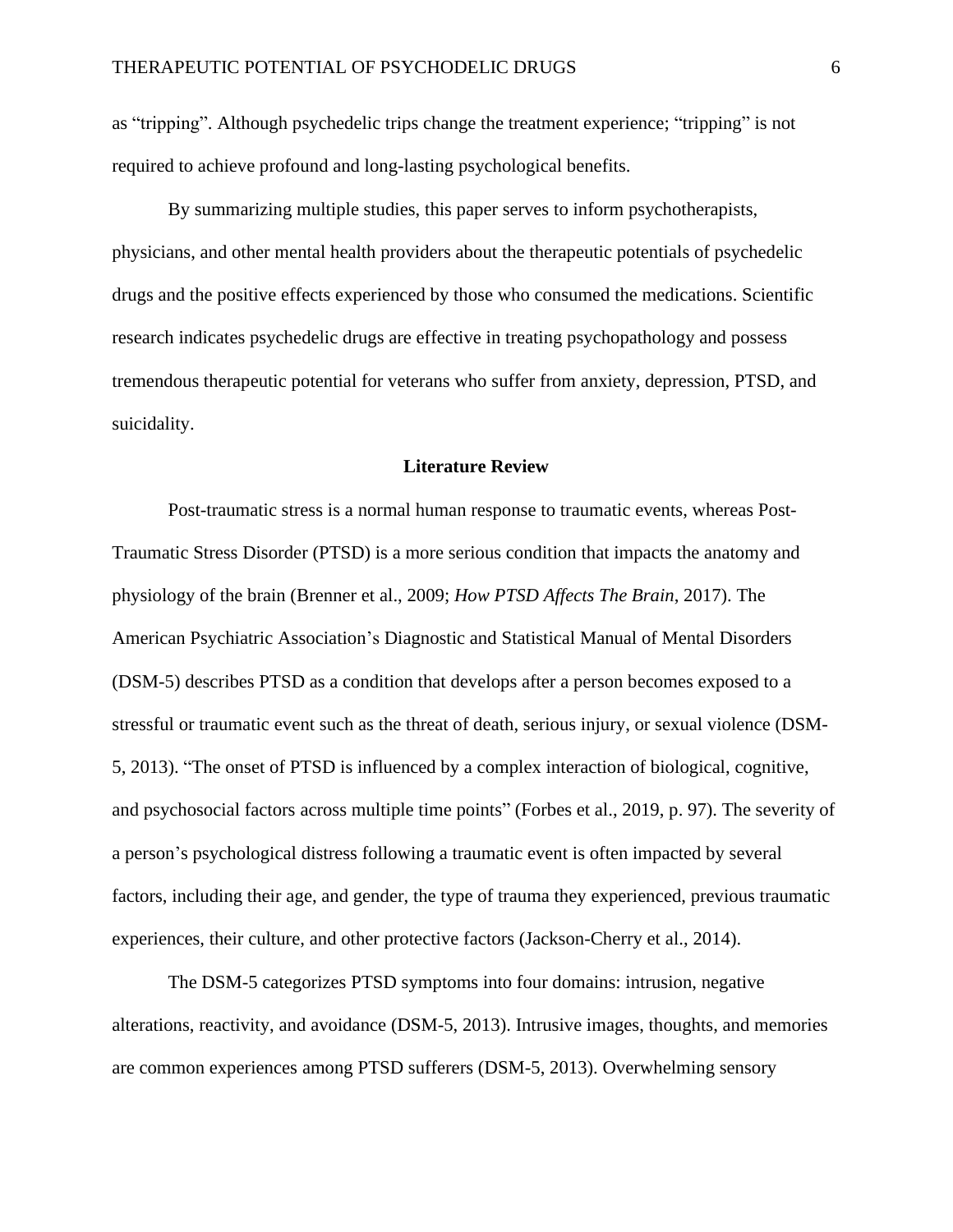intrusions that cause veterans to feel as though they are reliving their traumatic experience are known as flashbacks or dissociative episodes (Morgan, 2020). Negative alterations are associated with persistent and exaggerated pessimistic beliefs or expectations about oneself and the world, distorted cognitions about the cause or consequence of the trauma, and the inability to experience positive emotions (DSM-5, 2013). Arousal and reactivity are physiologically linked and typically manifest as hypervigilance, irritability, reckless or self-destructive behavior, outbursts, sleep disturbances, and issues with concentration (DSM-5, 2013). Finally, avoidance is a hallmark symptom of PTSD and serves as a protective factor, which helps veterans disconnect from their painful or traumatic experiences mentally, physically, and emotionally (Morgan, 2020).

Veterans who experience trauma often suffer in silence, making the statistical prevalence difficult to calculate. According to the Department of Veterans Affairs (DVA) during their lifetime, half of all U.S. adults will experience at least one traumatic event, 15 million Americans will suffer from PTSD annually, and six percent of the U.S. population will develop some form of PTSD *(How Common is PTSD in Adults?*, 2020a, para. 7). "PTSD is a growing health concern associated with increased occupational, relationship, and other psychological dysfunction, as well as a decreased quality of life, and enhanced risk of suicide" (Barone et al., 2019, p. 200). The aforementioned statistics are alarming and indicate the need for well-trained, highly skilled, trauma informed, psychotherapists who use empirically validated and cost-effective methods to help service members with anxiety, depression, PTSD, and suicidality; work through their negative experiences; manage their triggers and reduce symptoms; as well as heal and grow in response to treatment.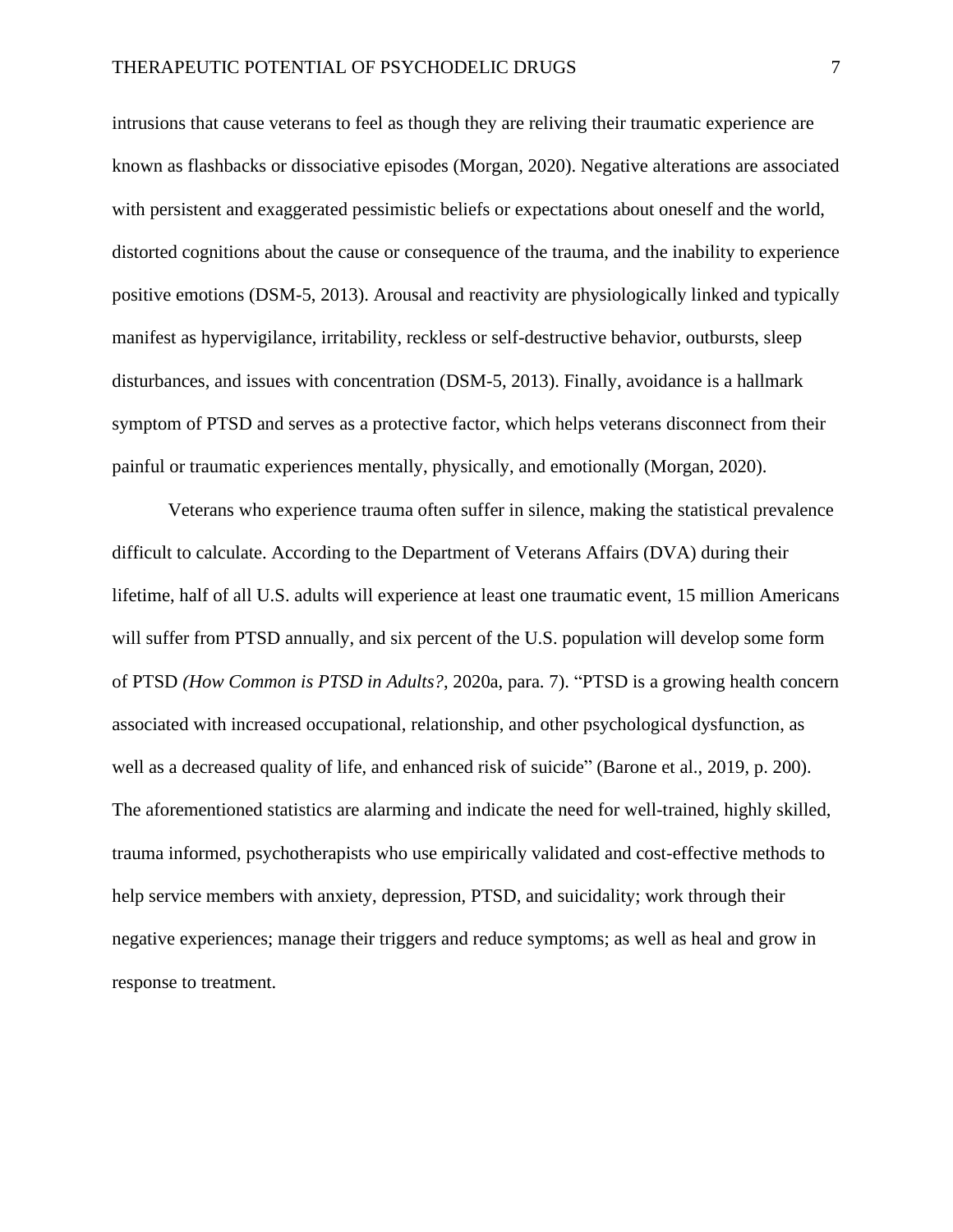#### **Post-Traumatic Stress Disorder (PTSD) in Veterans**

In addition to protecting and serving their country, people join the military for a variety of reasons including adventure, family tradition, career opportunities, the GI Bill, and skills development (Applegate et al, 1990). Newly enlisted soldiers are often sent off to boot camp unprepared for the physical, mental, and emotional challenges that lie ahead (Lowe et al., 2012). The military system is designed to break down a soldier and push them to their limits, to rebuild them into a highly-skilled, physically-fit, fighting machine (Applegate et al., 1990). Military training and service is serious, as are the risks. Every soldier sacrifices something of themselves while in the service and some make the ultimate sacrifice: their lives. The Congressional Research Service (CRS) reported that between 2006 and 2021, 18,571 active-duty personnel lost their lives while serving in the military (Aftergood, 2021; Congressional Research Service, 2021). Military service is dangerous, as evidenced by the number of soldiers who died in the line of duty and the number of soldiers who survived and continue to suffer.

Military service comes with unique challenges. Life as a soldier is difficult due to family separation, frequent base changes, multiple deployments, and unpredictable hours (Burrell et al., 2006). Soldiers can experience trauma at home and abroad as well as during peacetime, training, and war. The tolls that the constant stress and danger have on a person are tremendous (Weitz, 2015). Active-duty military personnel, especially those who are deployed, are most effected by high levels of anxiety, stress, and extreme pressure (Lowe et al., 2012). War and other types of combat are physically and psychologically taxing, causing negative effects in multiple life domains (Burrell et al., 2006). Soldiers often experience physical injuries, psychological damage, and other forms of trauma that affect physiological functioning, mental cognition, and emotional well-being (Lowe et al., 2012). Although the military provides mental health services, access to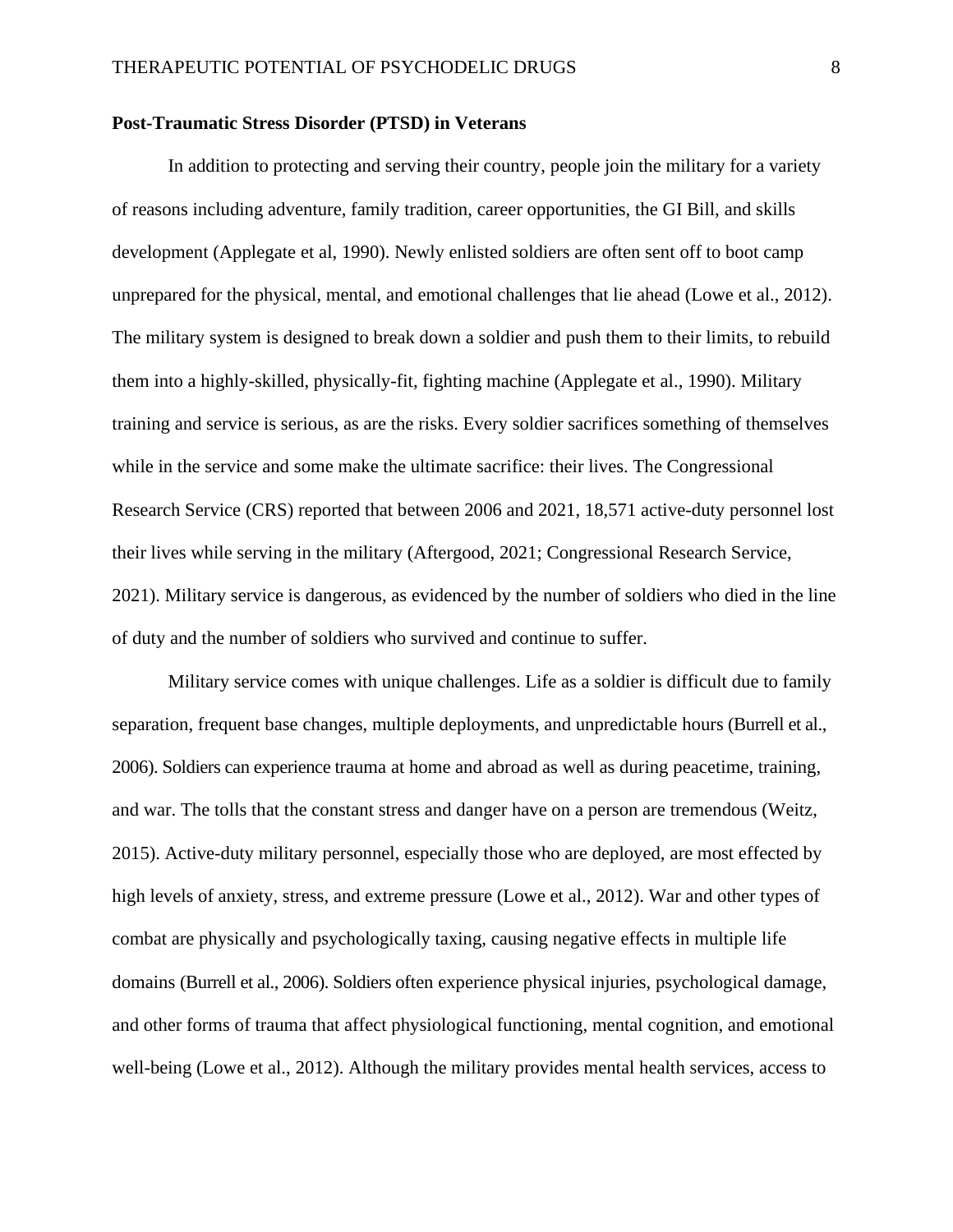therapists and counselors is limited (Defense Health Board Task Force on Mental Health, 2007). Therefore, soldiers who need help working through trauma related to military life do not receive the support they need. Even fewer mental health providers are on the front lines in combat zones, trauma hospitals, or other dangerous locations, precisely where help is needed most (Defense Health Board Task Force on Mental Health, 2007). Without access to therapists, veterans' symptoms will likely increase, causing greater dysregulation across their life span.

The military idealizes physical toughness and mental fortitude (Applegate et al., 1990), which promotes a culture of masculinity (Weitz, 2015). Masculinist cultures pressure members to remain silent about traumatic events, thus exacerbating the accumulative effects on their overall health and well-being (Weitz, 2015). As a result, veterans' symptoms are downplayed, rationalized, or ignored, leading to an increase in dysfunction across multiple life domains (Jackson-Cherry et al., 2014). Untreated trauma has been shown to increase veterans' rates of anxiety, depression, PTSD, suicidality, and other psychopathologies (Burrell et al., 2006). Additionally, certain types of trauma, such as combat and rape, are known to produce higher rates of PTSD in veterans (Jackson-Cherry et al., 2014). Military service members face danger on and off the battlefield, which exponentially increases their chances of developing a mental health disorder.

Investigations into PTSD have helped researchers understand the severity of the condition and identify ways in which the disorder negatively impacts soldiers' lives. "PTSD is one of the most common and costly disorders in veterans" (Congressional Budget Office, 2012, p. 3; Forbes et al., 2019). According to the he Department of Veterans Affairs (DVA), approximately 12% of soldiers deployed in Desert Storm and between 11- 20% of soldiers deployed during operations Iraqi Freedom and Enduring Freedom were diagnosed with PTSD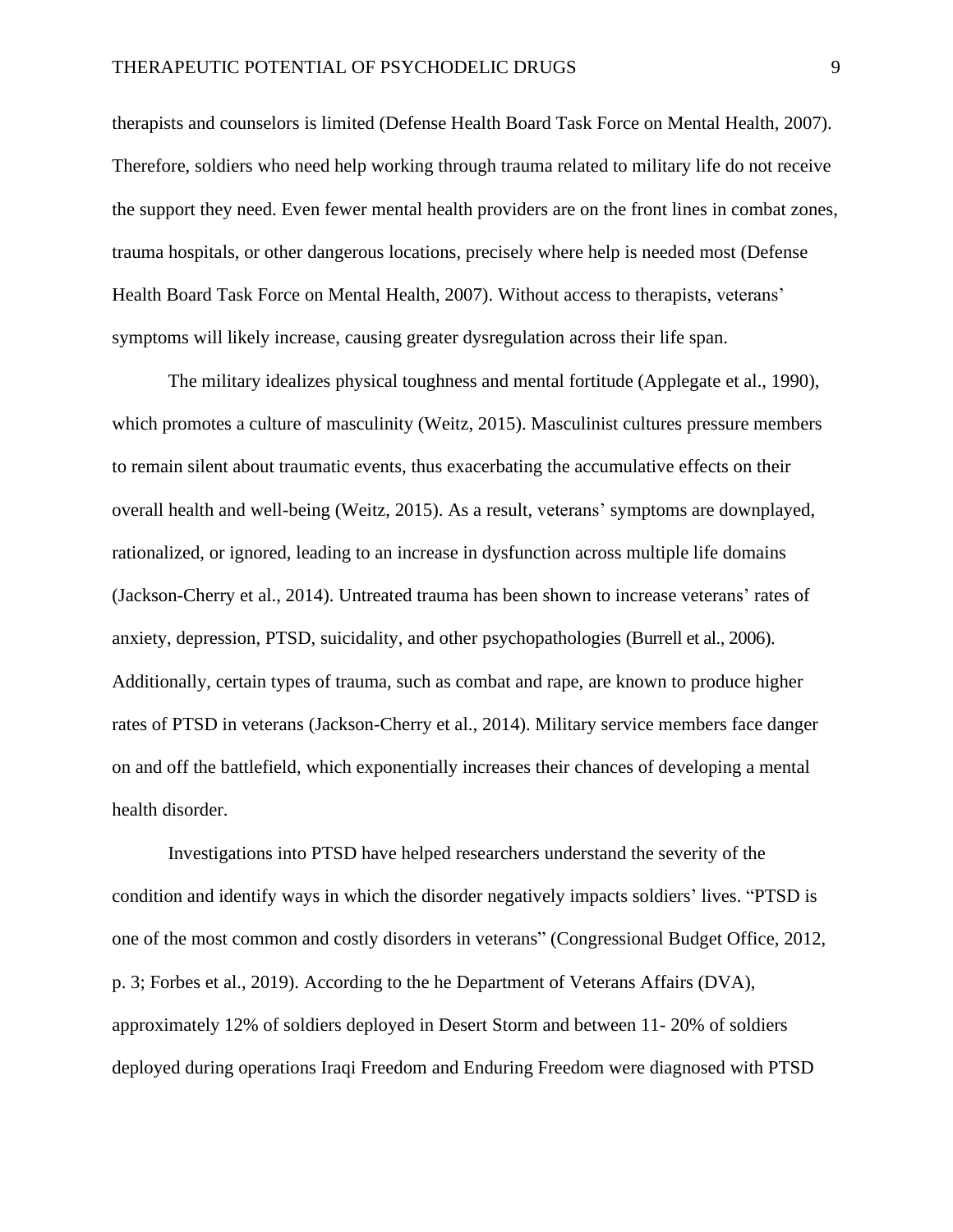(*How Common is PTSD in Veterans?*, 2020b). Of the veterans who served in the Vietnam War, 30% experienced PTSD during their lifetime (*How Common is PTSD in Veterans?*, 2020b). The impact of PTSD can be seen throughout history, further confirming the effects of war related trauma.

Military stress and trauma have profound effects on veterans' mental health and wellbeing, often causing chaos and dysfunction in multiple life domains. A study conducted in 2009 by Greenberg and associates provides evidence that mental health problems, especially PTSD, are risk factors for imprisonment among male veterans (Greenberg et al., 2009). Women and minorities are known to experience disproportionately high rates of PTSD (Jackson-Cherry et al., 2014). Service women are forced to function in a culture of misogyny and encounter both combat trauma and military sexual trauma (MST), which includes harassment, sexual assault, and rape (Weitz, 2015). Studies conducted by the DVA state 23% of women experienced a sexual assault while serving in the military (*How Common is PTSD in Veterans?*, 2020b). As women's roles in the military increase, so does their exposure to combat situations, war, and MST, which increase their probability of developing PTSD (Reisman, 2016). Minorities continue to face multiple challenges while serving in the military, including racial discrimination, culturism, and the like. One study found that two-thirds of minorities on active duty reported experiencing offensive racial behaviors in the last year, and one in 10 reported career-related racial discrimination (Antecol et al., 2009). The negative impacts that trauma has on veterans can be seen across gender and race.

PTSD is an economic burden that plagues veterans, their families, society, and the health care system. Treating Afghanistan and Iraq veterans with PTSD costs the DVA more than two billion dollars annually, or approximately \$8,300 per person (Congressional Budget Office,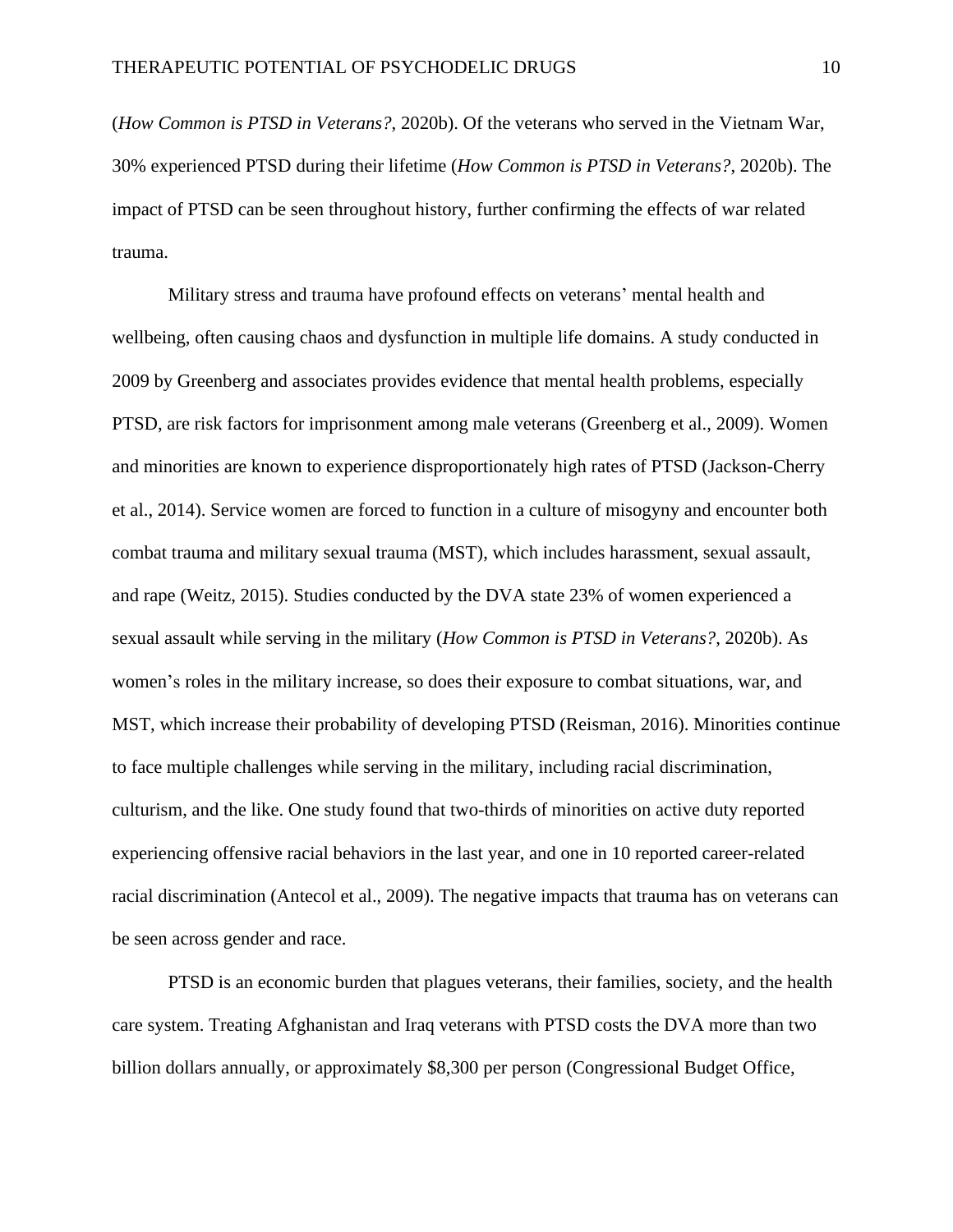2012; Reisman, 2016). The cost to treat veterans with PTSD is three and a half times higher than costs for those without the disorder (Congressional Budget Office, 2012; Reisman, 2016). Studies conducted by the Center for Military Health Policy Research report less than half of returning veterans who needed mental health services received treatment, and of those receiving treatment for PTSD and major depression, less than one-third received empirically-validated care (Tanielian et al., 2008). These statistics emphasize the need for well-trained, highly skilled, trauma-informed psychotherapists who use scientifically validated methods to help veterans process their traumatic experiences.

#### **Non-PTSD Brains vs PTSD Brains**

To understand PTSD, one must first understand the anatomy and physiology of the human brain. Understanding the human brain will provide insight into the complex differences between brains of individuals without PTSD and brains of individuals with PTSD. Three brain regions are largely responsible for the formation of a person's experiences and memories: the amygdala, prefrontal cortex (PFC), and the hippocampus.

The amygdala is a primitive, animalistic part of the brain wired to ensure survival (*How PTSD Affects The Brain*, 2017). The amygdala functions as an alarm system, and when triggered, sends signals to the brain and body, and produces a fear response (Roozendaal et al., 2009). When the amygdala is overactive, a person cannot think rationally because the fight or flight response is on high alert and focused on survival (Janak et al., 2015).

The PFC is the part of the brain where decisions and thoughts are worked through, which allows a person to regulate their emotional responses that are triggered by the amygdala (McEwen et al., 2013; *How PTSD Affects The Brain*, 2017). In service members with PTSD, the PFC cannot always complete its mission of calming down the amygdala and deescalating the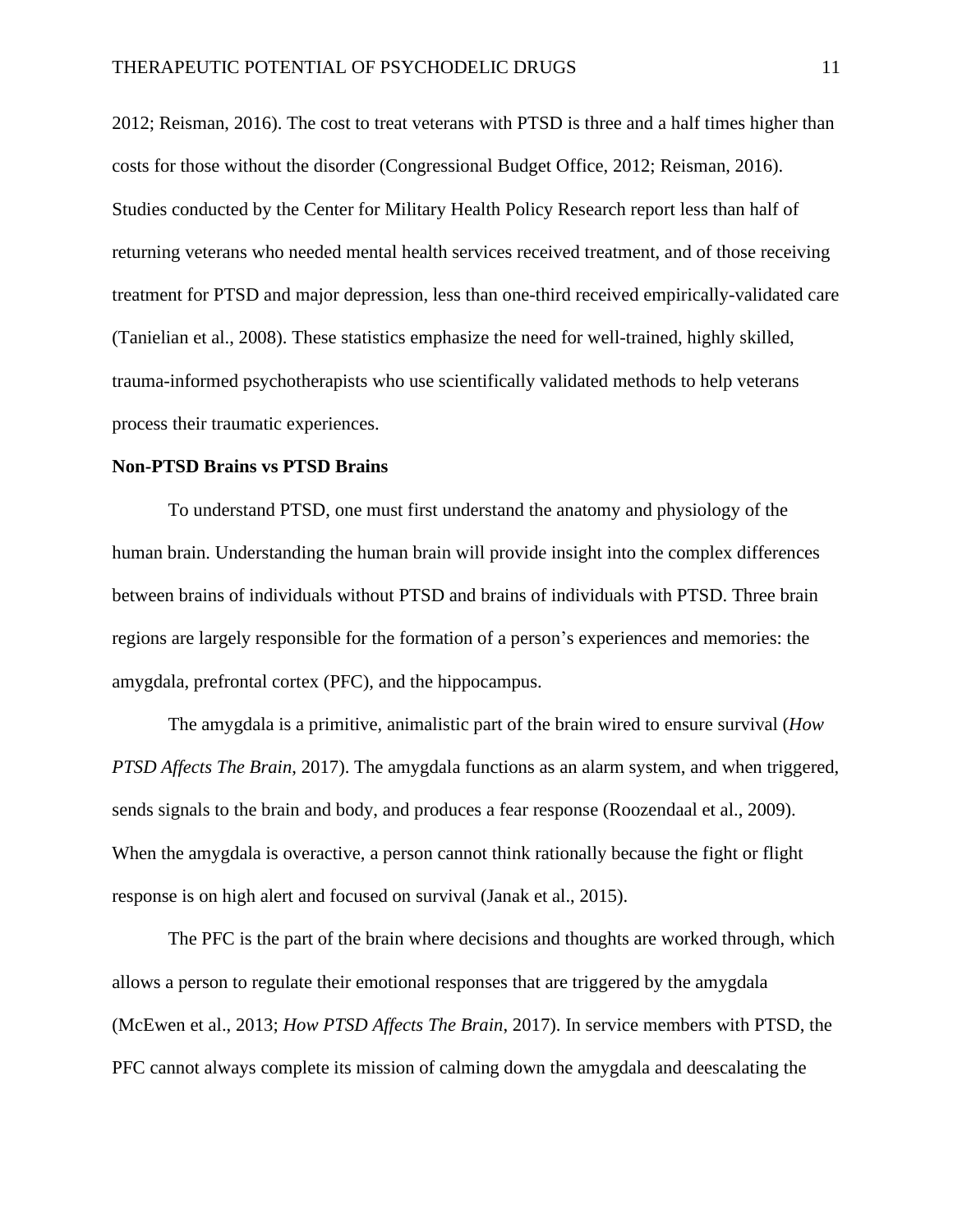situation (*How PTSD Affects The Brain*, 2017). An overactive amygdala combined with an underactive PFC can create chaos. The co-dysfunction of the two systems causes individuals with PTSD to feel anxious around anything related to the original trauma, have strong physical reactions to situations that should not provoke a fear response, and avoid situations that might trigger intense emotions and reactions (Janak et al., 2015; *How PTSD Affects The Brain*, 2017).

The hippocampus is the brain's memory system and encodes experiences onto its hard drive. After a trauma occurs, the hippocampus works to remember the event accurately while also helping to make sense of the experience (Belleau et al, 2019; *How PTSD Affects The Brain*, 2017). Trauma is typically overwhelming and much of the information does not get processed, encoded, or integrated correctly (McEwen et al., 2013). Because veterans' brains and bodies are in a constant state of miscommunication, they have difficulty reconciling traumatic events as well as consolidating and integrating their experiences and memories.

No two PTSD sufferers experience the exact same trauma, symptoms, or brain changes; however, there are patterns that can be identified and evaluated (*How PTSD Affects The Brain*, 2017). Research shows that the brain of a person with PTSD looks and functions very differently than a non-PTSD brain. Critical brain structures including the amygdala, anterior circulate cortex (ACC), PFC, and the hippocampus are impacted by stress and trauma (Franz et al., 2020). Research into how PTSD effects the brain has discovered that changes occur in many regions: "Studies have shown that chronic stress is associated with structural brain changes, including spine density, dendritic length, and branching neurons in multiple brain regions" (Franz et al., 2020, p. 1210). Dahlgren and others further contend that "Neuroimaging studies have consistently shown a decrease in the activation of the medial prefrontal cortex (mPFC), including the anterior cingulate cortex (ACC), and the medial frontal gyrus (mFG) in individuals with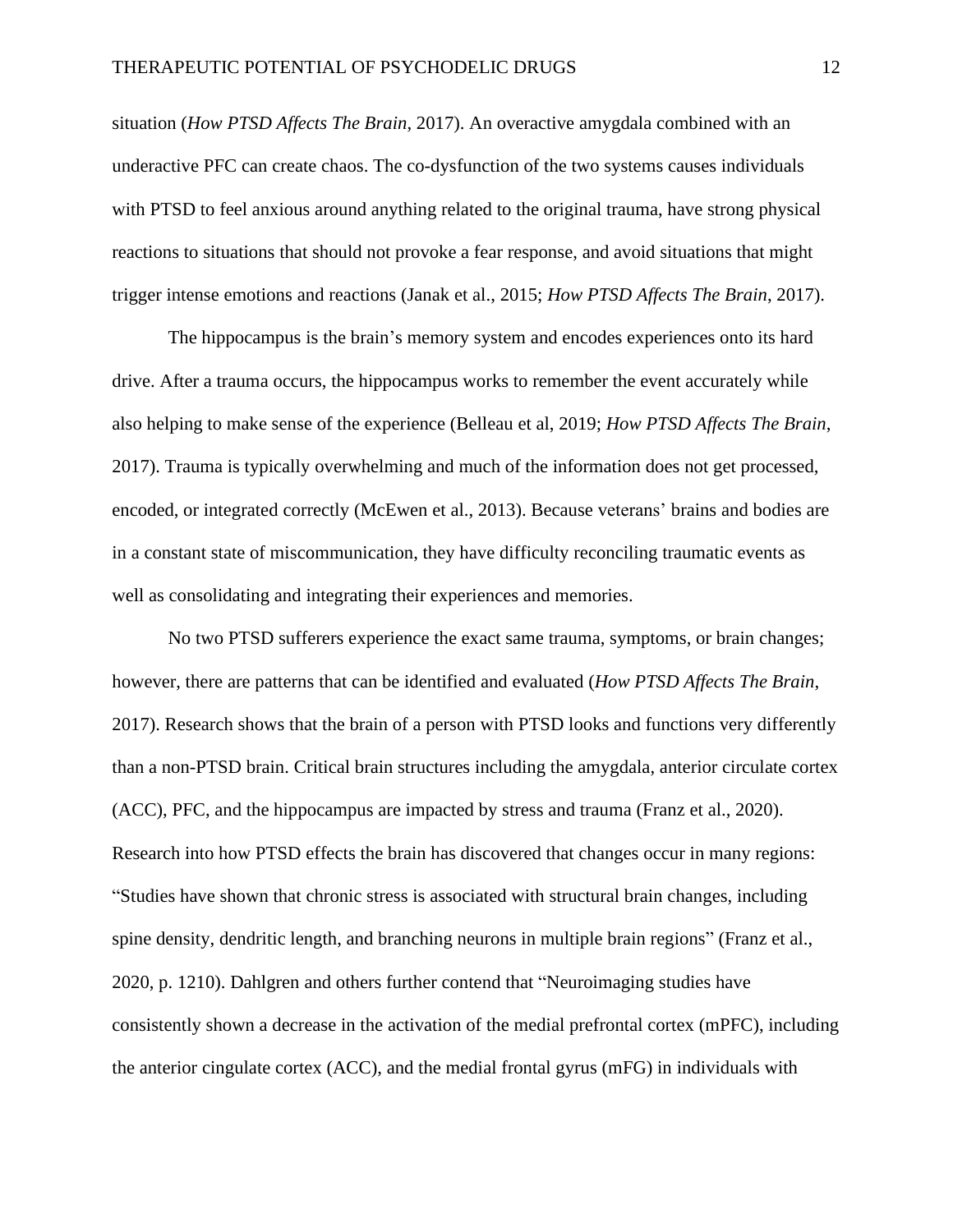PTSD" (Dahlgren et al., 2018, p. 1133). PTSD brains are associated with smaller brain volume in multiple regions, smaller hippocampal volume (Franz et al., 2020), and show indications of PFC dysfunction (Arnsten, 2015). These brain changes impact everything from biochemistry to sensations and perceptions to thoughts and feelings, to physical and psychological responses (Janak et al, 2015). PTSD causes changes in veterans' brains, which manifest as anxiety, depression, and suicidality.

Over the past 50 years, innovative methods of neuroimaging have enabled scientists to identify "mechanisms in the brain that cause mental disorders as well as understand changes in functional brain circuitry that underline PTSD" (Bremner, 2007, p. 394; *How PTSD Affects The Brain*, 2017). These new scanning techniques include magnetic resonance imaging (MRI), functional magnetic resonance imaging (fMRI), positron emission tomography (PET), and single-photon emission computerized tomography (SPECT). Each of these scanning technologies have unique abilities and applications that are used to identify dysfunctional regions and systems within the brain. "An MRI uses a powerful magnet to throw the electrons that make up the brain tissue out of their normal patterns and measures the time it takes for them to return to their normal resting state" (Bremner, 2007, p. 400). fMRI is used to examine, measure, and map the brain's functional anatomy as well as track metabolism in the brain that demonstrates regional, time-varying changes (Glover, 2011). PET uses radiolabeled drugs to gauge brain functions including blood flow and oxygen consumption, measure responses to specific stimuli and track neurotransmitters such as dopamine in different parts of the brain (Berger, 2003). SPECT uses a gamma camera and radiolabeled tracers to gather information about blood flow and volume, metabolism, and functional brain changes as a result of PTSD, traumatic brain injuries, and other disease processes (Raji et al., 2014).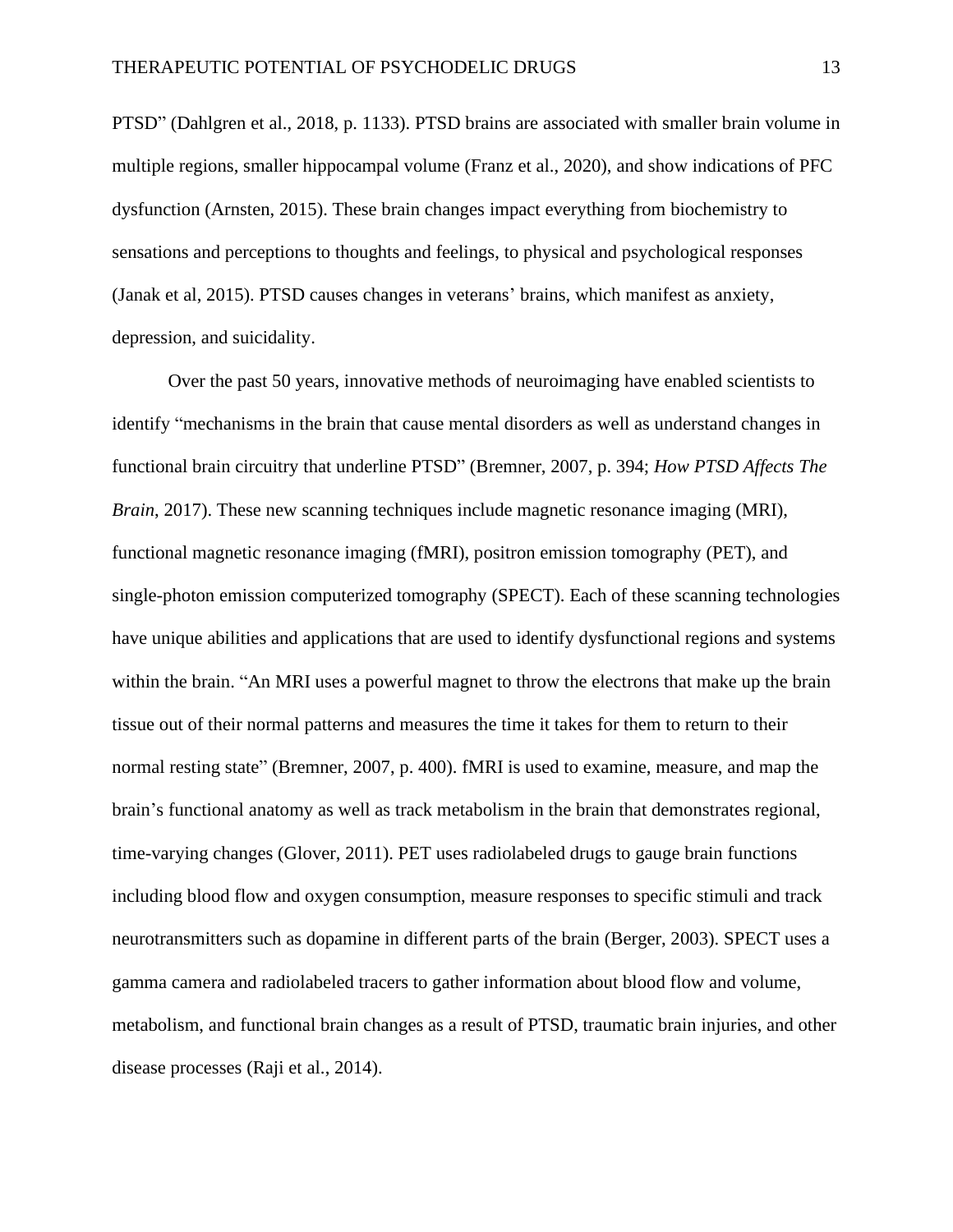Brains of PTSD sufferers are damaged and when an event occurs that sparks anxiety, fear, or stress, it becomes difficult for their body's collective systems to differentiate real, perceived, and imagined threats (Reisman, 2016). The disconnection between perceptions, thoughts, feelings, experiences, and memories cause veterans to develop psychopathologies.

#### **Drug Classification**

Psychedelics, also known as serotoninergic hallucinogens, is a broad drug category with mechanistically dissimilar psychoactive agents (Siegel et al., 2021). Psychedelics effect brain changes in a multitude of ways: "Psychedelics dramatically alter the user's perceptions of their surroundings and thoughts to create a world in which reason takes a back seat to the intensified sensations generated by illusions, delusions, and hallucinations" (Inaba et al., 2014, p. 6.1). Magic mushrooms, marijuana, and MDMA, also known as ecstasy, are all classified as psychedelic drugs due to their profound effects, resulting in a mystical-spiritual experience (Begola et al., 2018).

The Controlled Substances Act of 1970 regulates substances under federal law and places them into one of five categories known as Schedules. Drugs are scheduled based on a substance's medical use, potential for abuse, and safety profile (Controlled Substance Schedules, 2021; *Drug Scheduling*, n.d.). Magic mushrooms, marijuana, and MDMA are all considered psychedelics, classified as Schedule I drugs, and are, therefore, illegal at the federal level. Efforts are currently underway to reschedule these drugs based on the overwhelming empirical evidence that supports their overall use (Iserson, 2019). Additionally, several states have already or are in the process of decriminalizing and/or legalizing the medical and recreational use of magic mushrooms, marijuana, and MDMA. Decriminalization indicates a person will not be arrested or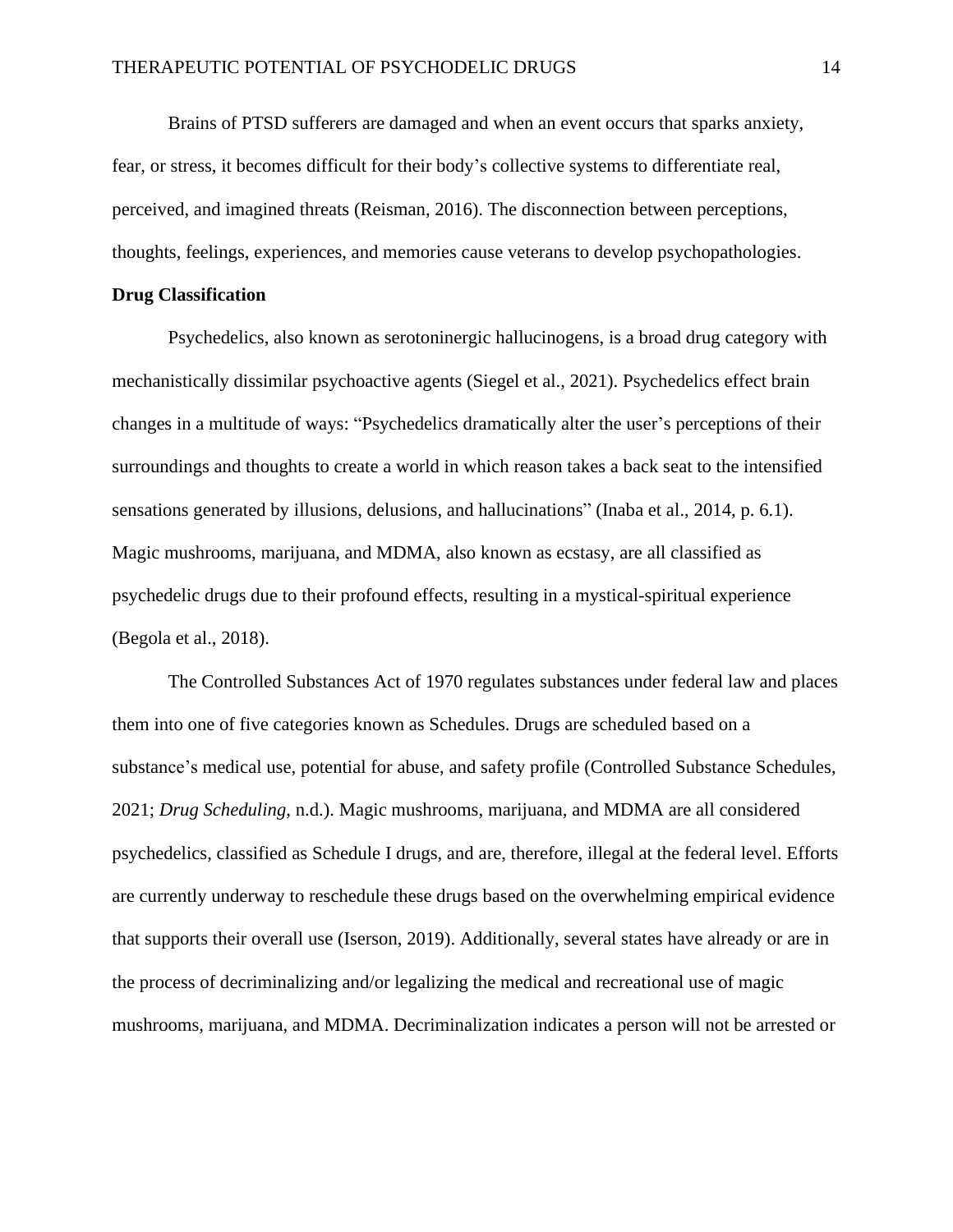imprisoned if they are in possession of a small amount of a drug, whereas legalization indicates the removal of all legal prohibitions and consequences *(Drug Scheduling*, n.d.).

#### *Magic Mushrooms*

Psychedelic plants and fungi grow in many regions of the world including Asia, Europe, Mexico, and the United States (Warf, 2014). Botanical records show entheogenic plants and fungi, such as magic mushrooms, have existed for over 250 million years (Inaba et al., 2014). Archaeological records show early hunter gatherers consumed mushrooms as a source of food as far back as 10,000 years (O'Regan et al., 2016). Several hundred species of mushrooms contain psilocybin and psilocin, psychoactive substances that, when consumed, alter a person's perceptions. Each mushroom species has properties, potencies, and effects that make them unique.

As humans evolved and transitioned from small tribes of hunter gatherers to living in larger communities, they shared vital skills and knowledge such as farming, flint mapping, smelting, firing pottery, and the use of natural medicines (Tuttle, 2014). As cultures and religions developed, mushrooms took on more complex roles in society, serving critical ceremonial, recreational, religious, spiritual, and medicinal functions (Guzmán, 2008). Mushroom cults began to appear in Mesoamerica around 3000 B.C. and left artifacts such as mushroom shaped rocks as evidence of their worship (Carod-Artal, 2015). Mushrooms containing psilocybin and psilocin are experienced by humans as "magical" because they produce effects that are reported as enlightening, transcending, and transformative: "Psychedelic effects include visceral sensations, changes in sight, hearing, taste, and touch" (Inaba et al., 2014, p. 6.11), which produce altered states of consciousness.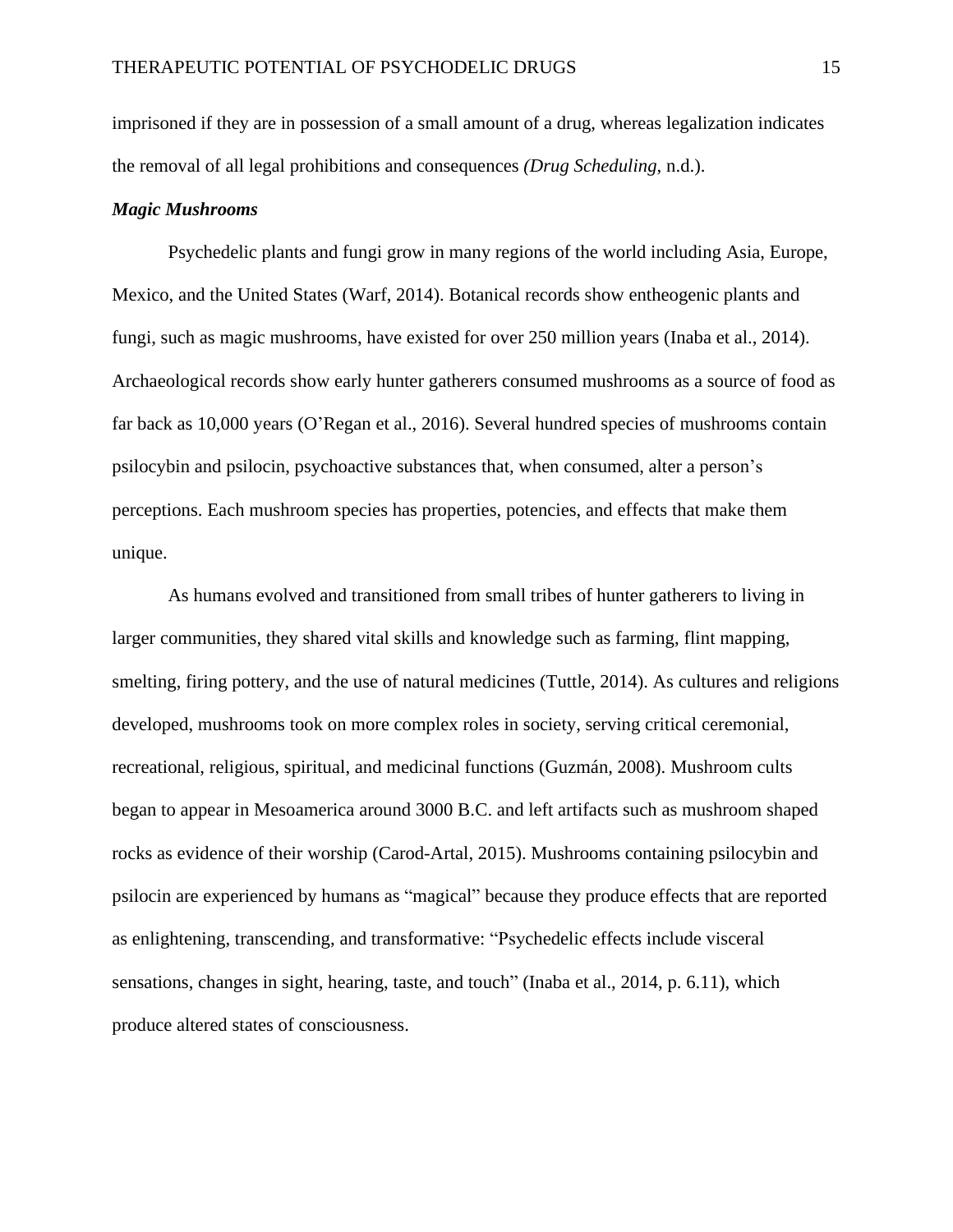Indigenous people knew which species of mushrooms produced magical experiences centuries before modern science discovered psilocybin and psilocin. The intoxicating mindaltering effects were the reasons native peoples including the Nahuatls, Puebla, and Matlazincs, used mushrooms in their ceremonies and rituals (Guzmán, 2008). Similarly, the Aztecs referred to magic mushrooms as "Teonanacatl" or "Flesh of the Gods" because their consumption was required before an individual could enter the spirit world (Carod-Artal, 2015). Psychoactive inebriants are still being used by traditional healers and shaman around the world to tell the future, treat illnesses, dispel curses, cast out spirits, and communicate with the gods (Guzmán, 2008).

In 1956, the primary psychedelic agents that produce the "mystical-magical" effects in mushrooms were identified as psilocybin and psilocin. "The psychedelic effects are caused by disrupting the neurotransmitters serotonin and dopamine as well as generating a sudden release of norepinephrine, a stimulatory neurotransmitter that intensifies sensory perceptions (Inaba et al., 2014, p. 6.11). In 1957, *Life* Magazine published an article by Gordon Wasson titled "Seeking the Magic Mushroom," which catalyzed people's interest in consuming the fungi to experience its mystical- spiritual effects (Inaba et al., 2014). Recreational use of magic mushrooms quickly became popular and, in the 1960s, became associated with hippie culture. It must be noted that doctors, psychotherapists, counselors, and others experimented with what became commonly known as "shrooms" and believed the fungi had tremendous therapeutic potential for a wide range of mental health conditions (Iserson, 2019).

In 1970, the U.S. government declared mushrooms containing psilocybin and psilocin would be classified as a Schedule I drug (Comprehensive Drug Abuse Prevention and Control Act, 1970). The federal government enacted laws that made it illegal to possess and consume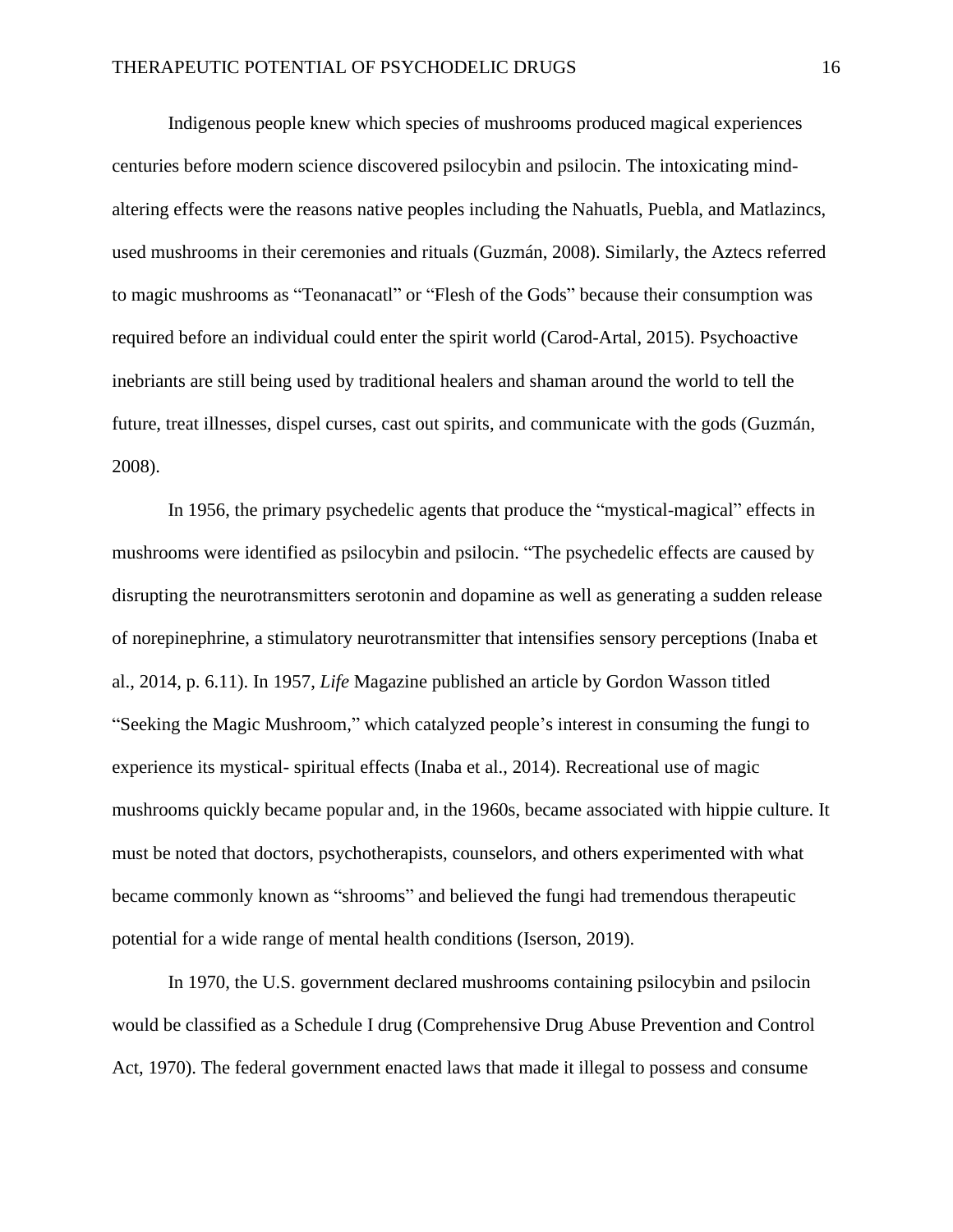"shrooms" and imposed harsh penalties on those who broke the law (Iserson, 2019). As a result, mushroom use was pushed underground, which added fuel to the fire of people's desire to consume this magical drug for its mystical effects. Scientific inquiry and research with "shrooms" became tightly controlled and only possible with special permission from the Drug Enforcement Agency (DEA) (Iserson, 2019). Due to governmental restrictions, research on psychedelic mushrooms and their effects were slow (Iserson, 2019). As knowledge accumulated, researchers began to focus their efforts on the drug's therapeutic potential in the treatment of anxiety, depression, tobacco use, alcohol addiction, obsessive compulsive disorder (OCD), and PTSD (Krediet et al., 2020).

According to research, subjects who participated in psilocybin-assisted psychotherapy experienced a multiplicity of positive effects including intensified feelings of existential and spiritual wellbeing (Ross et al., 2016). A study conducted by Mason and colleagues found that psilocybin successfully reduced participants' symptoms of anxiety and depression (Mason et al., 2019). The study went on to discover that psilocybin improved creative thinking, increased empathy levels, and enhanced participants' well-being (Mason et al., 2019). Results from a third study show higher doses of psilocybin resulted in improved clinical outcomes compared to lower doses, and at a six-month follow-up, approximately 80% of participants continued to experience significant decreases in depressed mood and anxiety (Griffiths et al., 2016). Additionally, the study indicates that subjects developed a deeper understanding of the meaning of life, experienced an increase in optimism, and their quality of life improved (Griffiths et al., 2016). According to Hendricks and associates (2015), individuals who have consumed magic mushrooms at least once in their lifetimes show significantly lower levels of psychological distress and suicidal thinking. Research has shown that psilocybin effected a larger reduction in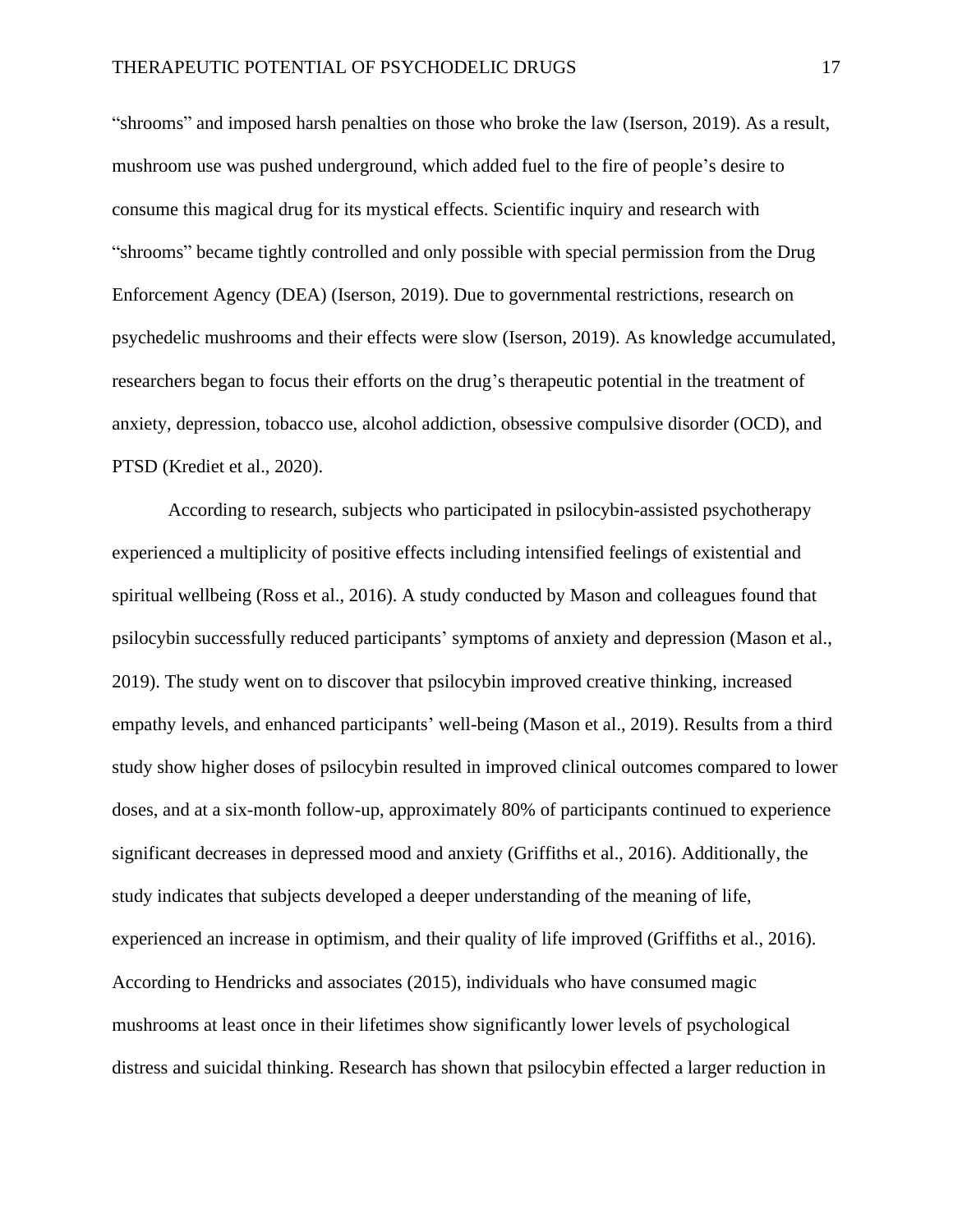suicidal ideation than other psychedelic drugs, suggesting its therapeutic potential as a "suicide prophylaxis" (Hendricks et al, 2015). While the true explanation for why or how it happens may still be unresolved, there is enough evidence to suggest these medicines should be studied further and applied to other medical and psychological conditions.

Research results strongly indicate that magic mushrooms provide substantial therapeutic relief for individuals who suffer from mental health conditions. In fact, the amount of scientific evidence was so strong and compelling that, in 2018, the FDA designated psilocybin a breakthrough therapy for treatment-resistant depression (TRD). "The FDA grants this designation for treatments that (1) are intended alone or in combination with one or more other drugs to treat a serious or life-threatening disease or condition; and (2) preliminary clinical evidence demonstrate substantial improvement over existing therapies" (*Phase 3 Trial Program: MDMA-Assisted Therapy for PTSD*, n.d.). Research into the therapeutic potential of magic mushrooms as a method of treating PTSD and other psychological conditions in veterans is ongoing.

#### *Marijuana*

Cannabis sativa, also known as marijuana, grows in many parts of the world, including the U.S. and Mexico (Warf, 2014). Marijuana's country of origin is unknown; some experts believe it is indigenous to temperate areas in western and central Asia, while others suggest China or Siberia (Warf, 2014). Botanical science claims, "Cannabis has been transported widely, providing extensive opportunities for establishment outside of its original range" (Schultes, 1981, p. 770; Small, 2015). The genus cannabis includes several species and subspecies, each with properties, potencies, and effects that make them unique. The two most recognizable cannabis subspecies are Cannabis sativa L. and Cannabis sativa.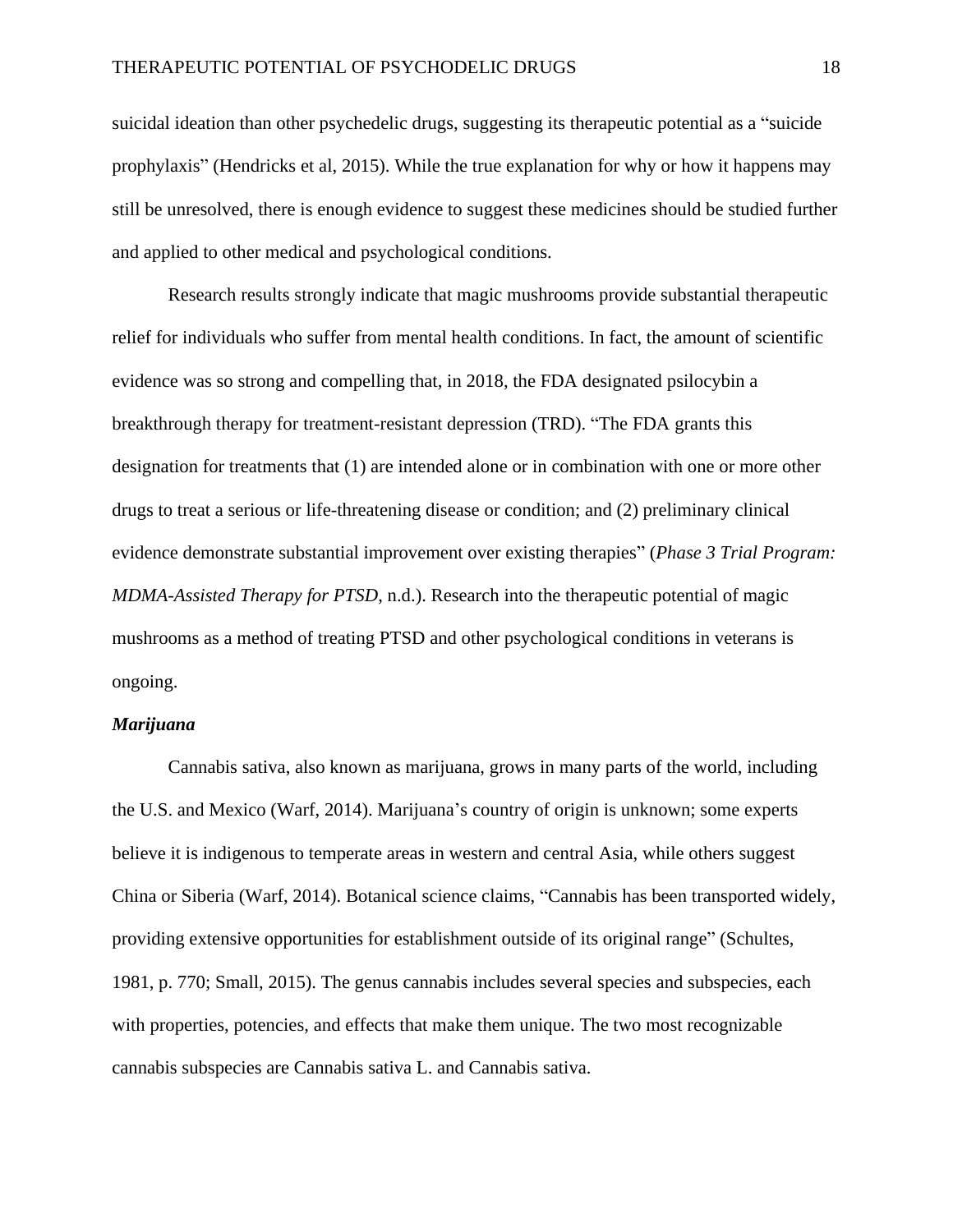Cannabis sativa L., also known as industrial hemp, produces a fibrous material that can be processed to make clothes, canvas, shoes, paper, and oil. Hemp's strength and versatility made it so valuable that its worth cannot be calculated. Hemp made it possible for sailors to navigate the open sea by allowing them to harness the wind in their sails, clothed them on their journeys, and provided paper for sea and star charts as well as treasure maps (Skoglund et al., 2013; Small, 2015). Cannabis sativa L. contains 0.3% or less of Δ9-tetrahydrocannabinol (THC) and has almost no psychoactive properties and therefore is not used as an intoxicant (Hurgobin et al., 2021).

Conversely, Cannabis sativa, also known as marijuana, does have psychoactive properties and is considered both a medicine and an inebriant. According to Warf, the female plant produces a sticky resin-like substance that is rich in cannabinoids, specifically THC and cannabidiol (CBD) (Warf, 2014). Cannabis sativa plants and products that contain 0.3% or more of THC and used for their medicinal or intoxicating effects, are considered drug-type (Hurgobin et al., 2021). Archaeological and written records demonstrate that for centuries, humans around the world have exploited cannabis for cultural, medicinal, recreational, religious, and spiritual reasons (Carod-Artal, 2015). "Due to its versality, a relationship between Cannabis and Homo Sapiens have existed for at least 10,000 years" (Inaba et al., 2014, p. 6.26). Industrial hemp and marijuana are woven into the world's sociocultural fabric, uniting humanity through the drugs' domestication, trade, and use.

As adventurers explored the world, they brought seeds of culture, religion, and cannabis in their backpacks, sowing them along the way. Cannabis, an old-world drug, arrived in the New World and Latin America in the early sixteenth century (Warf, 2014). Smoking cannabis for its psychedelic effects was influenced by multiple sources and developed over time. Historical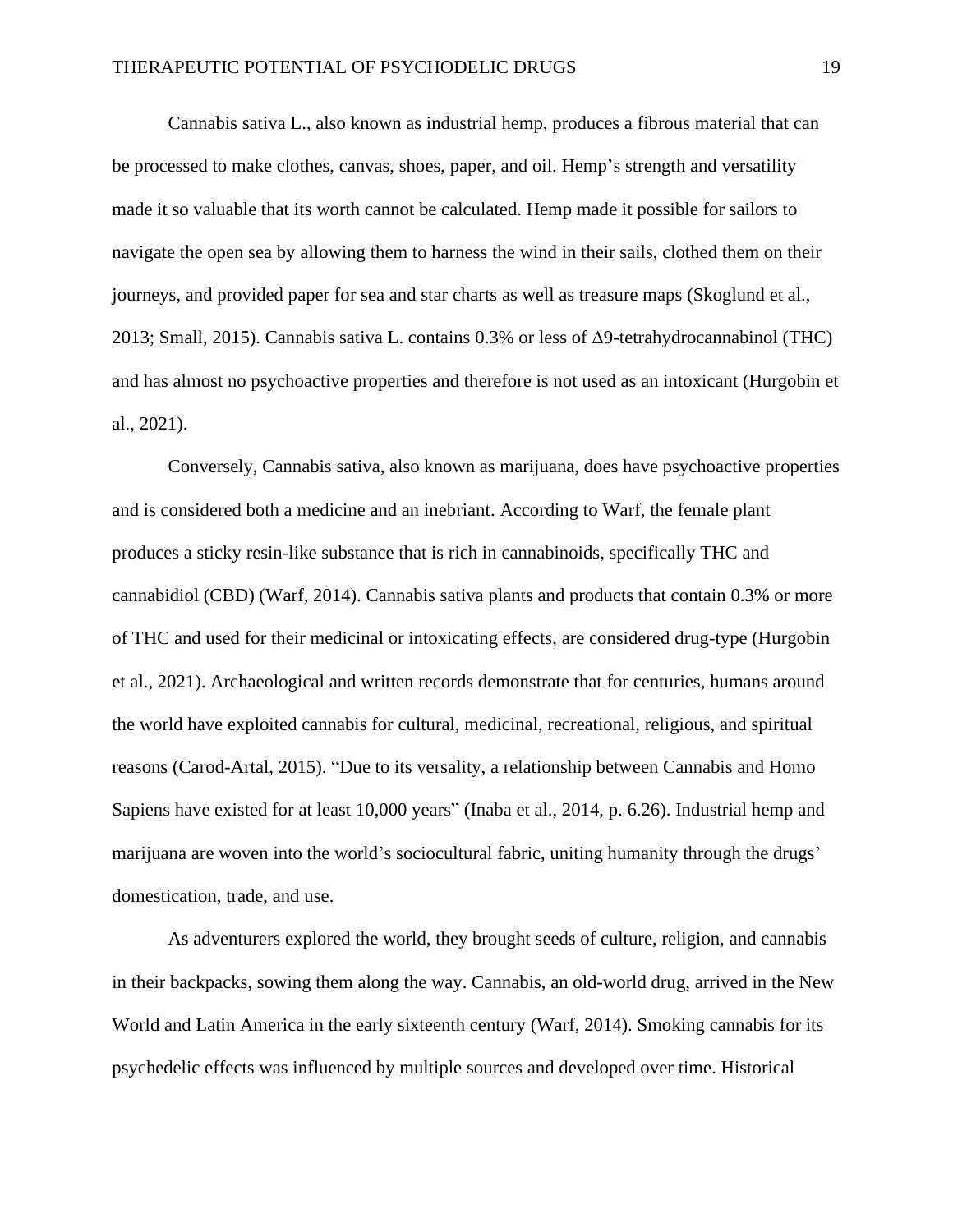records show Pygmies from Uganda in East Africa smoked marijuana out of gourds going back hundreds of years, with its use spreading amongst tribes (Inaba et al., 2014). Asian immigrants, African slaves, and Middle Eastern peoples likely introduced the tradition of consuming or smoking marijuana for its medicinal and psychedelic effects to the European and Western worlds (Chasteen, 2016). Contact with the New World's indigenous tribes introduced the practice of smoking tobacco out of pipes (Inaba et al., 2014). Once immigrants, slaves, and other ethnic peoples began to use indigenous pipes to smoke marijuana for its psychoactive effects, its use spread like wildfire, even amongst Europeans (Warf, 2014).

In 1937, the U.S. passed the Marihuana Tax Act, which set up strict regulations on cannabis and outlawed it on a national level (Pacula et al., 2017). If one was caught in possession of cannabis, harsh punitive measures were imposed, including large fines, arrest, and incarceration (Iserson, 2019). In 1964, two Israeli biochemists discovered marijuana's main psychoactive ingredient known as THC (Inaba et al., 2014). In 1970, Attorney General John Mitchell lobbied for marijuana to be scheduled, and shortly thereafter, it became a Schedule I drug alongside heroin, LSD, magic mushrooms, and MDMA, also known as ecstasy (Iserson, 2019). This classification hindered scientific inquiry and research into the therapeutic potential of cannabis. Over time, however, the DEA granted scientists permission to study the effects of cannabis on individuals who suffered from anxiety, depression, PTSD, and physical pain (Pacula et al., 2017).

Medical research has identified two types of cannabinoid receptors, CB1 and CB2, that are located throughout the human body. CB1 receptors are found primarily in the brain and spinal cord, while CB2 receptors are found in the peripheral tissues, such as the stomach and legs. Both types of CB receptors are involved in the regulation of pain, mood, appetite, sleep,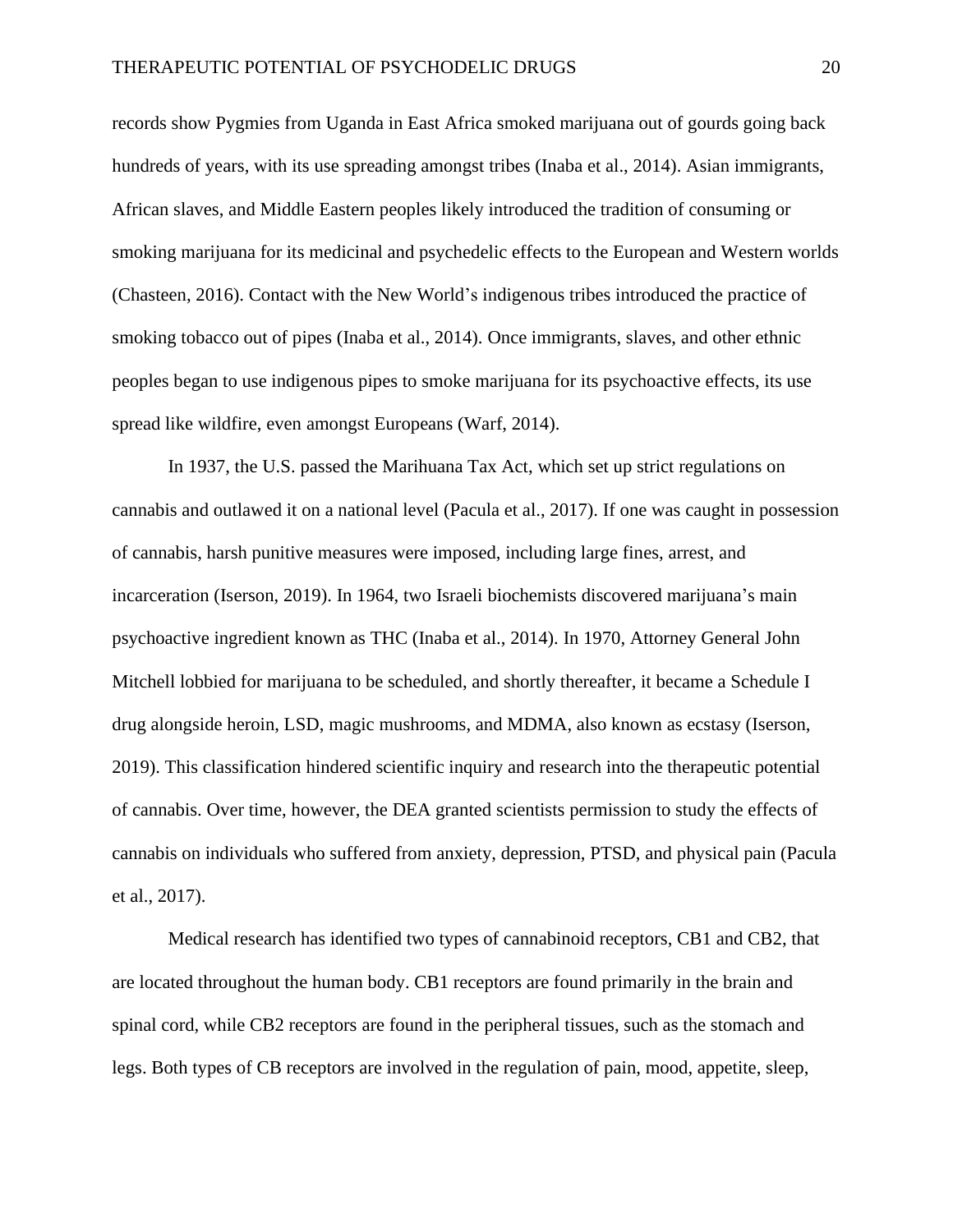memory, and emotional state (Iversen, 2003). Smoking or consuming marijuana products allows THC and CBD molecules to bind with matching endocannabinoid receptors in the body and brain to reduce anxiety, alleviate pain, and alter a person's sensations and perceptions (Iversen, 2003).

Multiple studies have investigated the therapeutic effectiveness of Cannabis sativa for treating PTSD. Results from one study indicated medical cannabis was an effective treatment option for military and other service veterans with PTSD, particularly those for whom conventional psychotherapy and psychopharmacology was ineffective (Smith et al., 2017). The study went on to discover cannabis use results in improvements across all PTSD measures including social, family, and pain management (Smith et al., 2017). Finally, client improvements were associated with a 50% reduction in the use of other PTSD related medications (Smith et al., 2017). Results from a second study found that patients reported significant symptom improvement and increased quality of life after four months of cannabis use (Chan et al., 2017). A third study's results showed all PTSD symptoms including intrusions, flashbacks, irritability, and anxiety were reduced by 50% immediately after using cannabis (LaFrance et al., 2020). Finally, the study found the longer the research participants used cannabis, the greater their symptoms were reduced and that higher doses of cannabis predicted larger reductions in intrusions and anxiety than lower doses (LaFrance et al., 2020).

Additional findings indicated that "cannabinoids reduce responses to conditioned fear cues, impair retrieval of emotionally adverse memories, and promote the extinction of fear memories" (LaFrance et al., 2020). These research findings are significant and support the use of cannabis as an effective treatment for veterans who suffer from symptoms of anxiety, depression, PTSD, pain, and suicidality.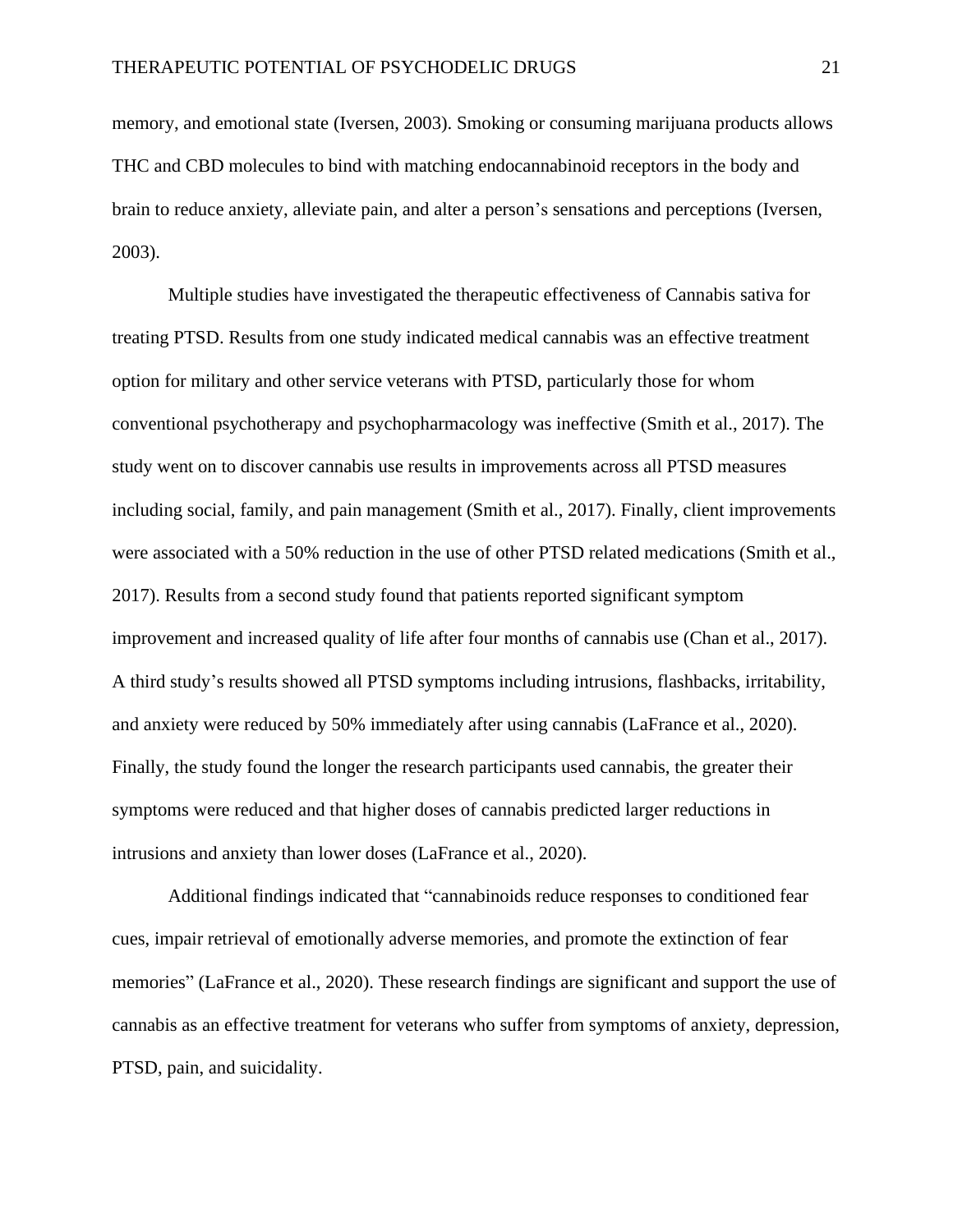#### *3, 4-Methylenedioxymethamphetamine (MDMA)*

In 1914, Merk, a German pharmaceutical company, discovered 3,4-

methylenedioxymethamphetamine (MDMA), a short acting psychostimulant with effects that last approximately four to six hours. "MDMA's primary mechanism of action is on the 5-HT transporter, which results in excessive serotonin in the synaptic cleft and also interacts with other neurotransmitters' systems including dopamine and norepinephrine" (Amoroso, 2015, p. 339). Research has shown that "MDMA significantly increases blood plasma levels of oxytocin, and the subjective pro-social feelings are positively correlated to the oxytocin levels in the blood" (Amoroso, 2015, p. 9; Dumont et al., 2009, p. 360). Commonly known as ecstasy, MDMA alters a person's sensory perceptions by elevating and intensifying one's physical, mental, and emotional senses, which promotes feelings of happiness and well-being (Inaba et al., 2014). MDMA "operates on emotions more so than cognitive processing" (Doblin, 2002, p. 190), which allows an individual to connect with and explore their inner thoughts and emotions. Veterans who can process their traumatic experiences can therefore heal and achieve post-traumatic growth in response to treatment.

During the 1950s, the U.S. became interested in psychological warfare. To study these techniques, the military gave soldiers ecstasy to brainwash them and to understand the drug's overall effects (Inaba et al., 2014). The military's experimentation was halted because of the drug's inability to achieve the desired results. In 1988, the DEA decided that MDMA had no therapeutic use and classified it as a Schedule I drug, alongside heroin, LSD, magic mushrooms, and marijuana (Controlled Substance Schedules, 2021; *Drug Scheduling,* n.d.; Comprehensive Drug Abuse Prevention and Control Act, 1970). Professionals who utilized MDMA as an adjunct to traditional psychotherapy were forced to discontinue its use or face harsh consequences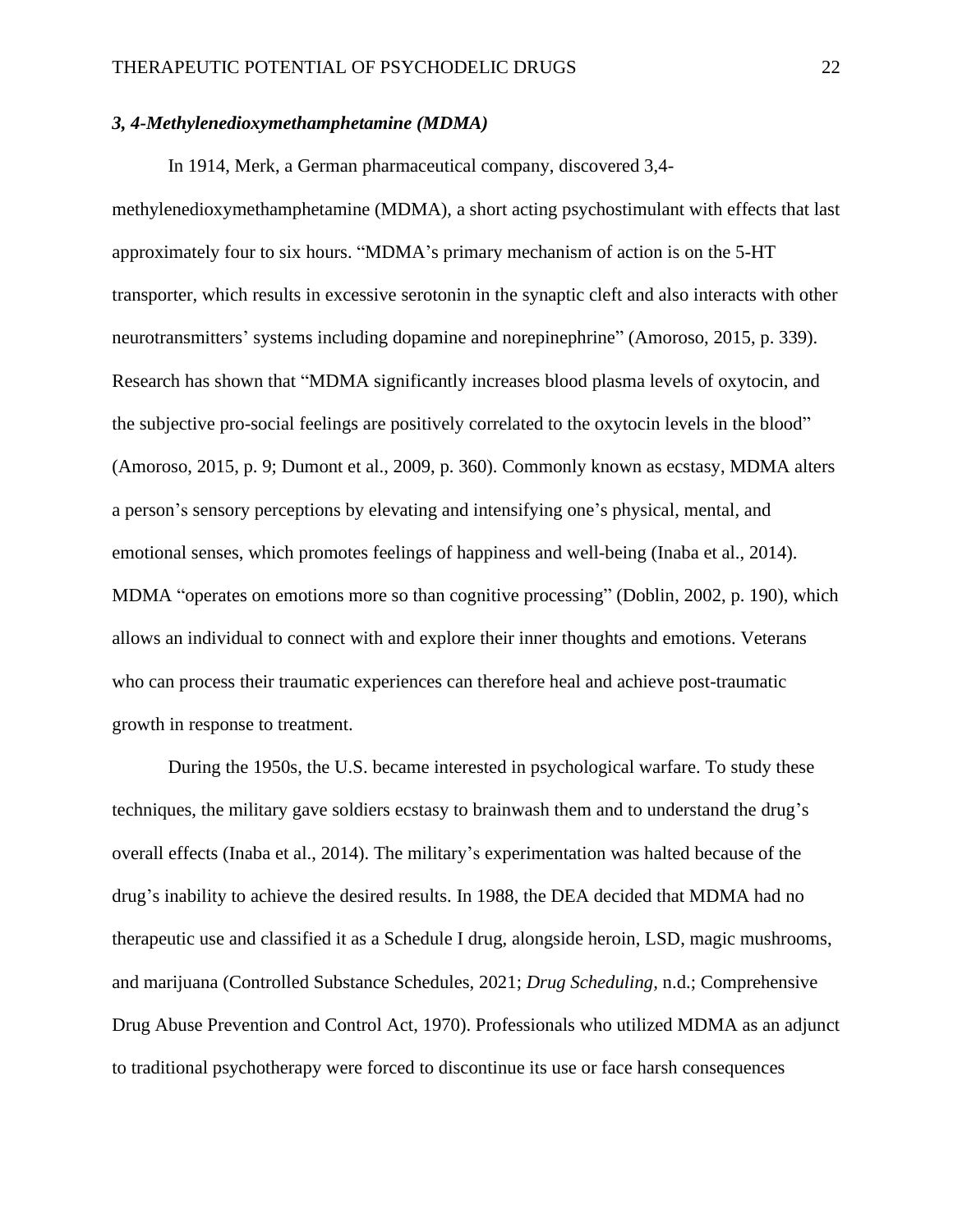including loss of license and imprisonment (Iserson, 2019). When the DEA eventually granted researchers permission to study MDMA, research focused almost exclusively on negative aspects of consumption, rather than its therapeutic potential (Begola et al., 2018). Once researchers were allowed to experiment with and investigate MDMA, the therapeutic potential became clear.

The first randomized clinical trial that used MDMA-assisted psychotherapy to address treatment resistant PTSD was published in 2010. Participants' PTSD symptoms were assessed using the Clinician Administered PTSD Symptoms Scale (CAPS-IV). Clients received traditional psychotherapy and two sessions where either a placebo or 125 mg of MDMA were administered (Mithoefer et al., 2011). The results showed that 83% of the patients who received MDMA-assisted psychotherapy and were reassessed using the CAPS-IV no longer met the criteria for PTSD (Mithoefer et al., 2011). Additionally, results showed that MDMA-assisted psychotherapy clients continued to produce positive results, including decreased levels of anxiety and depression three and a half years after their initial course of treatment (Mithoefer et al., 2018).

In a second study, veterans with treatment resistant PTSD described qualitative improvements in self-awareness, relationships, social skills, openness to therapy, and a reduction in problematic substance use after being treated with MDMA (Barone et al., 2019). Participants expressed an improved ability to process traumatic memories, experienced an increased sense of empathy for self and others, and felt a renewed sense of motivation and enthusiasm to engage in life (Barone et al., 2019). Barone further contends, "All research participants reported experiencing lasting personal benefits and enhanced quality of life that extended beyond quantifiable symptom reduction" (Barone et al., 2019, p. 199). Factors identified as being critical to the success of MDMA-assisted psychotherapy include a strong therapeutic alliance,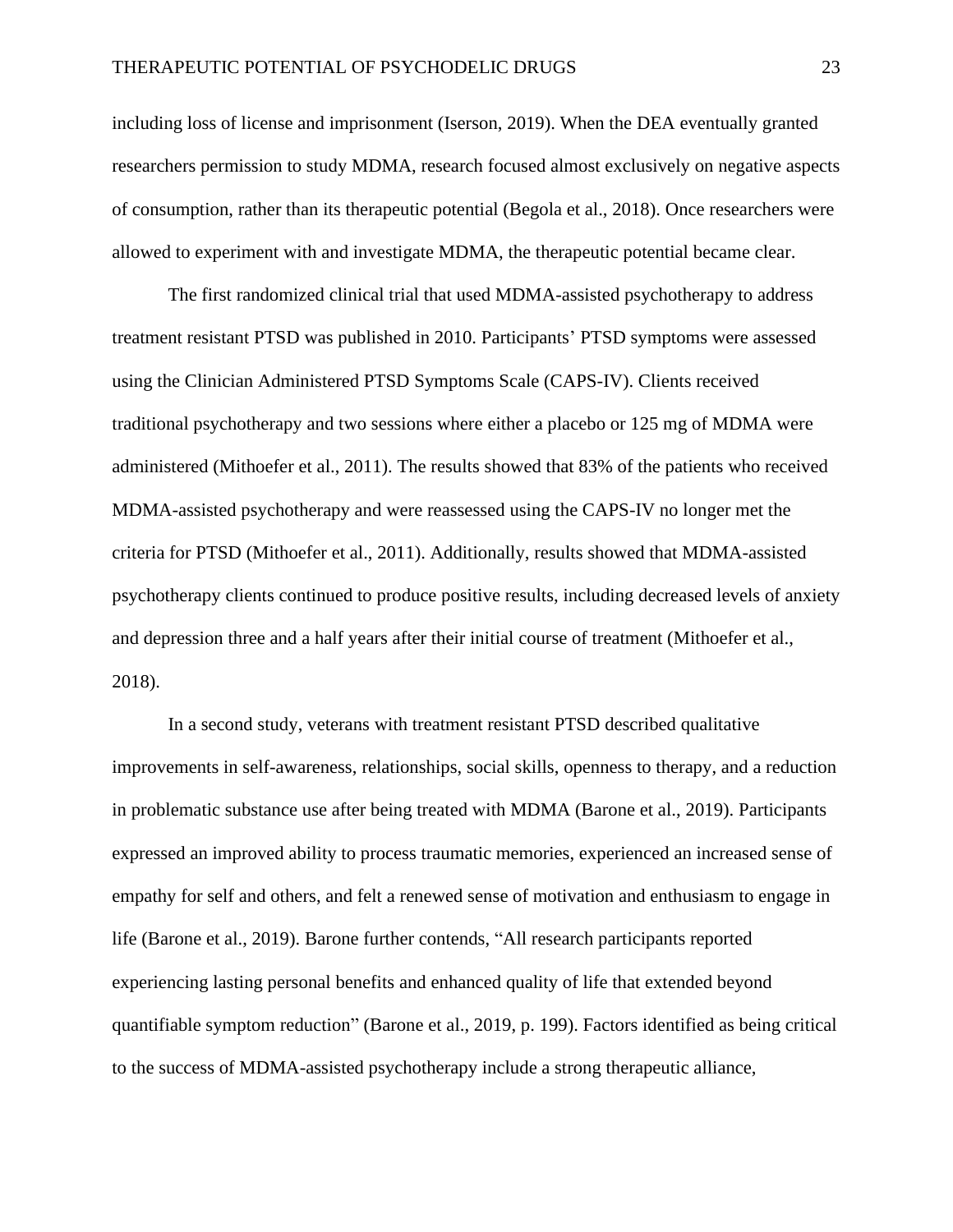preparatory sessions, which helps prepare veterans for the experience, and integrative sessions, which helps veterans process their experiences (Barone et al., 2019). "MDMA's psychopharmacological characteristics are what make it well suited as an adjunct to traumafocused psychotherapy" (Siegel et al., 2021, p. 78).

MDMA-assisted psychotherapy is delivered over a short period, is cost effective, and has been empirically validated as effective in treating PTSD (Doblin, 2002). "Multiple studies have shown as few as two MDMA-assisted psychotherapy sessions can successfully reduce symptoms in patients with treatment resistant PTSD with retained remission for up to six years post treatment" (Sessa et al., 2019, p. 138). Clinical studies investigating MDMA indicate the medication is safe and effective in treating psychopathology (Dos Santos et al., 2018). According to Doblin (2002), "MDMA is superior to all other psychedelics because the primary effects are short acting which allows one to return to baseline quickly, rarely interferes with cognitive functioning, and reduces fear and defensiveness" (p. 186). Sessa further contends, "The unique and powerful role of psychedelic drugs is tailor-made for disorders based around anxiety and fear, especially OCD and PTSD" (Sessa, 2014, p. 59).

In 2017, the Food and Drug Administration (FDA) designated MDMA as a breakthrough therapy for the treatment of PTSD**.** Currently, phase three clinical trials are underway, which means MDMA could be FDA approved for the treatment of veterans with PTSD as soon as 2023. Research into the therapeutic potential of MDMA as a method of treating other psychopathologies in veterans is ongoing.

#### **Treatment Barriers**

Military veterans with anxiety, depression, PTSD, and suicidality face multiple obstacles in accessing mental health services. In 2014, the Veterans Administration conducted an audit and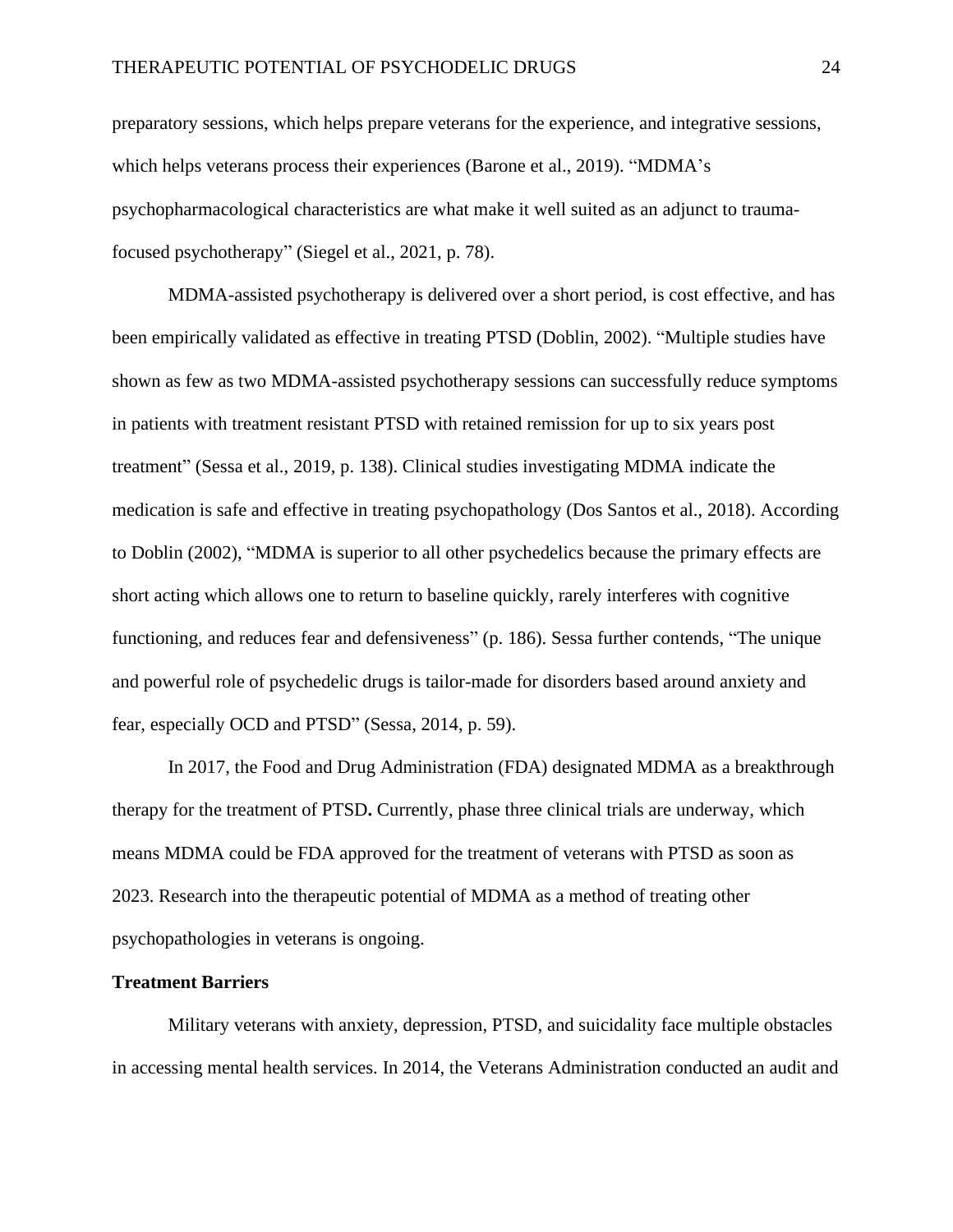found the greatest barrier veterans have to obtaining treatment for mental health issues was provider availability (DVA, 2014). The lack of providers exacerbates the severity and duration of veterans' symptoms. Prolonged psychological pain and suffering are known to increase suicide rates and other psychopathologies, especially among veterans (Reisman, 2016). According to the DVA, between 18 and 22 veterans die from suicide every day (DVA, 2014), and in 2016, veterans accounted for 20% of all suicides in the U.S. (Reisman, 2016).

Another significant barrier hindering veterans are the sociocultural stigmas associated with mental illness and treatment. The military's masculinist culture idealizes obedience, physical toughness, and mental fortitude, and deviation from this norm is met with resistance (Weitz, 2015). Research has indicated that veterans perceive mental illness as a weakness and therefore often feel ashamed or embarrassed to seek help (Institute of Medicine (US) Committee on the Initial Assessment of Readjustment Needs of Military Personnel, Veterans, and Their Families, 2010; Rae Olmsted et al., 2011). As a result of the military culture and social stigmas, veterans with anxiety, depression, PTSD, and suicidality often ignore, marginalize, or rationalize their symptoms (Weitz, 2015). Symptom suppression increases pain and suffering, making veterans' mental health conditions worse, which further increases stigmas (Rae Olmsted et al., 2011). This process demonstrates the harmful cycle stigmas, PTSD, and other psychopathologies have on a veteran.

Stigmas extend to medication use. Rather than being inconvenienced or embarrassed by taking FDA-approved medications such as Zoloft or Paxil, veterans often self-medicate with alcohol and drugs (McFarling et al., 2011). Self-medicating has been shown to exacerbate presenting symptoms, which makes treating underlying anxiety, stress, and trauma more challenging (Jackson-Cherry et al., 2014). Medications have the potential to help many veterans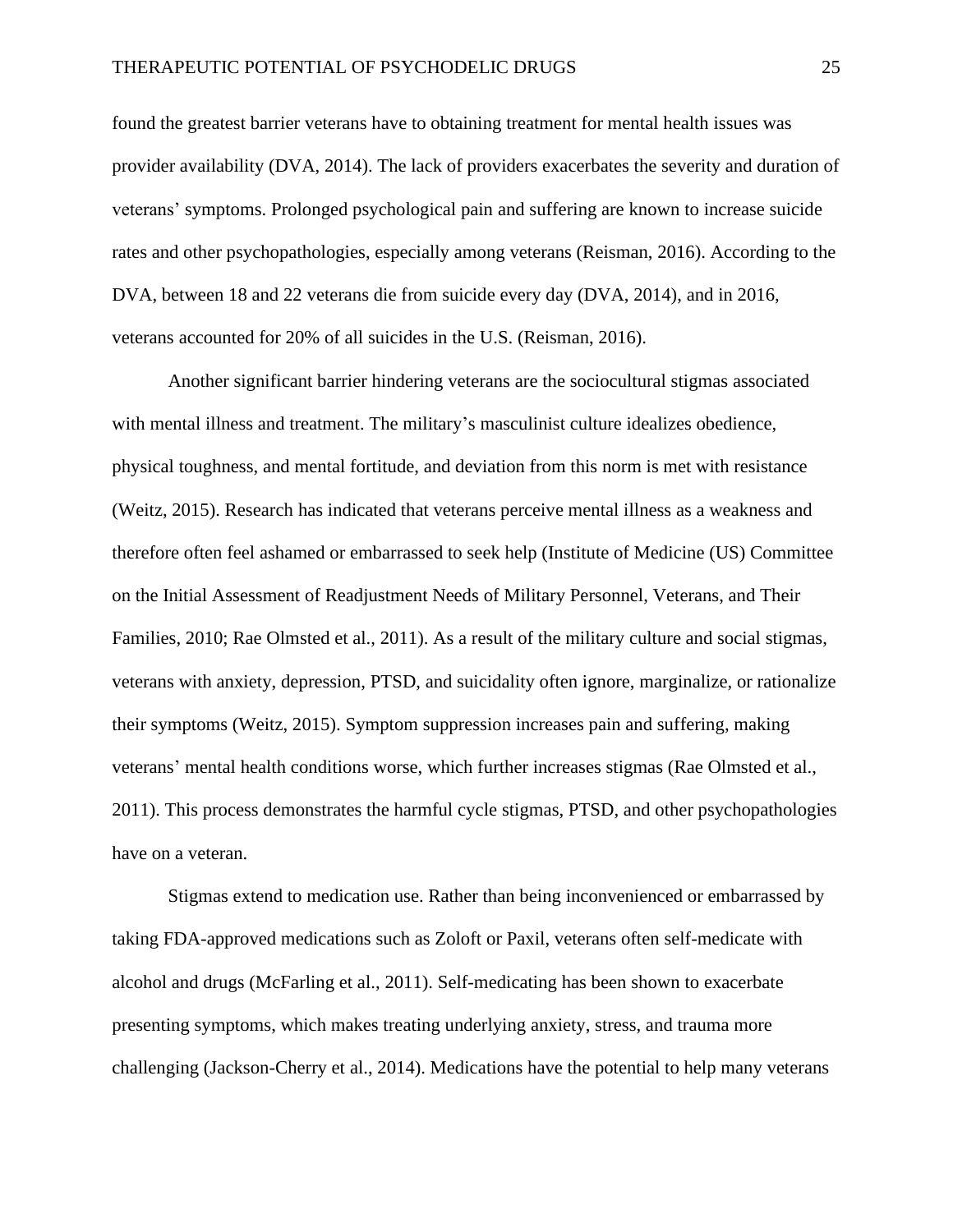recover; however, drugs such as Zoloft require time to reach their therapeutic potential and are known to produce negative side effects, including cardiovascular issues, sleeping problems, diarrhea, muscle pain, and sexual dysfunction (American Psychological Association, 2017). The stigma surrounding the medical application of psychedelic substances to treat anxiety, depression, PTSD, suicidality, and other psychopathology is even more pronounced than those associated with traditional medications such as Zoloft and Paxil (McFarling et al., 2011). Biases, stigmas, and misconceptions about mental illness, psychotherapy, medications, and psychedelic drugs are harmful because they prevent veterans from receiving the help they need.

#### **Clinical Mental Health Program Applications**

The therapeutic potential of magic mushrooms, marijuana, and MDMA is supported by empirical evidence that indicates psychedelics are highly effective in treating psychopathology and reducing symptoms of anxiety, depression, PTSD, and suicidality. Psychedelic drugs are relatively safe to consume and function as a catalyst in treating mental illness in veterans as well as disorders resistant to traditional psychotherapeutic interventions.

A major therapeutic benefit of psychedelic drugs includes helping veterans process their pain and trauma and allowing them to perceive the world in new ways. Psychedelics facilitate the healing process by enhancing emotional sensitivity and promoting emotional release, which facilitates higher levels of self-awareness. After the psychedelic effects wear off, veterans are better able to reintegrate negative experiences and develop new ways of understanding themselves and the world around them. Studies have found that hallucinogenic experiences were rated among the most meaningful and spiritually significant events in a person's life and can improve one's well-being and life satisfaction for up to a year after the experience (Majić et al., 2015; Begola et al., 2018). The synergistic effects of psychedelic-assisted psychotherapy can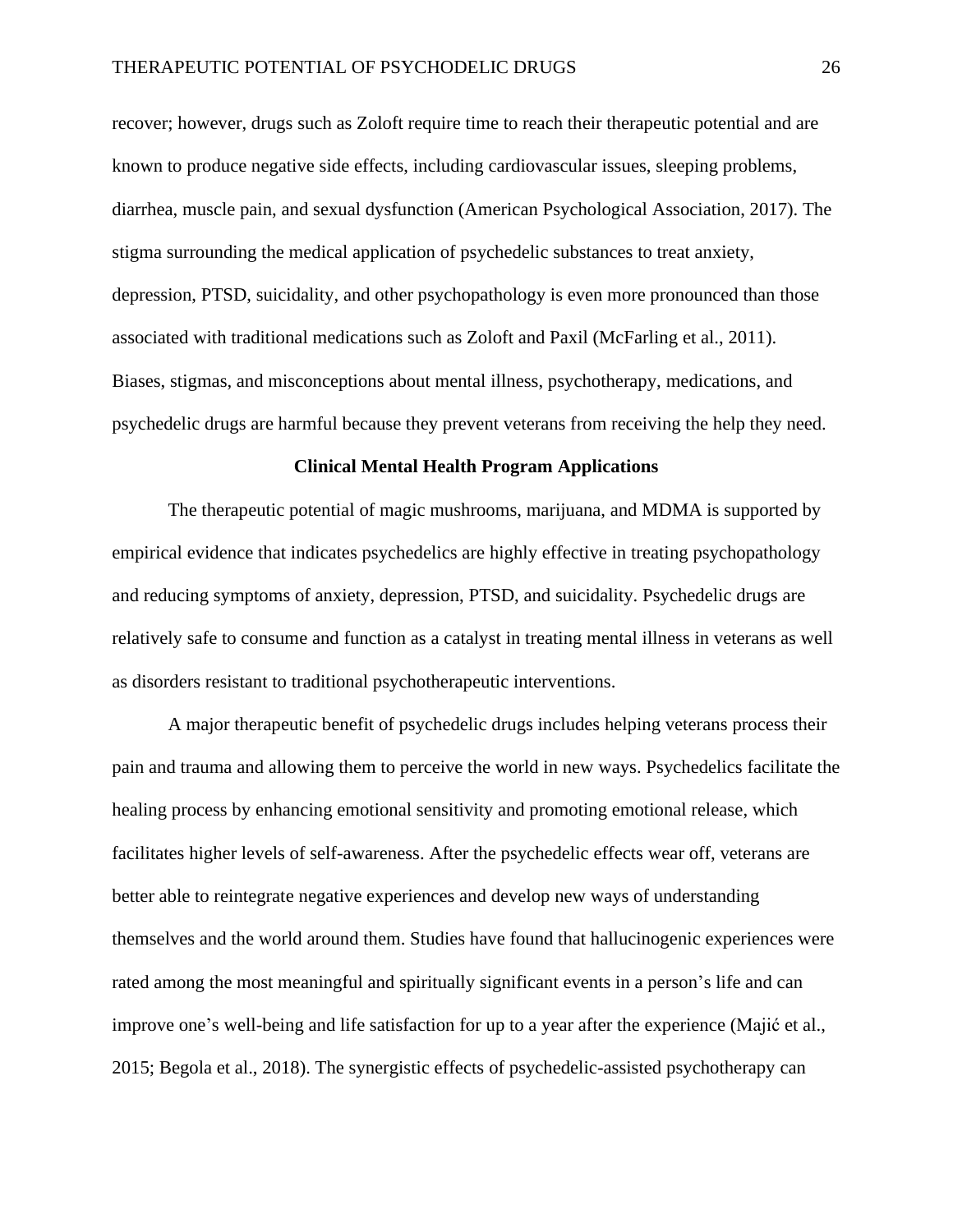help veterans heal, grow, and express a more integrated sense of themselves in response to their traumatic experiences.

Magic mushrooms, marijuana, and MDMA will soon become FDA-approved medications intended to be used as adjuncts to traditional psychotherapy with individuals who suffer from anxiety, depression, PTSD, and suicidality. Psychedelic drugs and evidence-based, trauma-informed psychotherapy are powerful tools that can help veterans reduce their psychological pain and suffering as well as promote mental, physical, and emotional health and wellness through transformative experiences. Regardless of a person's intentions to utilize magic mushrooms, marijuana, or MDMA in therapy, industry best practices require therapists to familiarize themselves with the use of psychedelic drugs to treat psychopathologies as a method of enriching the therapeutic alliance, supporting and facilitating clients' healing processes, and stimulating post-traumatic growth.

Therapists who treat veterans have common goals for their clients including improved functionality, healing, safety, sustained recovery, wellness, and an enhanced quality of life. Utilizing psychedelic psychotherapy has the potential to help veterans connect with traumatic experiences, assist in the expression of thoughts and feelings, and allow them to process and integrate memories. Research has shown that psychedelic drugs are therapeutically valid, relatively safe to consume, cost effective, have a low potential for abuse, and reduces traditional medication consumption by half. Most importantly, psychedelic drugs facilitate profound lifeenhancing experiences that can help veterans heal from their trauma and, therefore, can live happier, healthier, and more functional lives.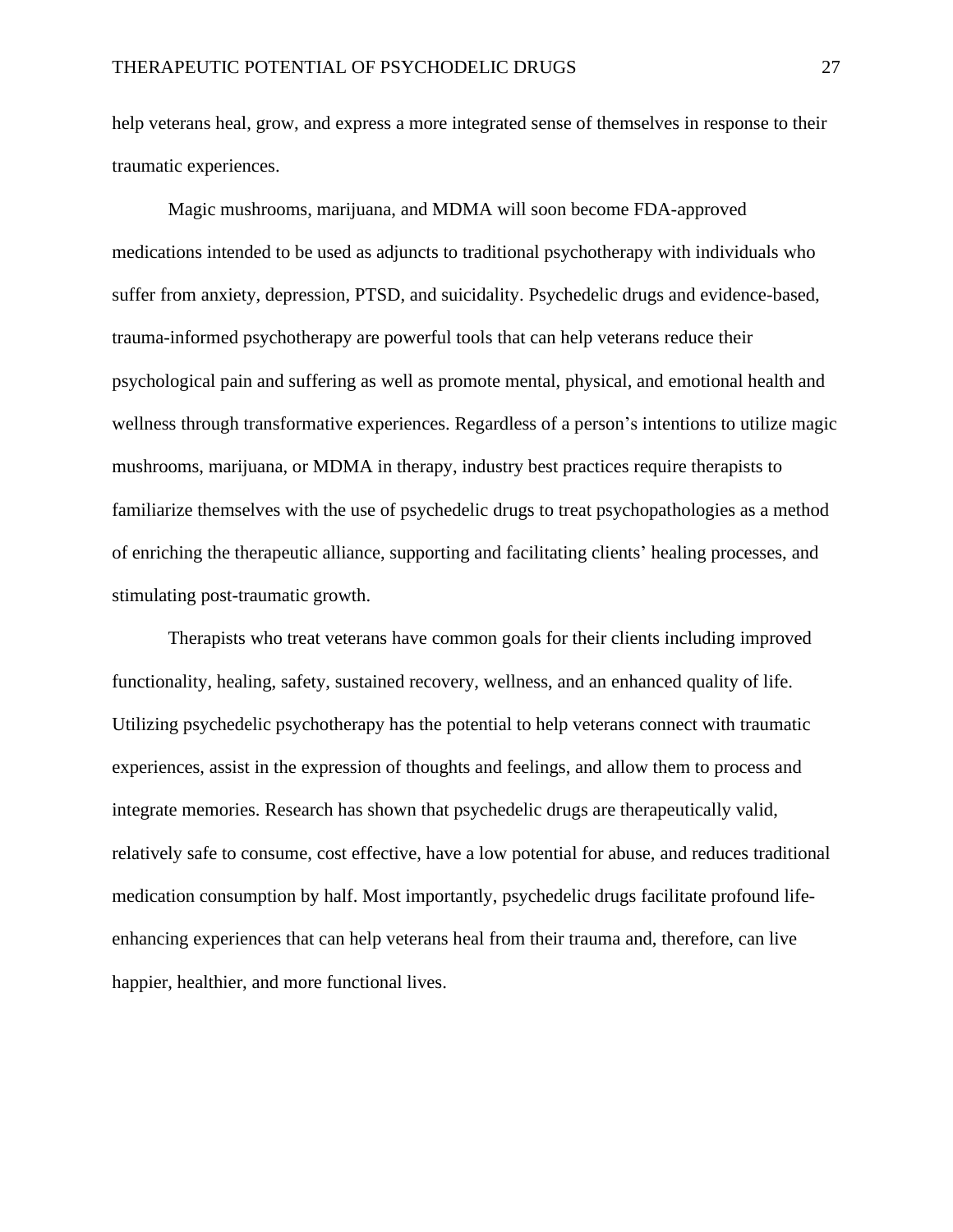#### **Discussion**

Military life is marked by chaos and uncertainty. Military service is a very dangerous occupation, with no room for error. One misstep can cost a soldier their life or the lives of fellow troops. Anxiety, pressure, stress, and trauma build up over time and have profound effects on the human brain, changing it in a multitude of ways. Brains of PTSD sufferers are damaged, and when an event occurs that sparks anxiety, fear, or stress, it becomes difficult for the body's collective systems to differentiate real, perceived, and imagined threats (Reisman, 2016). The disconnection between perceptions and reality, thoughts and feelings, and current experiences and memories produce psychopathology and cause dysregulation to manifest in multiple life domains across a soldier's lifespan.

Troops who survive the traumas of combat and war are highly susceptible to developing psychopathology including anxiety, depression, PTSD, and suicidality (Reisman, 2016). Soldiers should not return home from war to suffer in silence or die by suicide, yet many do. Veterans who suffer from PTSD face multiple treatment barriers including the inability to access mental health providers who use evidence-based techniques; the military's masculinist culture; stigmas related to mental health issues, psychotherapy, traditional medications, and non-traditional drugs such as magic mushrooms, marijuana, and MDMA. Biases, stigmas, and misconceptions surrounding the use of psychedelic drugs persist, stifling scientific inquiry into their therapeutic potentials and use with veterans who suffer from mental illness. Psychotherapists who treat veterans will soon have access to powerful tools that can be used to help fight anxiety, depression, PTSD, and suicidality.

Research into the therapeutic potential of psychedelic drugs as a method of treating veterans with PTSD shows exceptionally promising results. Individuals who participated in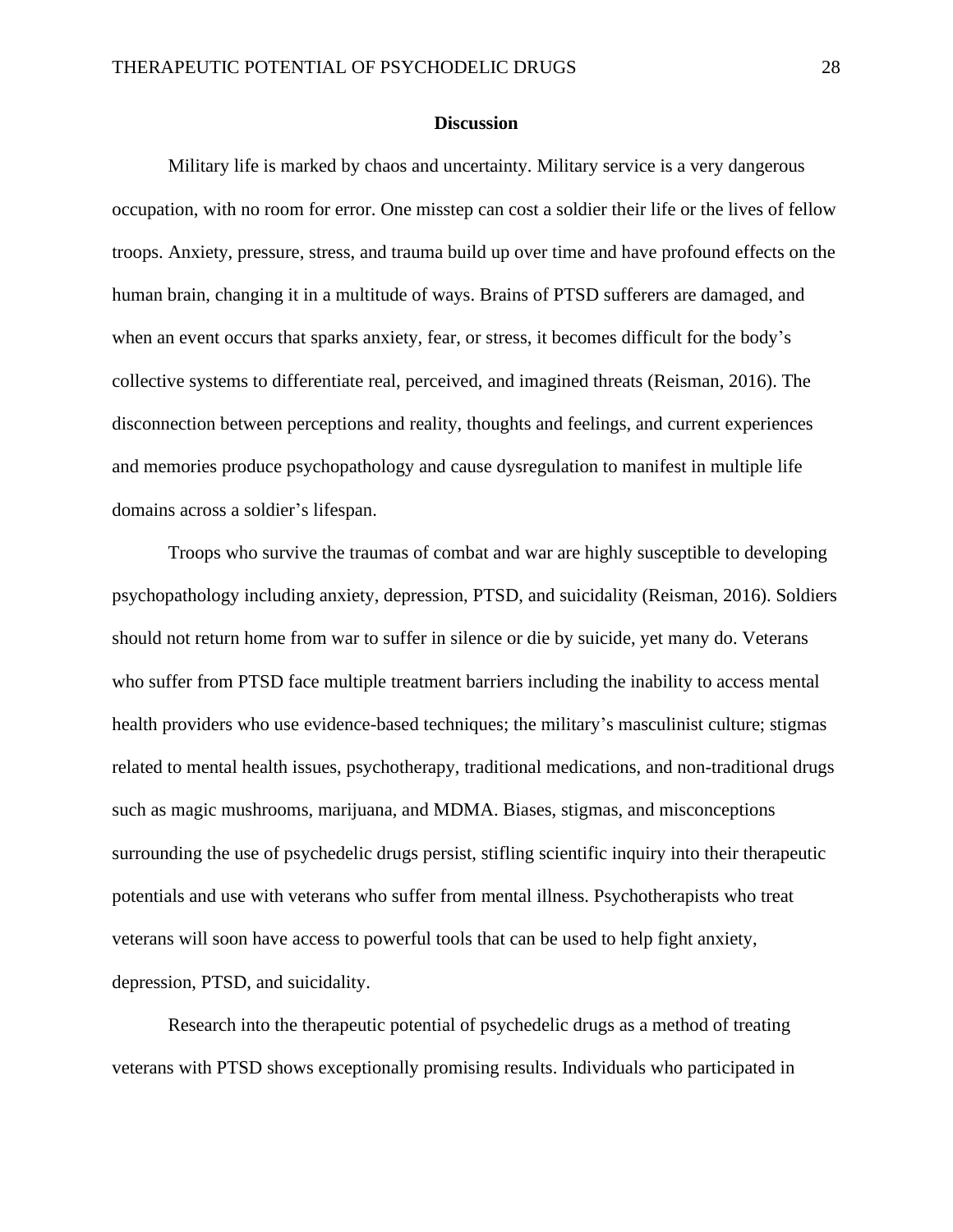psilocybin-assisted psychotherapy experienced a multiplicity of positive effects, including intensified feelings of existential and spiritual well-being (Ross et al., 2016), reduced symptoms of anxiety and depression, improved creative thinking, increased empathy levels, and enhanced feelings of well-being (Mason et al., 2019). Additionally, subjects developed a deeper understanding of the meaning of life and experienced both an increase in optimism and an improvement in their quality of life (Griffiths et al., 2016).

Research participants who used medical cannabis experienced a reduction in symptoms related to physical and psychological pain, anxiety, depression, PTSD, and suicidality (Iversen, 2003). Marijuana was also found to be effective in veterans with PTSD, particularly those for whom conventional psychotherapy and psychopharmacology was ineffective (Smith et al., 2017). Cannabis use resulted in improvements across all PTSD measures including social, family, pain, and quality of life (Smith et al., 2017). These improvements were associated with a reduction in PTSD symptoms, including intrusions, flashbacks, irritability, and anxiety (LaFrance et al., 2020). Finally, THC and CBD have been shown to reduce responses to conditioned fear cues, impair retrieval of emotionally adverse memories, and promote the extinction of fear memories (LaFrance et al., 2020).

Individuals who participated in MDMA-assisted psychotherapy experienced positive results, including decreased levels of anxiety, depression, and PTSD symptoms three and a half years after their initial course of treatment (Mithoefer et al., 2018). Participants also described improvements in their self-awareness, relationships, social skills; an openness to therapy; and a reduction in problematic substance use (Barone et al., 2019). Additionally, the group of participants who received MDMA-assisted psychotherapy expressed an improved ability to process traumatic memories, an increased sense of empathy for themselves, and a renewed sense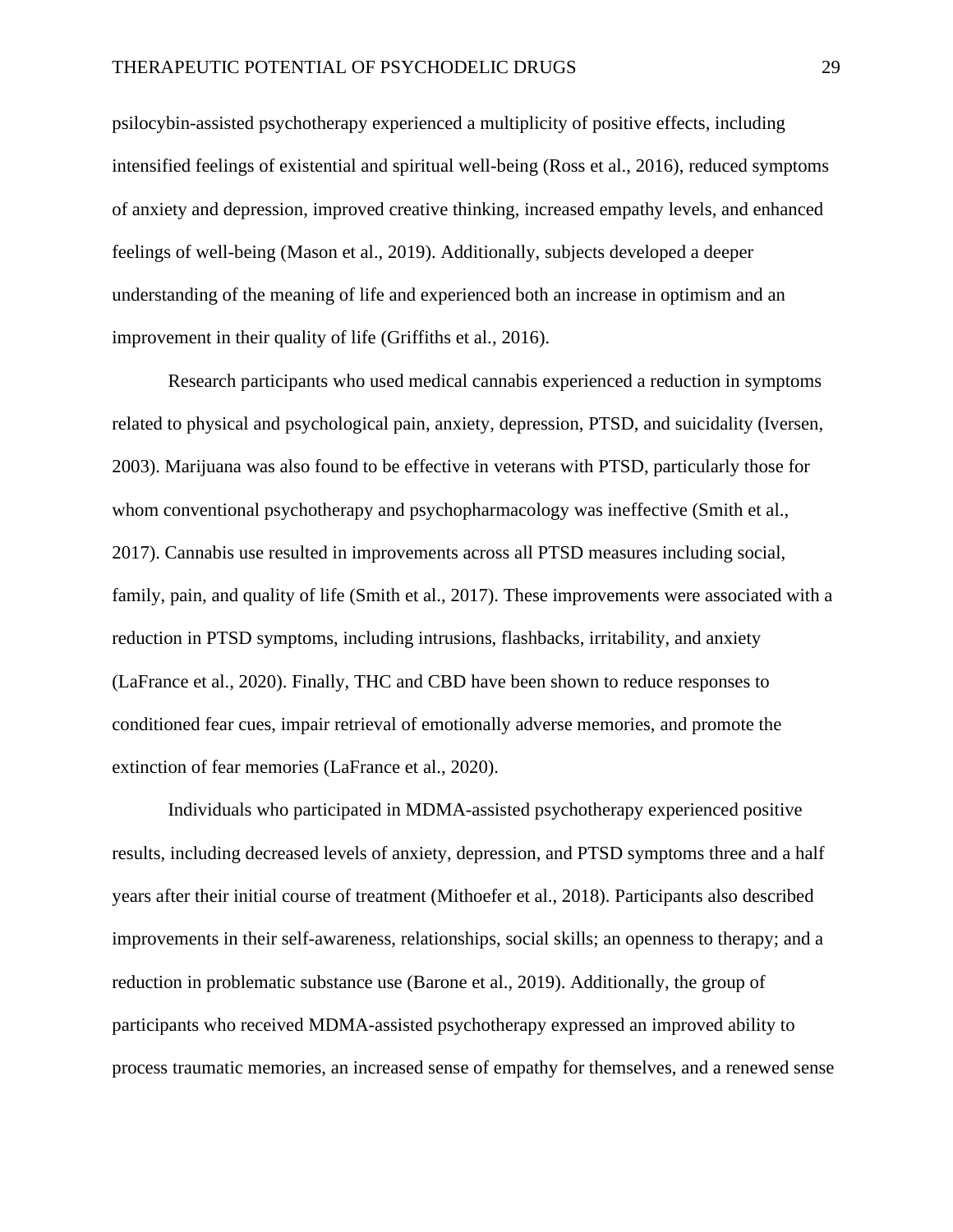of motivation and enthusiasm to engage in life (Barone et al., 2019). Mental health providers must recognize the therapeutic potential that exists with psychedelic-assisted psychotherapy and be prepared to facilitate veterans' healing and post-traumatic growth through the application of psychedelic drugs.

Psychedelic psychotherapy may be useful for individuals who suffer from conditions such as body dysmorphic disorder (BDD) or personality disorders (PD). Psychedelic medications have the potential to help people with these conditions better understand themselves, their actions, and the world from an alternative perspective. The ability for a person to suspend or displace their perception of reality may help those who suffer from BDD or PD gain insight into their thought processes and behavior patterns, allowing them to function more effectively in the world.

Typically, people who suffer from mental health conditions such as anxiety, depression, PTSD, and suicidality are prescribed medications to help manage their symptoms. In the U.S. drugs used to treat mental illness are intended for long term use, often have side effects, and can be expensive even with insurance. Magic mushrooms, marijuana, and MDMA are safe to consume, effective in as few as two doses, and produce positive long-term effects. Psychedelicassisted psychotherapy can lessen the economic burden on veterans, society, and the healthcare system by decreasing the number of medications and sessions needed to address their concerns. The money saved utilizing psychedelic psychotherapy can be recycled back into the veteran healthcare system to train and hire additional psychedelic psychotherapists to treat service members with PTSD and other psychopathologies.

Despite the wealth of scientific data showing support for psychedelic-assisted psychotherapy, limitations exist, including government restrictions, inaccurate Schedule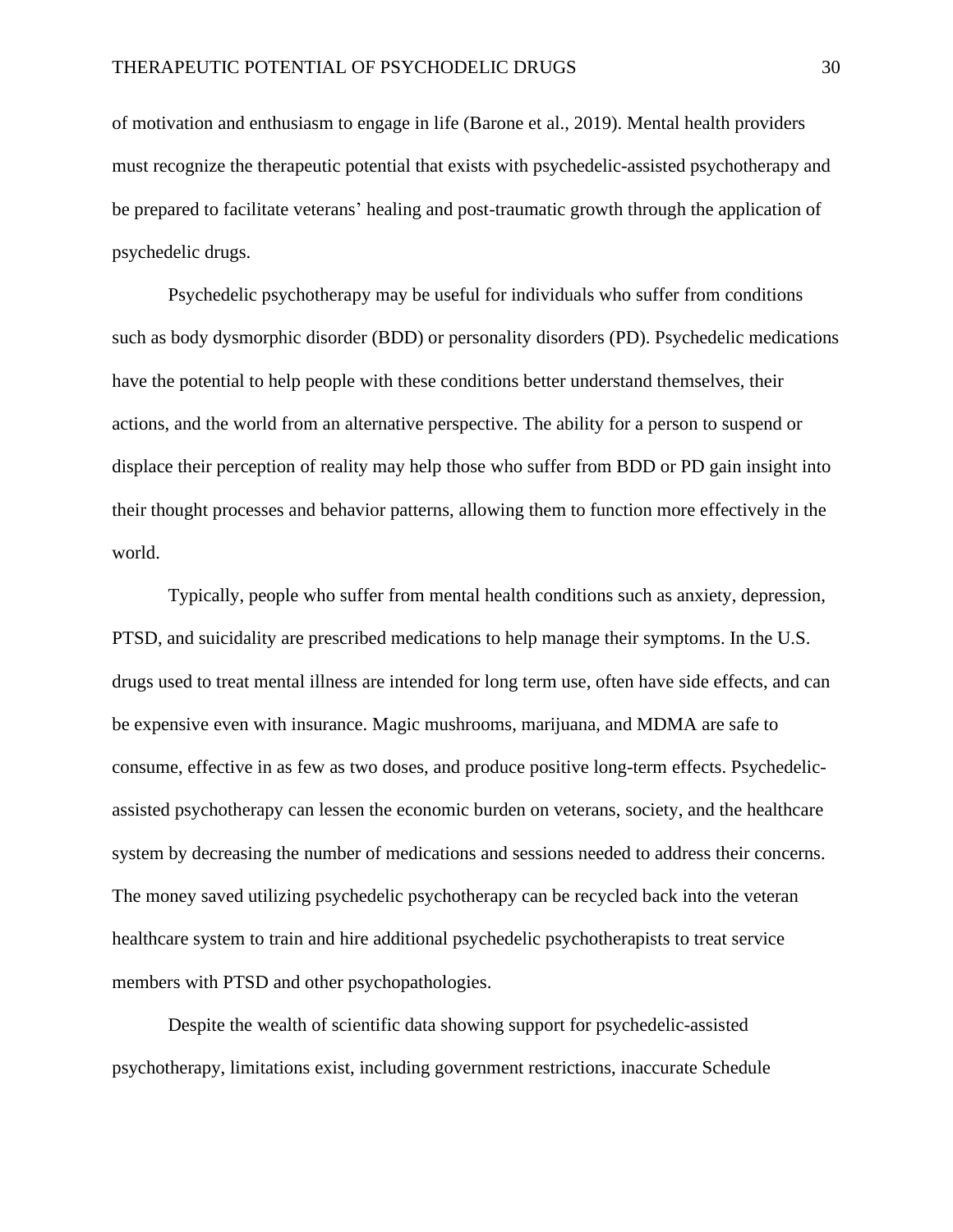placement, and legal issues. Government restrictions make it difficult for scientists to investigate the therapeutic potentials of psychedelic drug and, therefore, limit the number of studies being conducted. Results from approved studies found that magic mushrooms, marijuana, and MDMA are highly effective at treating a wide range of conditions. Steps towards rescheduling these medications have been made; however, progress is slow. Factors such as misconceptions about psychedelic drugs, limited access to education and training, and legal consequences reduce mental health providers' willingness to become certified psychedelic psychotherapists.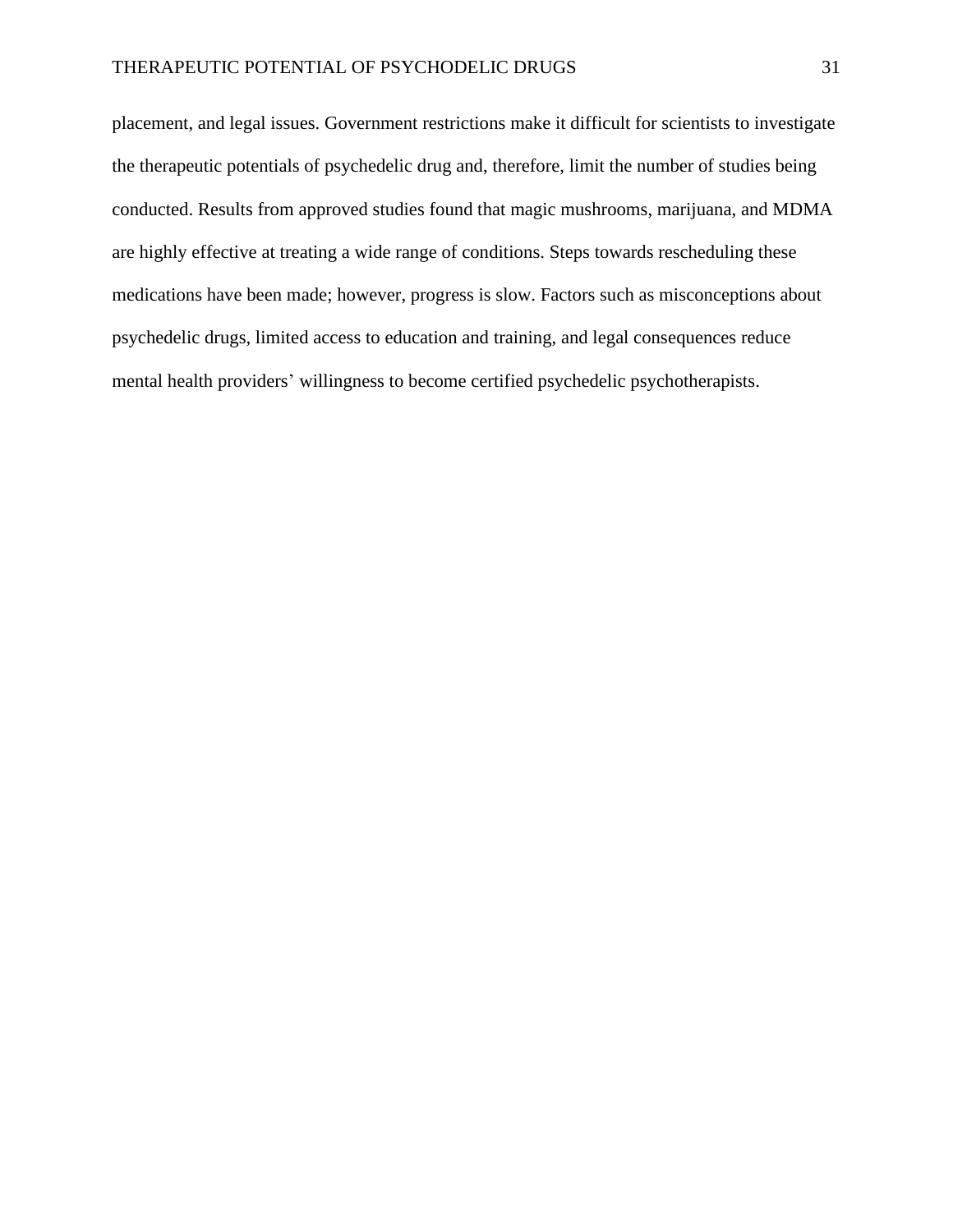#### **References**

- Aftergood, S. (2021). *Congressional Research Service Reports—General National Security*. <https://sgp.fas.org/crs/natsec/>
- American Psychiatric Association. (2013). *Diagnostic and statistical manual of mental disorders* (5th ed.).<https://doi.org/10.1176/appi.books.9780890425596>

American Psychological Association. (2017). *Medications for PTSD*. Clinical Practice Guideline for the Treatment of Posttraumatic Stress Disorder[.](https://www.apa.org/ptsd-guideline/treatments/medications) [https://www.apa.org/ptsd](https://www.apa.org/ptsd-guideline/treatments/medications)[guideline/treatments/medications](https://www.apa.org/ptsd-guideline/treatments/medications)

- Amoroso, T. (2015). The Psychopharmacology of ±3,4 Methylenedioxymethamphetamine and its Role in the Treatment of Posttraumatic Stress Disorder. *Journal of Psychoactive Drugs*, *47*(5), 337–344. <https://doi.org/10.1080/02791072.2015.1094156>
- Antecol, H., & Cobb-Clark, D. (2009). Racial harassment, job satisfaction, and intentions to remain in the military. *Journal of Population Economics*, *22*, 713–738[.](https://doi.org/10.1007/s00148-007-0176-1) <https://doi.org/10.1007/s00148-007-0176-1>
- Applegate, R. A. D., & Moore, J. R. (1990). The nature of military culture. *Defense Analysis*, *6*(3), 302–305. <https://doi.org/10.1080/07430179008405460>
- Arnsten, A. (2015). Stress weakens prefrontal networks: Molecular insults to higher cognition. *Nature Neuroscience*, *18*, 1376–1385[.](https://doi.org/10.1038/nn.4087) <https://doi.org/10.1038/nn.4087>
- Barone, W., Beck, J., Mitsunaga-Whitten, M., & Perl, P. (2019). Perceived Benefits of MDMA-Assisted Psychotherapy beyond Symptom Reduction: Qualitative Follow-Up Study of a Clinical Trial for Individuals with Treatment-Resistant PTSD. *Journal of Psychoactive Drugs*, *51*(2), 199–208. <https://doi.org/10.1080/02791072.2019.1580805>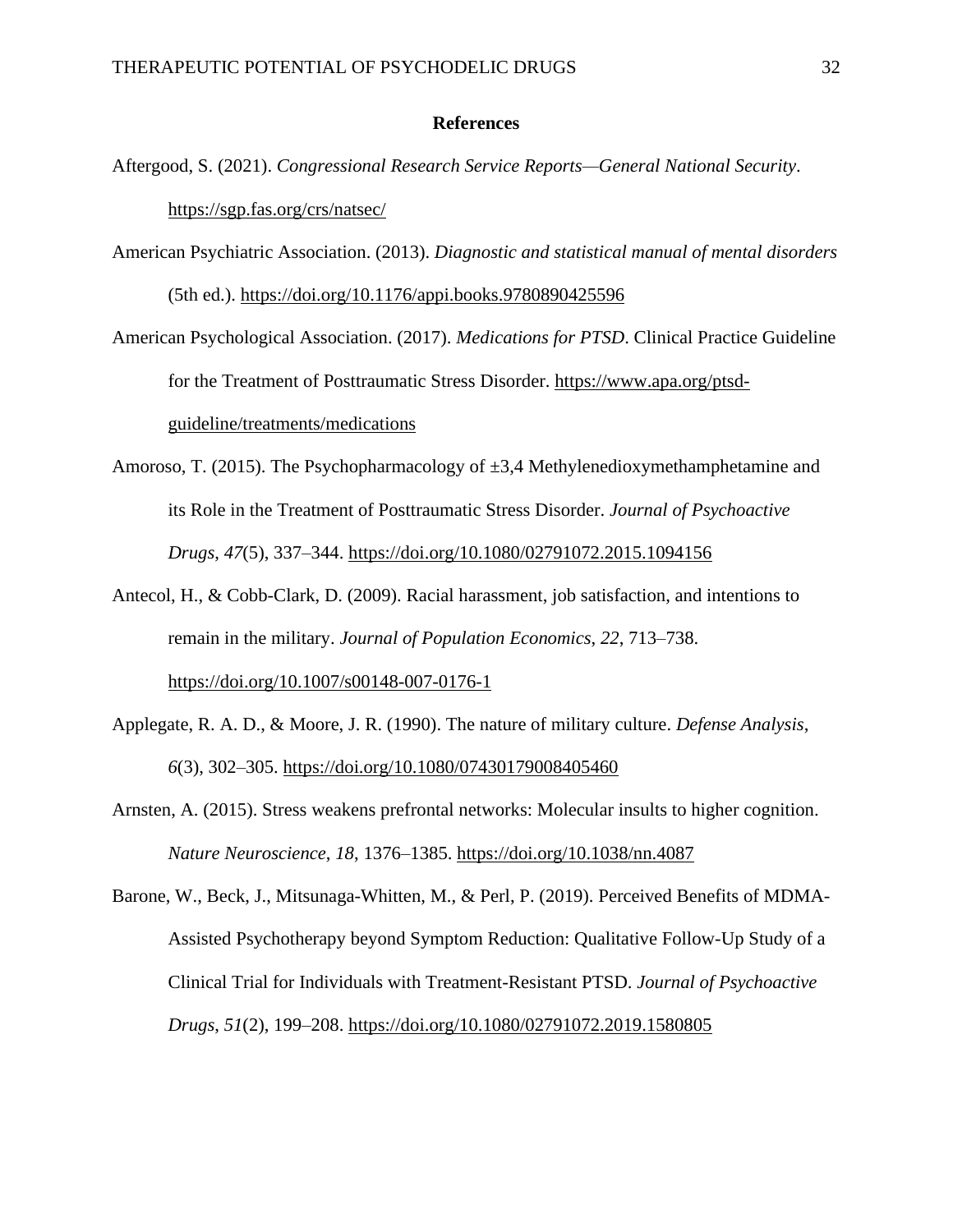Begola, M. J., & Dowben, J. S. (2018). The re-emergence of hallucinogenic research. *Perspectives in Psychiatric Care*, *54*(4), 523–526[.](https://doi.org/10.1111/ppc.12263) <https://doi.org/10.1111/ppc.12263>

- Belleau, E. L., Treadway, M. T., & Pizzagalli, D. A. (2019). The Impact of Stress and Major Depressive Disorder on Hippocampal and Medial Prefrontal Cortex Morphology. *Biological Psychiatry*, *85*(6), 443–453. <https://doi.org/10.1016/j.biopsych.2018.09.031>
- Berger, A. (2003). Positron emission tomography. *BMJ*, *326*(7404), 1449[.](https://doi.org/Berger%20A.%20(2003).%20How%20does%20it%20work?%20Positron%20emission%20tomography.%20BMJ%20(Clinical%20research%20ed.),%20326(7404),%201449.%20https://doi.org/10.1136/bmj.326.7404.1449) [https://doi.org/10.1136/bmj.326.7404.1449](https://doi.org/Berger%20A.%20(2003).%20How%20does%20it%20work?%20Positron%20emission%20tomography.%20BMJ%20(Clinical%20research%20ed.),%20326(7404),%201449.%20https://doi.org/10.1136/bmj.326.7404.1449)
- Bremner, J. D. (2007). Functional neuroimaging in post-traumatic stress disorder. *Expert Review of Neurotherapeutics*, *7*(4), 393–405[.](https://doi.org/10.1586/14737175.7.4.393) <https://doi.org/10.1586/14737175.7.4.393>
- Brenner, L. A., Ladley-O'Brien, S. E., Harwood, J. E. F., Filley, C. M., Kelly, J. P., Homaifar, B. Y., & Adler, L. E. (2009). An Exploratory Study of Neuroimaging, Neurologic, and Neuropsychological Findings in Veterans With Traumatic Brain Injury and/or Posttraumatic Stress Disorder. *Military Medicine*, *174*(4), 347–352[.](https://doi.org/10.7205/MILMED-D-01-5808) <https://doi.org/10.7205/MILMED-D-01-5808>
- Burrell, L. M., Adams, G. A., Durand, D. B., & Castro, C. A. (2006). The Impact of Military Lifestyle Demands on Well-Being, Army, and Family Outcomes. *Armed Forces & Society*, *33*(1), 43–58.<https://www.jstor.org/stable/48608752>
- Carod-Artal, F. J. (2015). Hallucinogenic drugs in pre-Columbian Mesoamerican cultures. *Neurología*, *30*(1), 42–49[.](https://doi.org/10.1016/j.nrleng.2011.07.010) <https://doi.org/10.1016/j.nrleng.2011.07.010>
- Chan, S., Wolt, A., Zhang, L., Lam, H., Slaven, M., Shaw, E., Deangelis, C., Ganesh, V., Malek, L., Chow, E., Blake, A., & O'Hearn, S. (2017). Medical cannabis use for patients with post-traumatic stress disorder (PTSD). *Journal of Pain Management*, *10*(4). <https://www.proquest.com/docview/2190033274>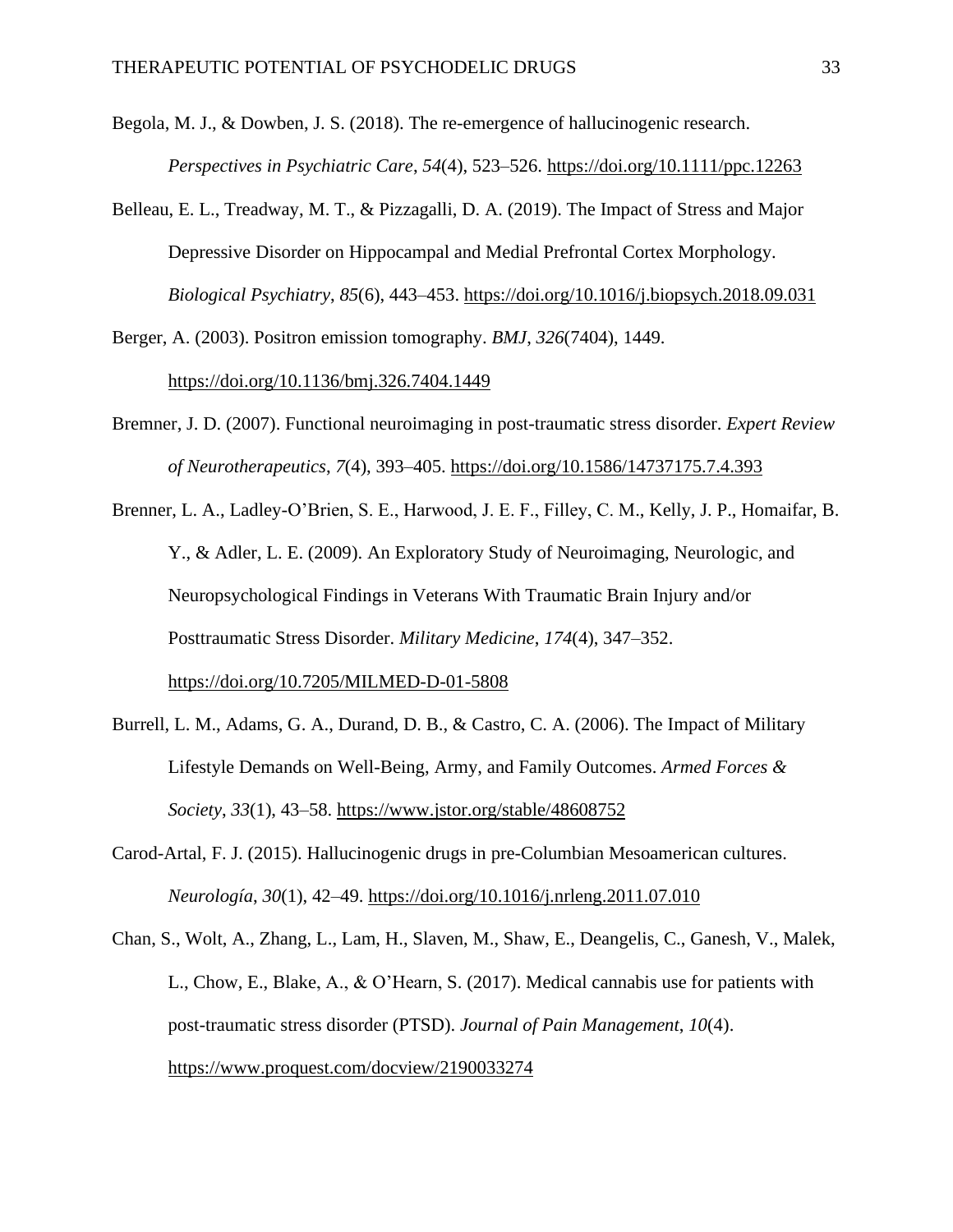- Chasteen, J. (2016). *Getting High: Marijuana through the Ages*. Rowman & Littlefield Publishers[.](https://rowman.com/ISBN/9781442254695/Getting-High-Marijuana-through-the-Ages) [https://rowman.com/ISBN/9781442254695/Getting-High-Marijuana-through](https://rowman.com/ISBN/9781442254695/Getting-High-Marijuana-through-the-Ages)[the-Ages](https://rowman.com/ISBN/9781442254695/Getting-High-Marijuana-through-the-Ages)
- Comprehensive Drug Abuse Prevention and Control Act, Pub. L. 91-513. 84 Stat. 1236. (1970). <https://www.govinfo.gov/content/pkg/STATUTE-84/pdf/STATUTE-84-Pg1236.pdf>

Congressional Budget Office. (2012). *Veterans' health administration's treatment of PTSD and traumatic brain injury among recent combat veterans*. United States Congress. <https://www.cbo.gov/publication/42969>

- Congressional Research Service. (2021). *Trends in active-duty military deaths since 2006.* United States Congress. [https://crsreports.congress.gov/](https://crsreports.congress.gov/%20product/pdf/IF/IF10899) product/pdf/IF/IF10899
- *Controlled Substance Schedules*. (2021). U.S. Department of Justice Drug Enforcement Administration: Diversion Control Division. <https://www.deadiversion.usdoj.gov/> schedules
- Dahlgren, M. K., Laifer, L. M., VanElzakker, M. B., Offringa, R., Hughes, K. C., Staples-Bradley, L. K., Dubois, S. J., Lasko, N. B., Hinojosa, C. A., Orr, S. P., Pitman, R. K., & Shin, L. M. (2018). Diminished medial prefrontal cortex activation during the recollection of stressful events is an acquired characteristic of PTSD. *Psychological Medicine*, *48*(7), 1128–1138[.](https://doi.org/10.1017/S003329171700263X) <https://doi.org/10.1017/S003329171700263X>

Defense Health Board Task Force on Mental Health[.](https://apps.dtic.mil/sti/citations/ADA469411) (2007). *An Achievable Vision: Report of the Department of Defense Task Force on Mental Health*. U.S. Department of Defense. <https://apps.dtic.mil/sti/citations/ADA469411>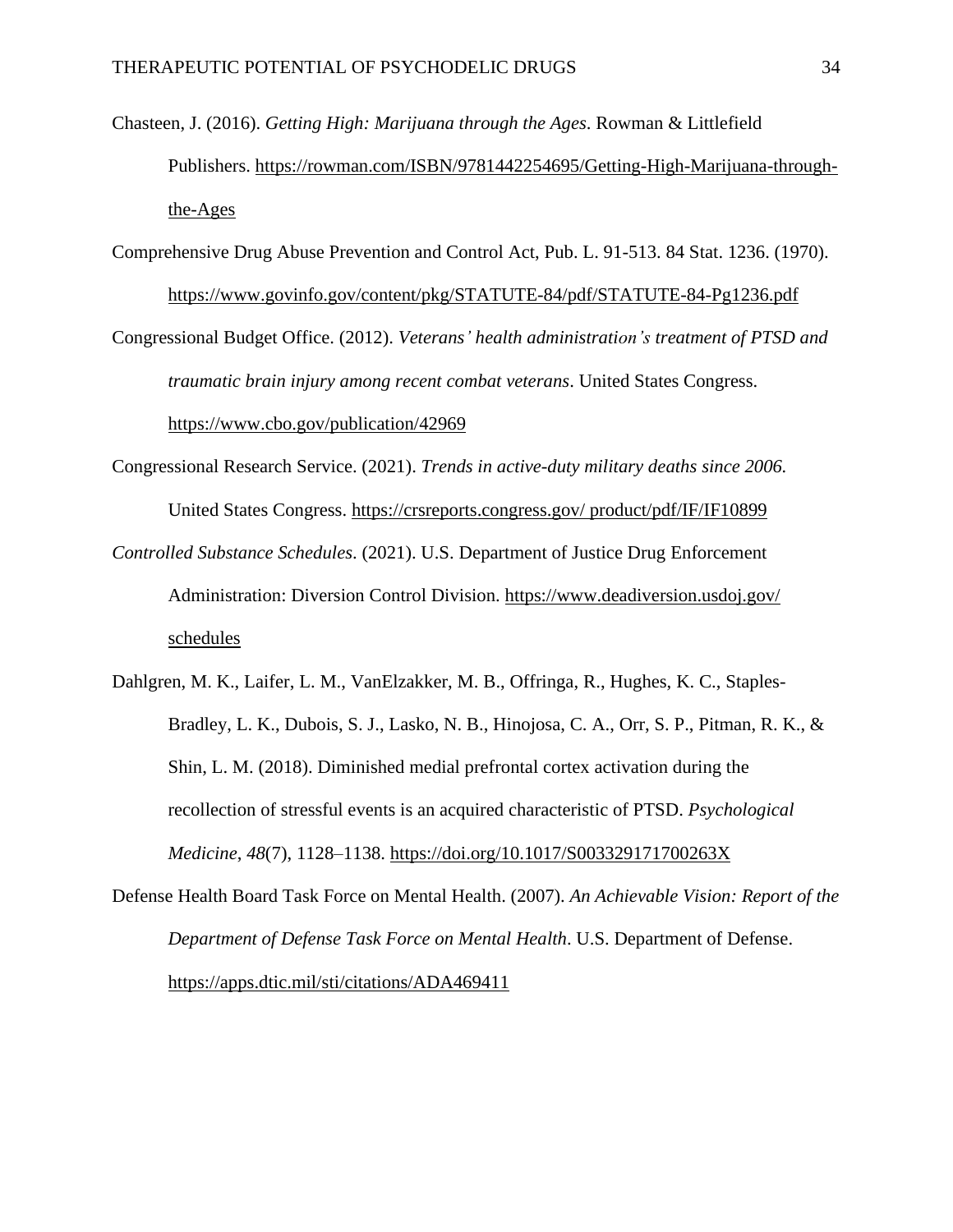Department of Veterans Affairs. [\(](https://www.va.gov/health/docs/VAAccessAuditFindingsReport.pdf)2014). *System-Wide Review of Access: Results of Access Audit Conducted May 12, 2014, through June 3, 2014*. U.S. Department of Veterans Affairs. [https://www.va.gov/health/docs/VA](https://www.va.gov/health/docs/VA%20AccessAuditFindingsReport.pdf) AccessAuditFindingsReport.pdf

- Doblin, R. (2002). A Clinical Plan for MDMA (Ecstasy) in the Treatment of Posttraumatic Stress Disorder (PTSD): Partnering with the FDA. *Journal of Psychoactive Drugs*, *34*(2), 185– 194[.](https://doi.org/10.1080/02791072.2002.10399952) <https://doi.org/10.1080/02791072.2002.10399952>
- Dos Santos, R. G., Bouso, J. C., Alcázar-Córcoles, M. Á., & Hallak, J. E. C. (2018). Efficacy, tolerability, and safety of serotonergic psychedelics for the management of mood, anxiety, and substance-use disorders: A systematic review of systematic reviews. *Expert Review of Clinical Pharmacology*, *11*(9), 889–902[.](https://doi.org/10.1080/17512433.2018.1511424)

<https://doi.org/10.1080/17512433.2018.1511424>

- *Drug Scheduling*. (n.d.). United States Drug Enforcement Administration[.](https://www.dea.gov/drug-information/drug-scheduling) <https://www.dea.gov/drug-information/drug-scheduling>
- Dumont, G. J. H., Sweep, F. C. G. J., van der Steen, R., Hermsen, R., Donders, A. R. T., Touw, D. J., van Gerven, J. M. A., Buitelaar, J. K., & Verkes, R. J. (2009). Increased oxytocin concentrations and prosocial feelings in humans after ecstasy (3,4 methylenedioxymethamphetamine) administration. *Social Neuroscience*, *4*(4), 359–366[.](https://doi.org/10.1080/17470910802649470) <https://doi.org/10.1080/17470910802649470>
- Forbes, D., Pedlar, D., Adler, A. B., Bennett, C., Bryant, R., Busuttil, W., Cooper, J., Creamer, M. C., Fear, N. T., Greenberg, N., Heber, A., Hinton, M., Hopwood, M., Jetly, R., Lawrence-Wood, E., McFarlane, A., Metcalf, O., O'Donnell, M., Phelps, A., … Wessely, S. (2019). Treatment of military-related post-traumatic stress disorder: Challenges,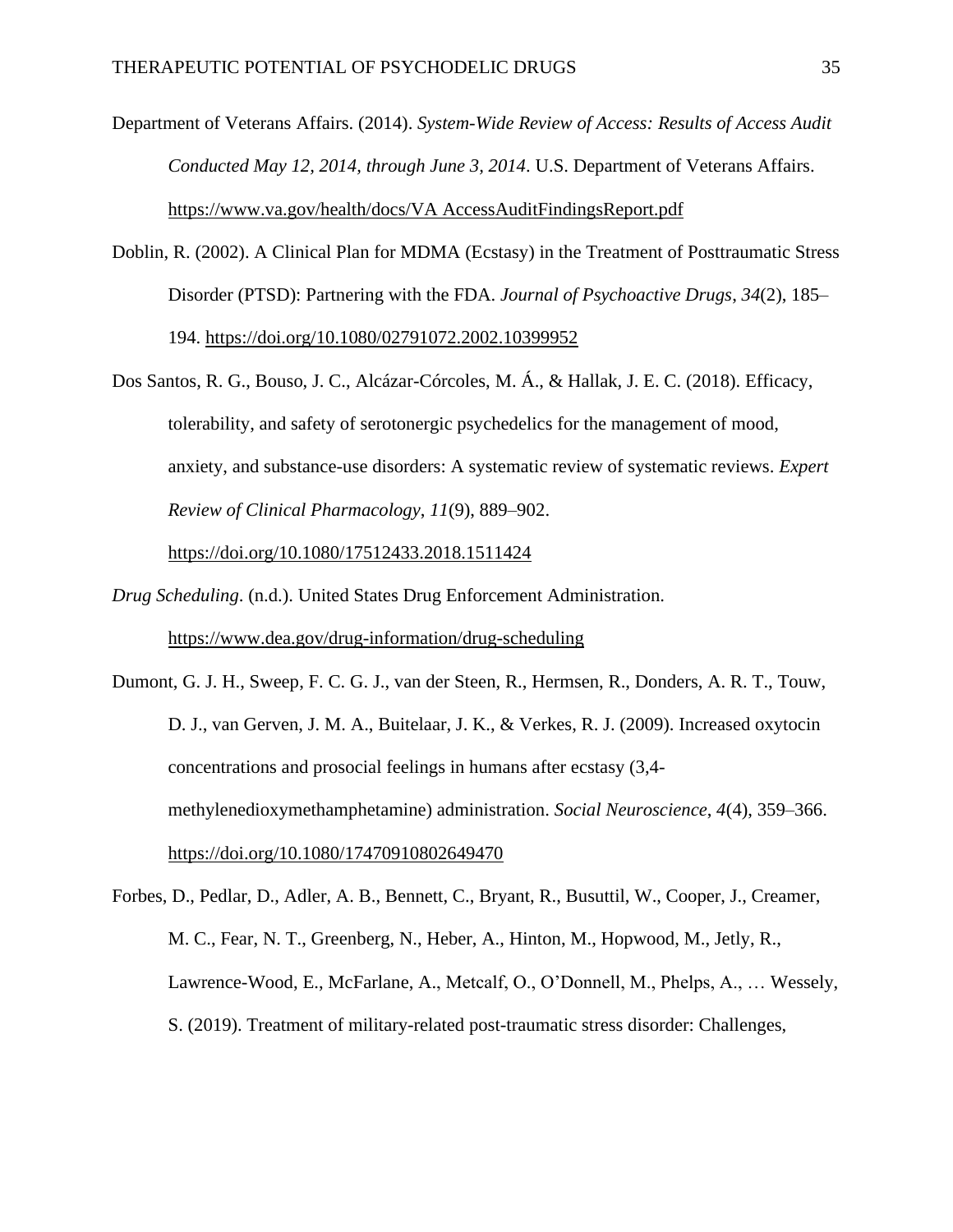innovations, and the way forward. *International Review of Psychiatry*, *31*(1), 95–110[.](https://doi.org/10.1080/09540261.2019.1595545) <https://doi.org/10.1080/09540261.2019.1595545>

- Franz, C. E., Hatton, S. N., Hauger, R. L., Kredlow, M. A., Dale, A. M., Eyler, L., McEvoy, L. K., Fennema-Notestine, C., Hagler, D., Jacobson, K. C., McKenzie, R. E., Panizzon, M. S., Gustavson, D. E., Xian, H., Toomey, R., Beck, A., Stevens, S., Tu, X., Lyons, M. J., & Kremen, W. S. (2020). Posttraumatic stress symptom persistence across 24 years: Association with brain structures. *Brain Imaging and Behavior*, *14*(4), 1208–1220[.](https://doi.org/10.1007/s11682-019-00059-x) <https://doi.org/10.1007/s11682-019-00059-x>
- Glover, G. H. (2011). Overview of Functional Magnetic Resonance Imaging. *Neurosurgery Clinics of North America*, *22*(2), 133–139. <https://doi.org/10.1016/j.nec.2010.11.001>

Greenberg, G. A., & Rosenheck, R. A. (2009). Mental Health and Other Risk Factors for Jail Incarceration Among Male Veterans. *Psychiatric Quarterly*, *80*(1), 41–53[.](https://doi.org/10.1007/s11126-009-9092-8) <https://doi.org/10.1007/s11126-009-9092-8>

- Griffiths, R. R., Johnson, M. W., Carducci, M. A., Umbricht, A., Richards, W. A., Richards, B. D., Cosimano, M. P., & Klinedinst, M. A. (2016). Psilocybin produces substantial and sustained decreases in depression and anxiety in patients with life-threatening cancer: A randomized double-blind trial. *Journal of Psychopharmacology*, *30*(12), 1181–1197[.](https://doi.org/10.1177/0269881116675513) <https://doi.org/10.1177/0269881116675513>
- Guzmán, G. (2008). Hallucinogenic Mushrooms in Mexico: An Overview. *Economic Botany*, *62*(3), 404–412. <https://doi.org/10.1007/s12231-008-9033-8>
- Hendricks, P. S., Johnson, M. W., & Griffiths, R. R. (2015). Psilocybin, psychological distress, and suicidality. *Journal of Psychopharmacology*, *29*(9), 1041–1043[.](https://doi.org/10.1177/0269881115598338) <https://doi.org/10.1177/0269881115598338>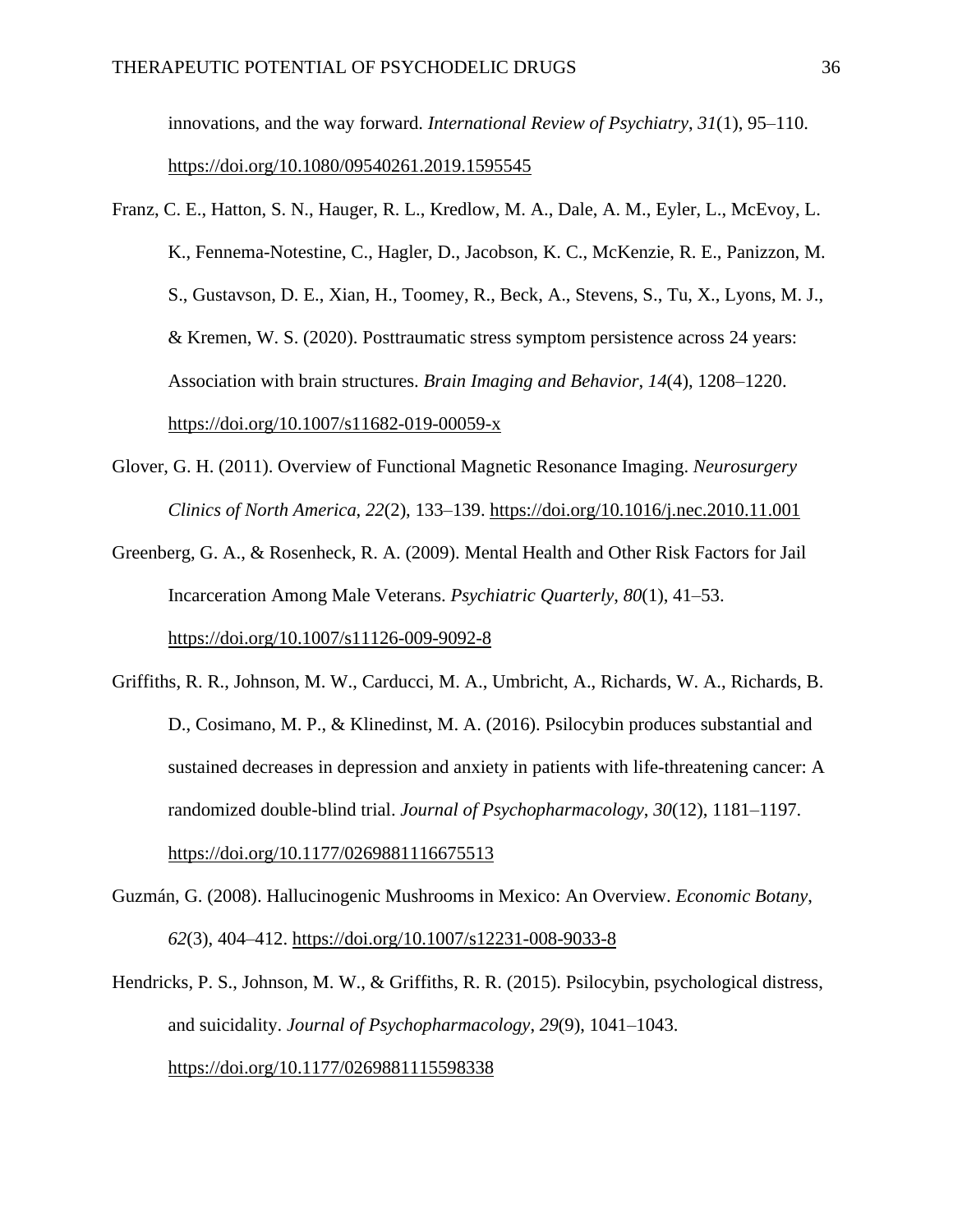*How Common is PTSD in Adults?* (2020a). U.S. Department of Veterans Affairs.

[https://www.ptsd.va.gov/understand/common/common\\_adults.asp](https://www.ptsd.va.gov/understand/common/common_adults.asp) 

*How Common is PTSD in Veterans?* (2020b). U.S. Department of Veterans Affairs. [https://www.ptsd.va.gov/understand/common/common\\_veterans.asp](https://www.ptsd.va.gov/understand/common/common_veterans.asp)

*How PTSD Affects The Brain*. (2017). BrainLine. [https://brainline.org/article/how/ptsd/affects](https://brainline.org/article/how/ptsd/affects-brain)[brain](https://brainline.org/article/how/ptsd/affects-brain)

Hurgobin, B., Tamiru-Oli, M., Welling, M. T., Doblin, M. S., Bacic, A., Whelan, J., & Lewsey, M. G. (2021). Recent advances in Cannabis sativa genomics research. *New Phytologist*, *230*(1), 73–89. <https://doi.org/10.1111/nph.17140>

Inaba, D., & Cohen, W. (2014). *Uppers, Downers, All Arounders: Physical and Mental Effects of Psychoactive Drugs* (8th ed.). CNS Productions[.](https://www.cnsproductions.com/product/uppers-downers-all-arounders-physical-and-mental-effects-of-psychoactive-drugs-8th-edition/) [https://www.cnsproductions.com/product/uppers-downers-all-arounders-physical-and-](https://www.cnsproductions.com/product/uppers-downers-all-arounders-physical-and-mental-effects-of-psychoactive-drugs-8th-edition/)

[mental-effects-of-psychoactive-drugs-8th-edition/](https://www.cnsproductions.com/product/uppers-downers-all-arounders-physical-and-mental-effects-of-psychoactive-drugs-8th-edition/)

Institute of Medicine (US) Committee on the Initial Assessment of Readjustment Needs of Military Personnel, Veterans, and Their Families. (2010). *Returning Home from Iraq and Afghanistan: Preliminary Assessment of Readjustment Needs of Veterans, Service Members, and Their Families*. National Academies Press (US)[.](http://www.ncbi.nlm.nih.gov/books/NBK220072/) <http://www.ncbi.nlm.nih.gov/books/NBK220072/>

Iserson, K. V. (2019). "Go Ask Alice": The Case for Researching Schedule I Drugs. *Cambridge Quarterly of Healthcare Ethics: CQ: The International Journal of Healthcare Ethics Committees*, *28*(1), 168–177[.](https://doi.org/10.1017/S0963180118000518) <https://doi.org/10.1017/S0963180118000518>

Iversen, L. (2003). Cannabis and the brain. *Brain*, *126*(6), 1252–1270[.](https://doi.org/10.1093/brain/awg143) <https://doi.org/10.1093/brain/awg143>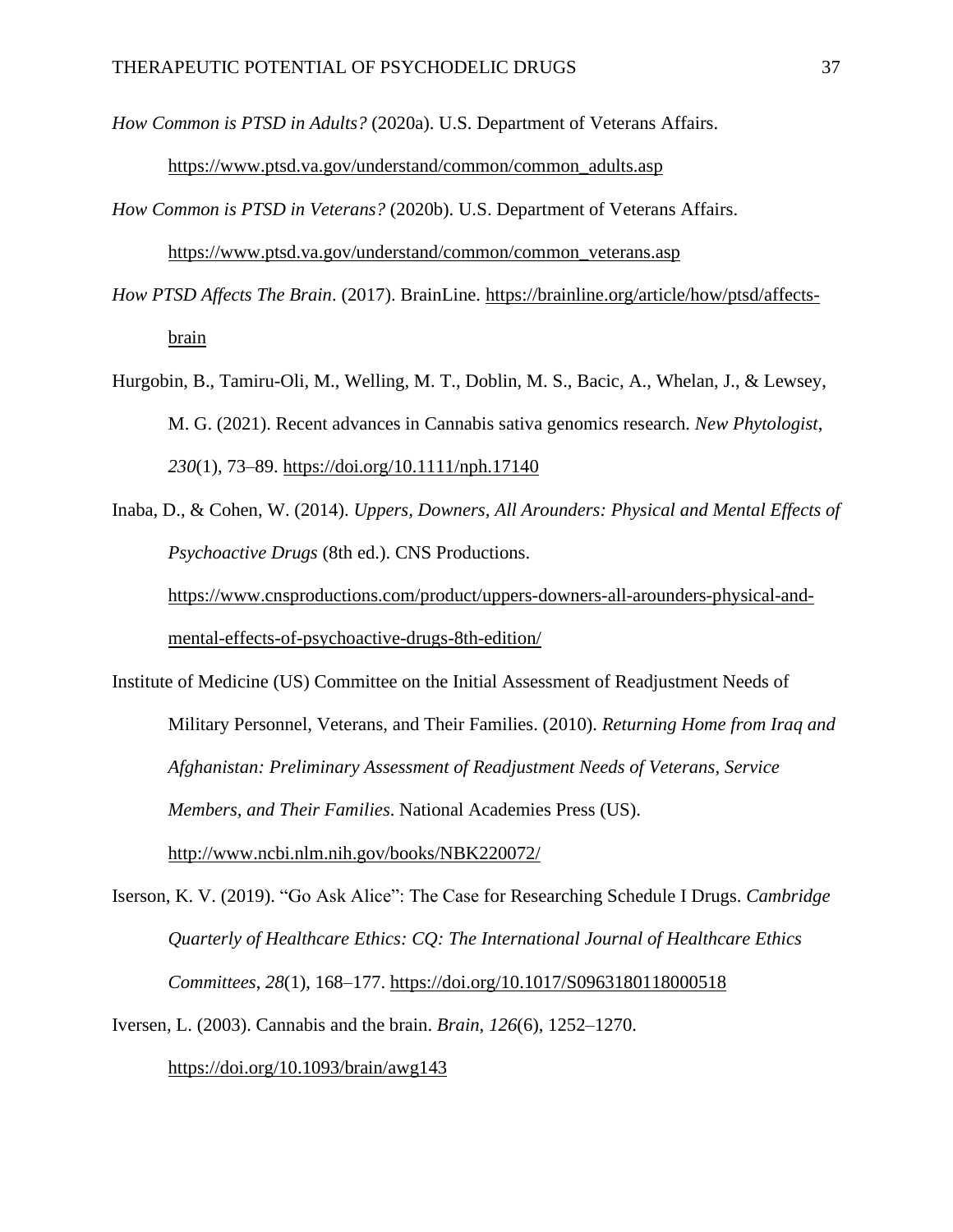- Jackson-Cherry, L., & Erford, B. T. (2014). *Crisis Assessment, Intervention, and Prevention* (2nd ed.). Pearson. [https://www.pearson.com/content/one-dot-com/one-dot](https://www.pearson.com/content/one-dot-com/one-dot-com/us/en/higher-education/program.html)[com/us/en/higher-education/program.html](https://www.pearson.com/content/one-dot-com/one-dot-com/us/en/higher-education/program.html)
- Janak, P. H., & Tye, K. M. (2015). From circuits to behaviour in the amygdala. *Nature*, *517*(7534), 284–292. <https://doi.org/10.1038/nature14188>

Krediet, E., Bostoen, T., Breeksema, J., van Schagen, A., Passie, T., & Vermetten, E. (2020). Reviewing the Potential of Psychedelics for the Treatment of PTSD. *The International Journal of Neuropsychopharmacology*, *23*(6), 385–400[.](https://doi.org/10.1093/ijnp/pyaa018)

<https://doi.org/10.1093/ijnp/pyaa018>

- LaFrance, E. M., Glodosky, N. C., Bonn-Miller, M., & Cuttler, C. (2020). Short and Long-Term Effects of Cannabis on Symptoms of Post-Traumatic Stress Disorder. *Journal of Affective Disorders*, *274*, 298–304[.](https://doi.org/10.1016/j.jad.2020.05.132) <https://doi.org/10.1016/j.jad.2020.05.132>
- Lowe, K. N., Adams, K. S., Browne, B. L., & Hinkle, K. T. (2012). Impact of military deployment on family relationships. *Journal of Family Studies*, *18*(1), 17–27[.](https://doi.org/10.5172/jfs.2012.2003) <https://doi.org/10.5172/jfs.2012.2003>
- Majić, T., Schmidt, T. T., & Gallinat, J. (2015). Peak experiences and the afterglow phenomenon: When and how do therapeutic effects of hallucinogens depend on psychedelic experiences? *Journal of Psychopharmacology*, *29*(3), 241–253[.](https://doi.org/10.1177/0269881114568040) <https://doi.org/10.1177/0269881114568040>
- Mason, N. L., Mischler, E., Uthaug, M. V., & Kuypers, K. P. C. (2019). Sub-Acute Effects of Psilocybin on Empathy, Creative Thinking, and Subjective Well-Being. *Journal of Psychoactive Drugs*, *51*(2), 123–134. <https://doi.org/10.1080/02791072.2019.1580804>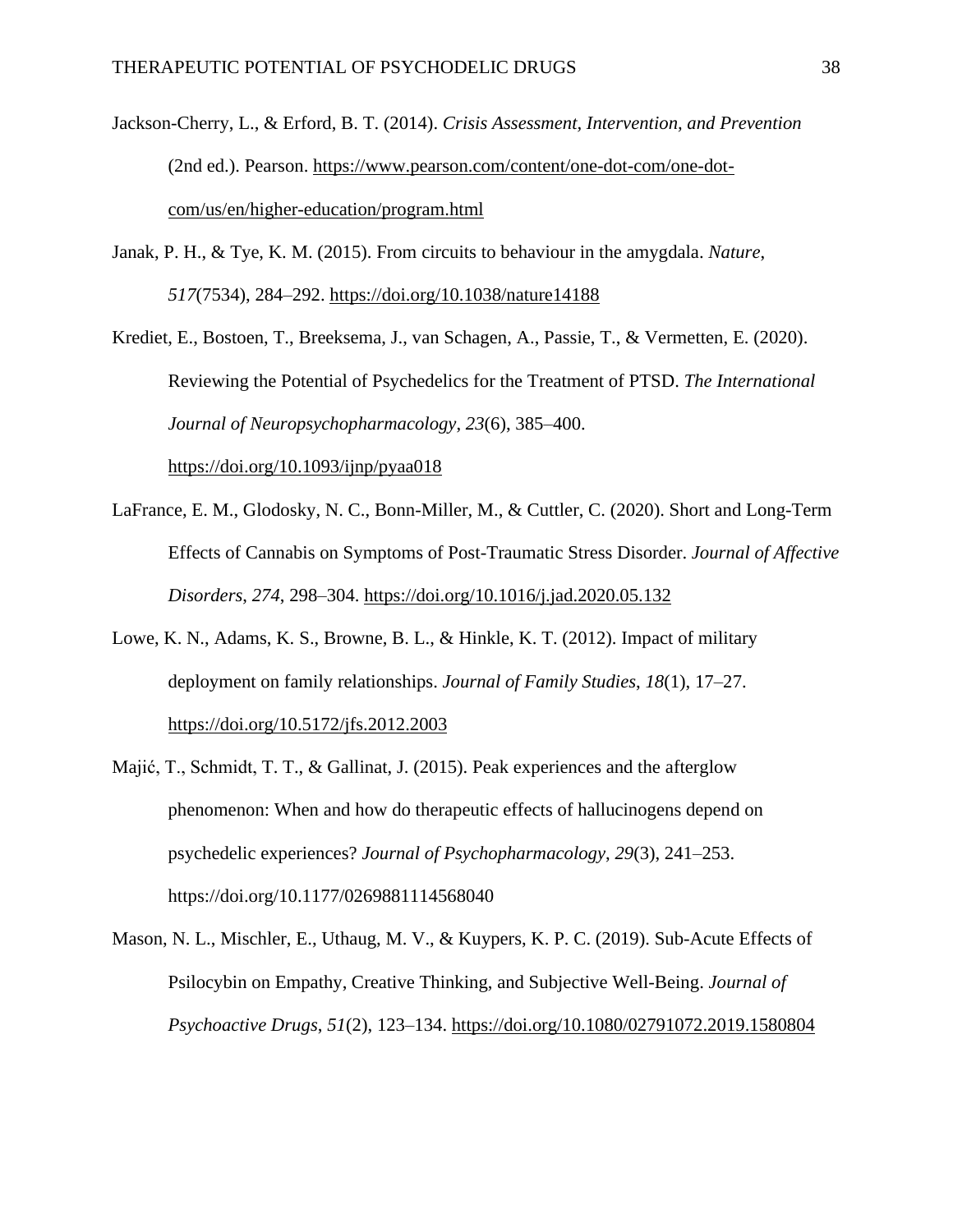- McEwen, B. S., & Morrison, J. H. (2013). The Brain on Stress: Vulnerability and Plasticity of the Prefrontal Cortex over the Life Course. *Neuron*, *79*(1), 16–29[.](https://doi.org/10.1016/j.neuron.2013.06.028) <https://doi.org/10.1016/j.neuron.2013.06.028>
- McFarling, L., D'Angelo, M., Drain, M., Gibbs, D. A., & Rae Olmsted, K. L. (2011). Stigma as a Barrier to Substance Abuse and Mental Health Treatment. *Military Psychology*, *23*(1), 1–5[.](https://doi.org/10.1080/08995605.2011.534397) <https://doi.org/10.1080/08995605.2011.534397>
- Mithoefer, M. C., Mithoefer, A. T., Feduccia, A. A., Jerome, L., Wagner, M., Wymer, J., Holland, J., Hamilton, S., Yazar-Klosinski, B., Emerson, A., & Doblin, R. (2018). 3,4 methylenedioxymethamphetamine (MDMA)-assisted psychotherapy for post-traumatic stress disorder in military veterans, firefighters, and police officers: A randomized, double-blind, dose-response, phase 2 clinical trial. *The Lancet Psychiatry*, *5*(6), 486–497[.](https://doi.org/10.1016/S2215-0366(18)30135-4) [https://doi.org/10.1016/S2215-0366\(18\)30135-4](https://doi.org/10.1016/S2215-0366(18)30135-4)
- Mithoefer, M. C., Wagner, M. T., Mithoefer, A. T., Jerome, L., & Doblin, R. (2011). The safety and efficacy of  $\pm 3,4$ -methylenedioxymethamphetamine-assisted psychotherapy in subjects with chronic, treatment-resistant posttraumatic stress disorder: The first randomized controlled pilot study. *Journal of Psychopharmacology*, *25*(4), 439–452[.](https://doi.org/10.1177/0269881110378371) <https://doi.org/10.1177/0269881110378371>
- Morgan, L. (2020). MDMA-assisted psychotherapy for people diagnosed with treatmentresistant PTSD: what it is and what it isn't. *Annals of General Psychiatry*, *19*(1), 33[.](https://doi.org/10.1186/s12991-020-00283-6) <https://doi.org/10.1186/s12991-020-00283-6>
- O'Regan, H. J., Lamb, A. L., & Wilkinson, D. M. (2016). The missing mushrooms: Searching for fungi in ancient human dietary analysis. *Journal of Archaeological Science*, *75*, 139– 143[.](https://doi.org/10.1016/j.jas.2016.09.009) <https://doi.org/10.1016/j.jas.2016.09.009>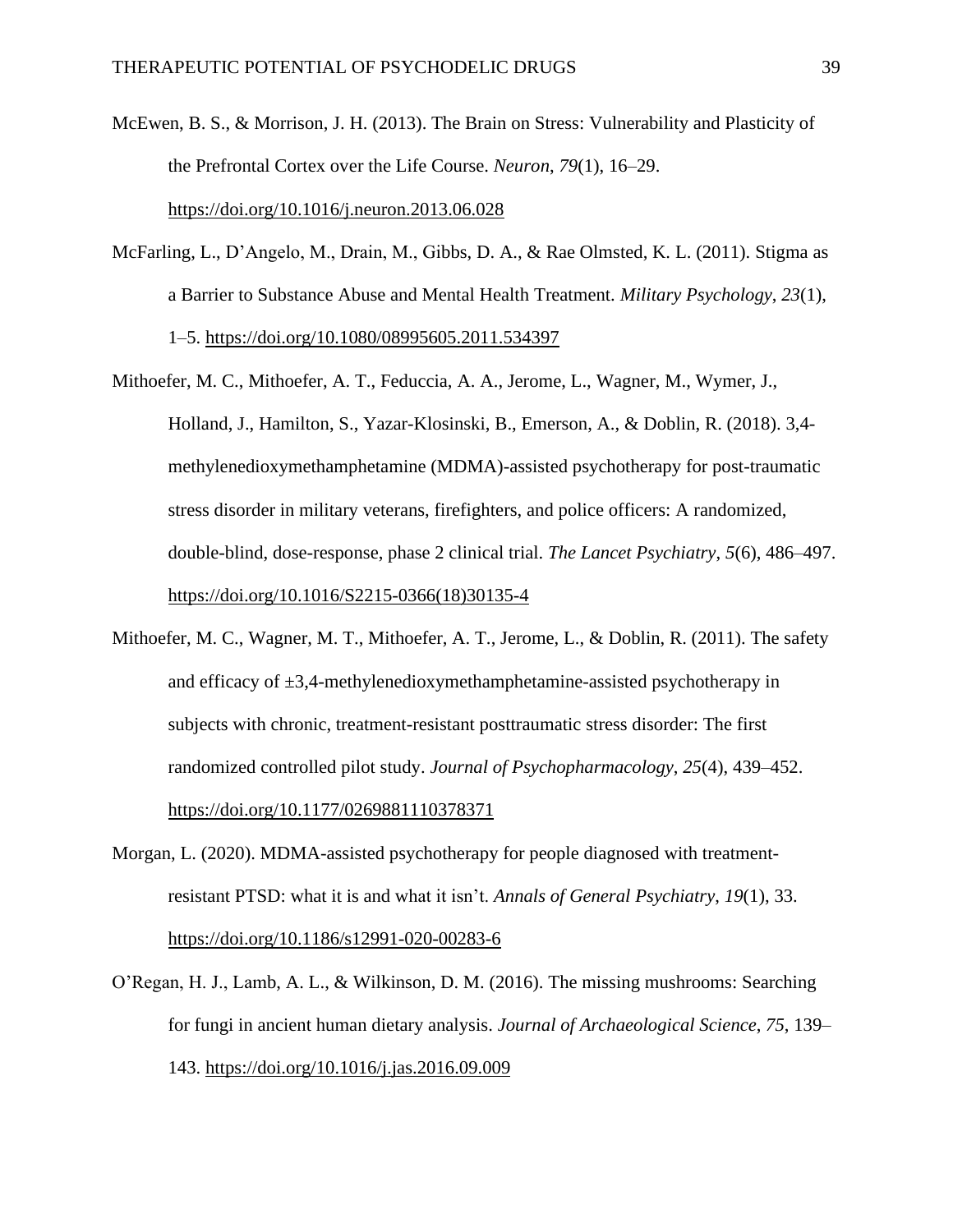- Pacula, R. L., & Smart, R. (2017). Medical Marijuana and Marijuana Legalization. *Annual Review of Clinical Psychology*, *13*, 397–419[.](https://doi.org/10.1146/annurev-clinpsy-032816-045128) [https://doi.org/10.1146/annurev-clinpsy-](https://doi.org/10.1146/annurev-clinpsy-032816-045128)[032816-045128](https://doi.org/10.1146/annurev-clinpsy-032816-045128)
- *Phase 3 Trial Program: MDMA-Assisted Therapy for PTSD*. (n.d.). Multidisciplinary Association for Psychedelic Studies - MAPS[.](https://maps.org/mdma/ptsd/phase3/) <https://maps.org/mdma/ptsd/phase3/>
- Rae Olmsted, K. L., Brown, J. M., Vandermaas-Peeler, J. R., Tueller, S. J., Johnson, R. E., & Gibbs, D. A. (2011). Mental health and substance abuse treatment stigma among soldiers. *Military Psychology*, *23*(1), 52–64[.](https://doi.org/10.1080/08995605.2011.534414) <https://doi.org/10.1080/08995605.2011.534414>
- Raji, C. A., Tarzwell, R., Pavel, D., Schneider, H., Uszler, M., Thornton, J., Lierop, M. van, Cohen, P., Amen, D. G., & Henderson, T. (2014). Clinical Utility of SPECT Neuroimaging in the Diagnosis and Treatment of Traumatic Brain Injury: A Systematic Review. *PLOS ONE*, *9*(3). <https://doi.org/10.1371/journal.pone.0091088>
- Reisman, M. (2016). PTSD Treatment for Veterans: What's Working, What's New, and What's Next. *Pharmacy and Therapeutics*, *41*(10), 623–634.

<https://www.ncbi.nlm.nih.gov/pmc/articles/PMC5047000/>

- Roozendaal, B., McEwen, B. S., & Chattarji, S. (2009). Stress, memory and the amygdala. *Nature Reviews Neuroscience*, *10*(6), 423–433. <https://doi.org/10.1038/nrn2651>
- Ross, S., Bossis, A., Guss, J., Agin-Liebes, G., Malone, T., Cohen, B., Mennenga, S. E., Belser, A., Kalliontzi, K., Babb, J., Su, Z., Corby, P., & Schmidt, B. L. (2016). Rapid and sustained symptom reduction following psilocybin treatment for anxiety and depression in patients with life-threatening cancer: A randomized controlled trial. *Journal of Psychopharmacology*, *30*(12), 1165–1180[.](https://doi.org/10.1177/0269881116675512) <https://doi.org/10.1177/0269881116675512>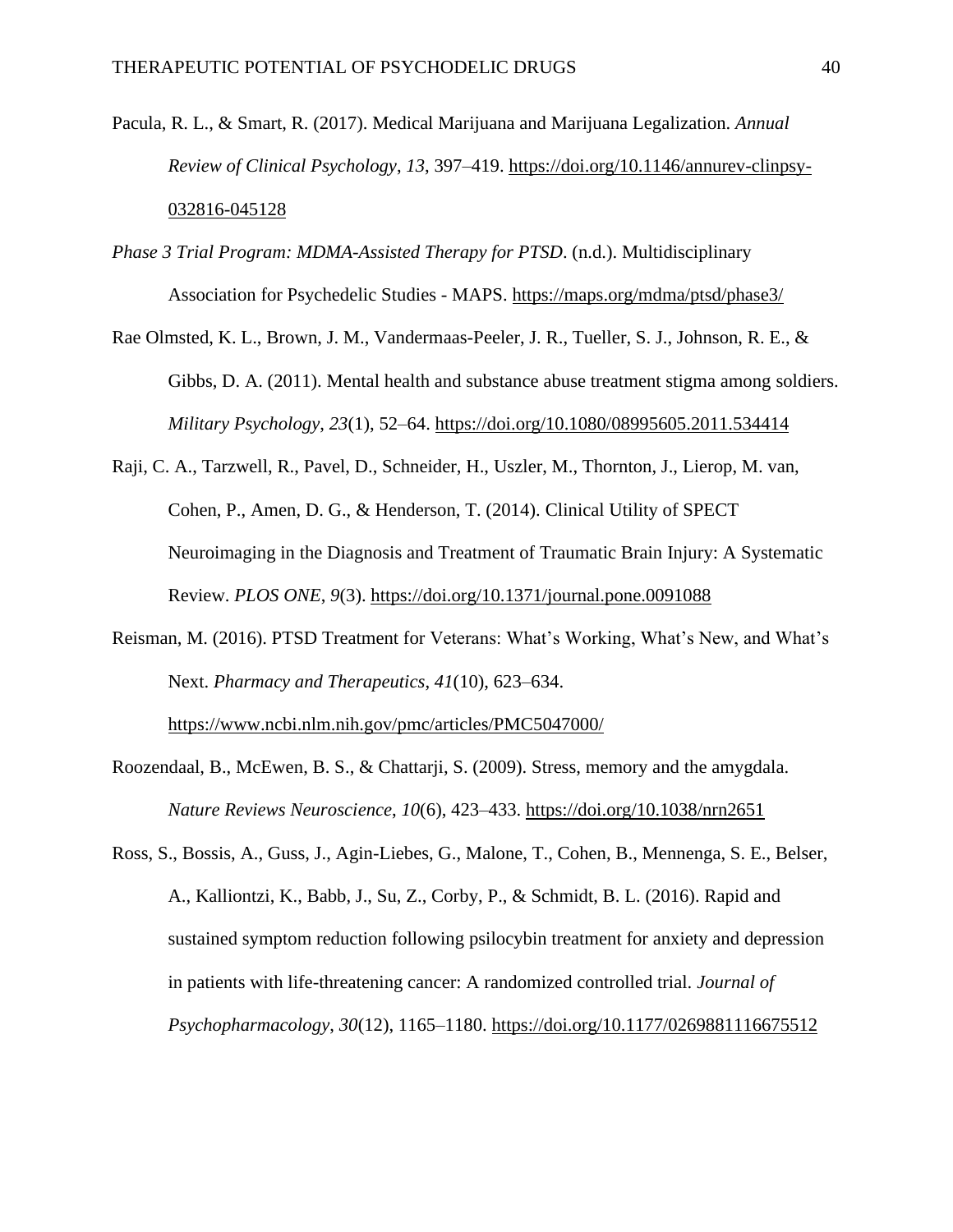Schultes, R. E. (1981). History of Marihuana. *BioScience*, *31*(10), 770[.](https://doi.org/10.2307/1308788)

#### <https://doi.org/10.2307/1308788>

Sessa, B. (2014). Why Psychiatry Needs Psychedelics and Psychedelics Need Psychiatry. *Journal of Psychoactive Drugs*, *46*(1), 57–62[.](https://doi.org/10.1080/02791072.2014.877322)

<https://doi.org/10.1080/02791072.2014.877322>

Sessa, B., Higbed, L., & Nutt, D. (2019). A Review of 3,4-methylenedioxymethamphetamine (MDMA)-Assisted Psychotherapy. *Frontiers in Psychiatry*, *10*, 138[.](https://doi.org/10.3389/fpsyt.2019.00138) <https://doi.org/10.3389/fpsyt.2019.00138>

- Siegel, A. N., Meshkat, S., Benitah, K., Lipsitz, O., Gill, H., Lui, L. M. W., Teopiz, K. M., McIntyre, R. S., & Rosenblat, J. D. (2021). Registered clinical studies investigating psychedelic drugs for psychiatric disorders. *Journal of Psychiatric Research*, *139*, 71–81[.](https://doi.org/10.1016/j.jpsychires.2021.05.019) <https://doi.org/10.1016/j.jpsychires.2021.05.019>
- Skoglund, G., Nockert, M., & Holst, B. (2013). Viking and Early Middle Ages Northern Scandinavian Textiles Proven to be made with Hemp. *Scientific Reports*, *3*(1), 2686[.](https://doi.org/10.1038/srep02686) <https://doi.org/10.1038/srep02686>
- Small, E. (2015). Evolution and Classification of Cannabis sativa (Marijuana, Hemp) in Relation to Human Utilization. *The Botanical Review*, *81*(3), 189–294[.](https://doi.org/10.1007/s12229-015-9157-3)

<https://doi.org/10.1007/s12229-015-9157-3>

Smith, P., Chan, S., Blake, A., Wolt, A., Ba, L., Zhang, L., Wan, B., Zaki, P., Lam, H., Deangelis, C., Shaw, E., Ganesh, V., Malek, L., Chow, E., & O'Hearn, S. (2017). Medical cannabis use in military and police veterans diagnosed with post-traumatic stress disorder (PTSD). *Journal of Pain Management*, *10*, 397–405. <https://www.proquest.com/docview/2190033321>